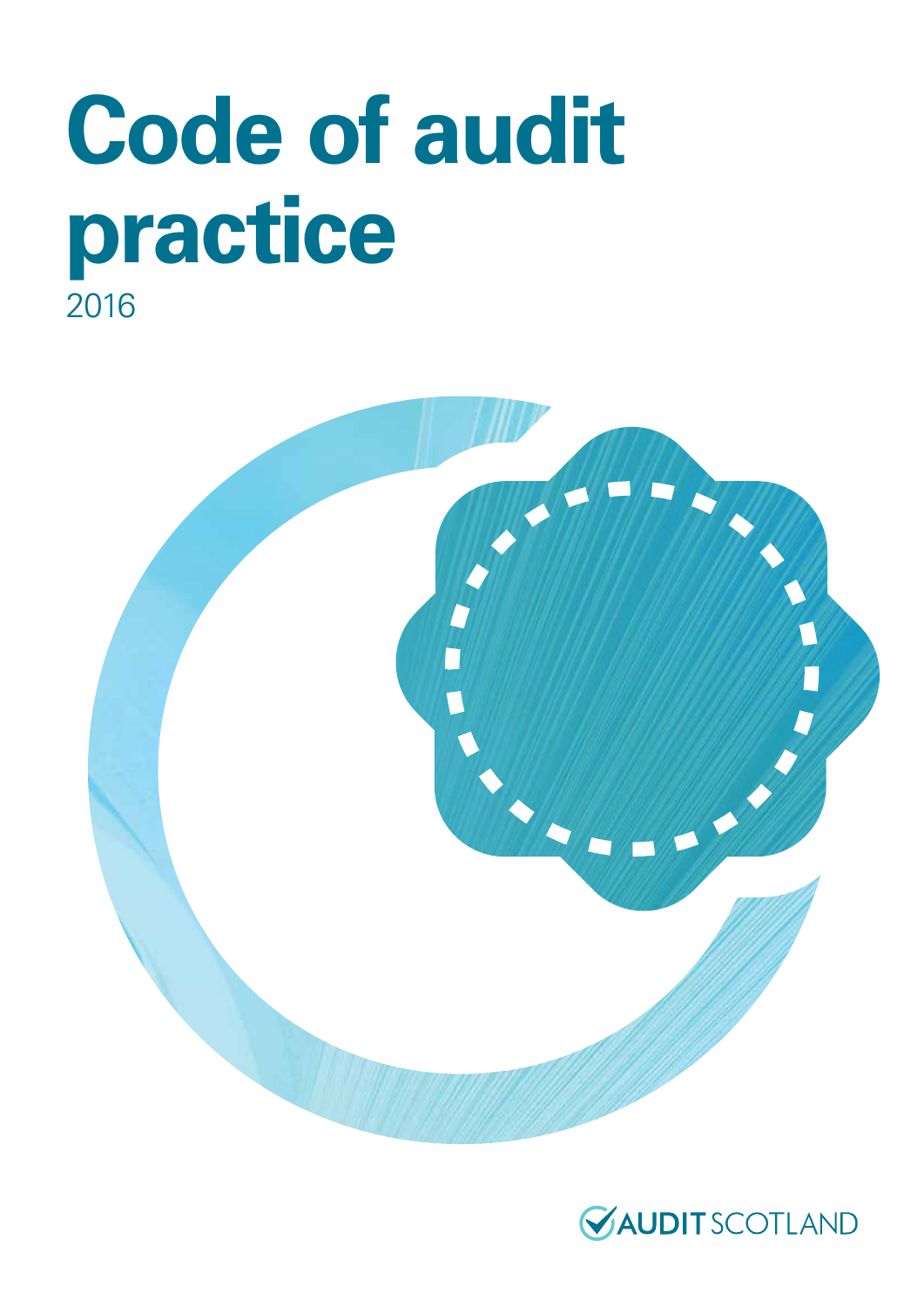# Who we are

The Auditor General, the Accounts Commission and Audit Scotland work together to deliver public audit in Scotland:

- The Auditor General is an independent crown appointment, made on the recommendation of the Scottish Parliament, to audit the Scottish Government, NHS and other bodies and report to Parliament on their financial health and performance.
- The Accounts Commission is an independent public body appointed by Scottish ministers to hold local government to account. The Controller of Audit is an independent post established by statute, with powers to report directly to the Commission on the audit of local government.
- Audit Scotland is governed by a board, consisting of the Auditor General, the chair of the Accounts Commission, a non-executive board chair, and two non-executive members appointed by the Scottish Commission for Public Audit, a commission of the Scottish Parliament.



#### About us

Our vision is to be a world-class audit organisation that improves the use of public money.

Through our work for the Auditor General and the Accounts Commission, we provide independent assurance to the people of Scotland that public money is spent properly and provides value. We aim to achieve this by:

- carrying out relevant and timely audits of the way the public sector manages and spends money
- reporting our findings and conclusions in public
- identifying risks, making clear and relevant recommendations.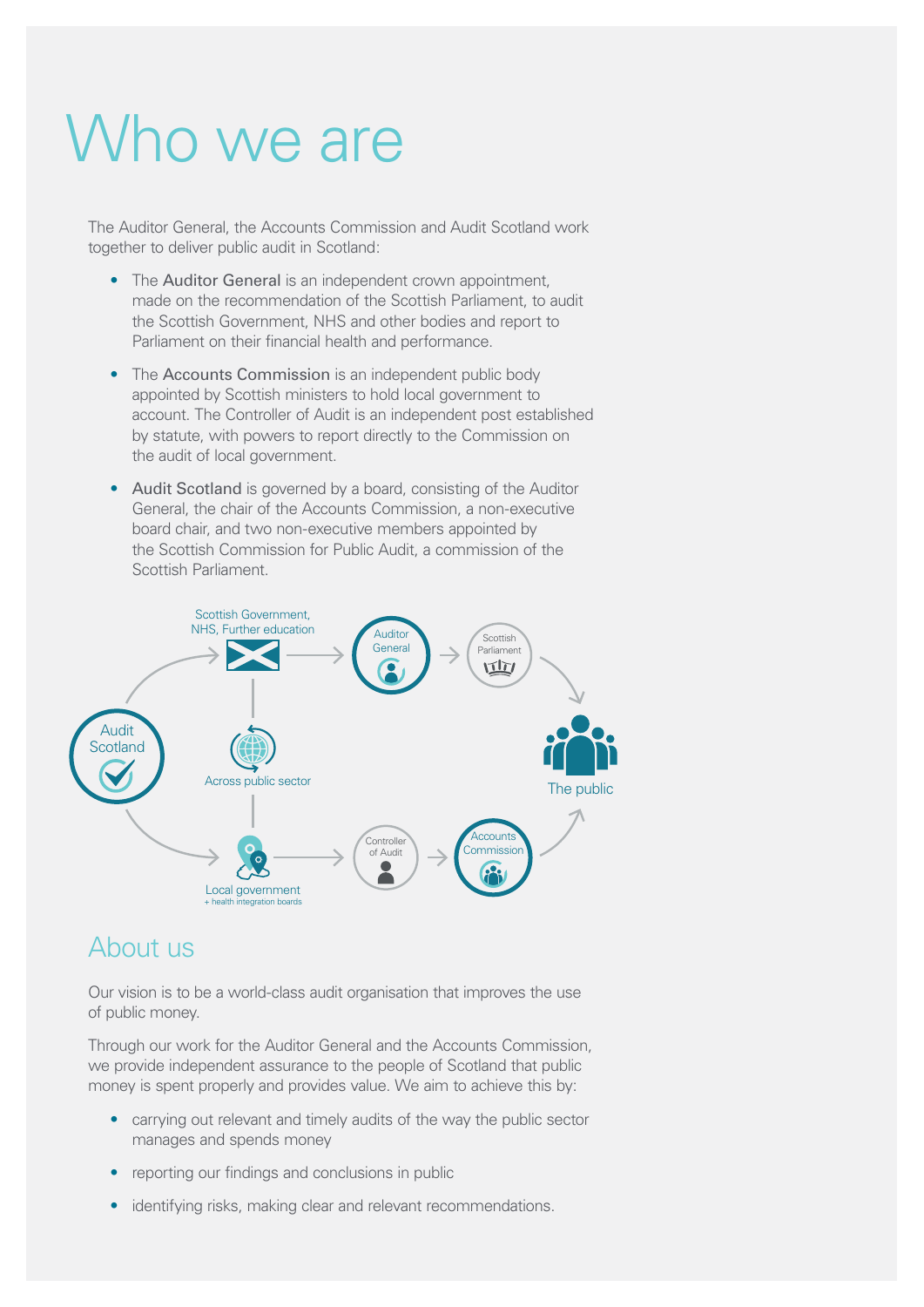# **Contents**

| Foreword                                    | 4  |
|---------------------------------------------|----|
| Introduction                                | 5  |
| Framework for public audit                  | 9  |
| Scope of public audit                       | 17 |
| Planning and performing<br>the annual audit | 26 |
| Reporting the annual audit                  | 29 |
| Other matters/activities                    | 33 |
| <b>Appendix 1</b>                           | 36 |
| <b>Appendix 2</b>                           | 38 |
| <b>Appendix 3</b>                           | 39 |
| <b>Appendix 4</b>                           | 41 |
| <b>Endnotes</b>                             | 43 |
| Glossary                                    | 44 |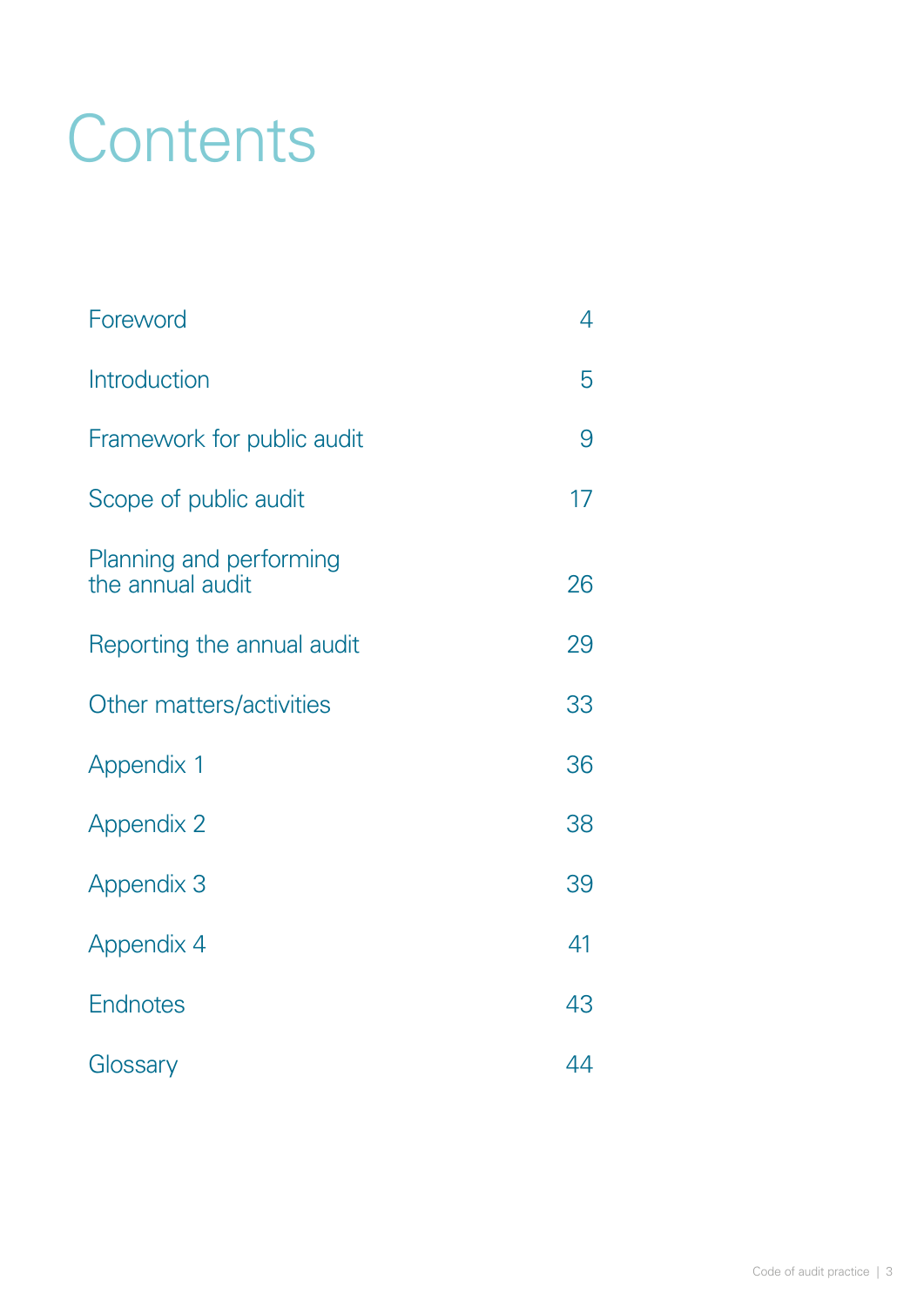# <span id="page-3-0"></span>Foreword

The public sector landscape in Scotland will continue to change significantly with the greater powers and responsibilities being devolved to the Scottish Parliament for taxation and social security.

The public sector will continue to face challenging financial and demand pressures. New ways of providing services are being developed including the creation of Integration Joint Boards for health and social care which marks a significant shift in the planning and delivery of these major services.

As we set out in *[Public audit in Scotland](http://www.audit-scotland.gov.uk/report/public-audit-in-scotland)* (**i**), public audit helps create a strong and effective system of financial accountability and transparency which supports the best use of public money in the public interest. Public audit provides independent assurance that public money is spent properly and is providing value for money thereby supporting effective decision-making.

This new Code of audit practice sets the framework for public audit in Scotland. The Code requires auditors to comply with the highest professional standards including International Standards on Auditing and ethical standards.

The Code now requires auditors to provide conclusions on the four dimensions of wider-scope public audit: financial sustainability, financial management, governance and transparency, and value for money. The audit work on the dimensions will help meet stakeholder expectations of audit and also help to focus auditors' work in support of the Accounts Commission's evolving new approach to auditing Best Value. This involves an increasingly integrated approach that will make more use of the work that auditors carry out so that they add value for audited bodies and are better placed to address the challenges that they face.

The Code is a high-level document and will be supplemented by more detailed guidance which will reflect changing priorities and auditing developments and support auditors to provide consistently high-quality audits.



Caroline Gardner Auditor General for Scotland



Douglas Sinclair Accounts Commission Chair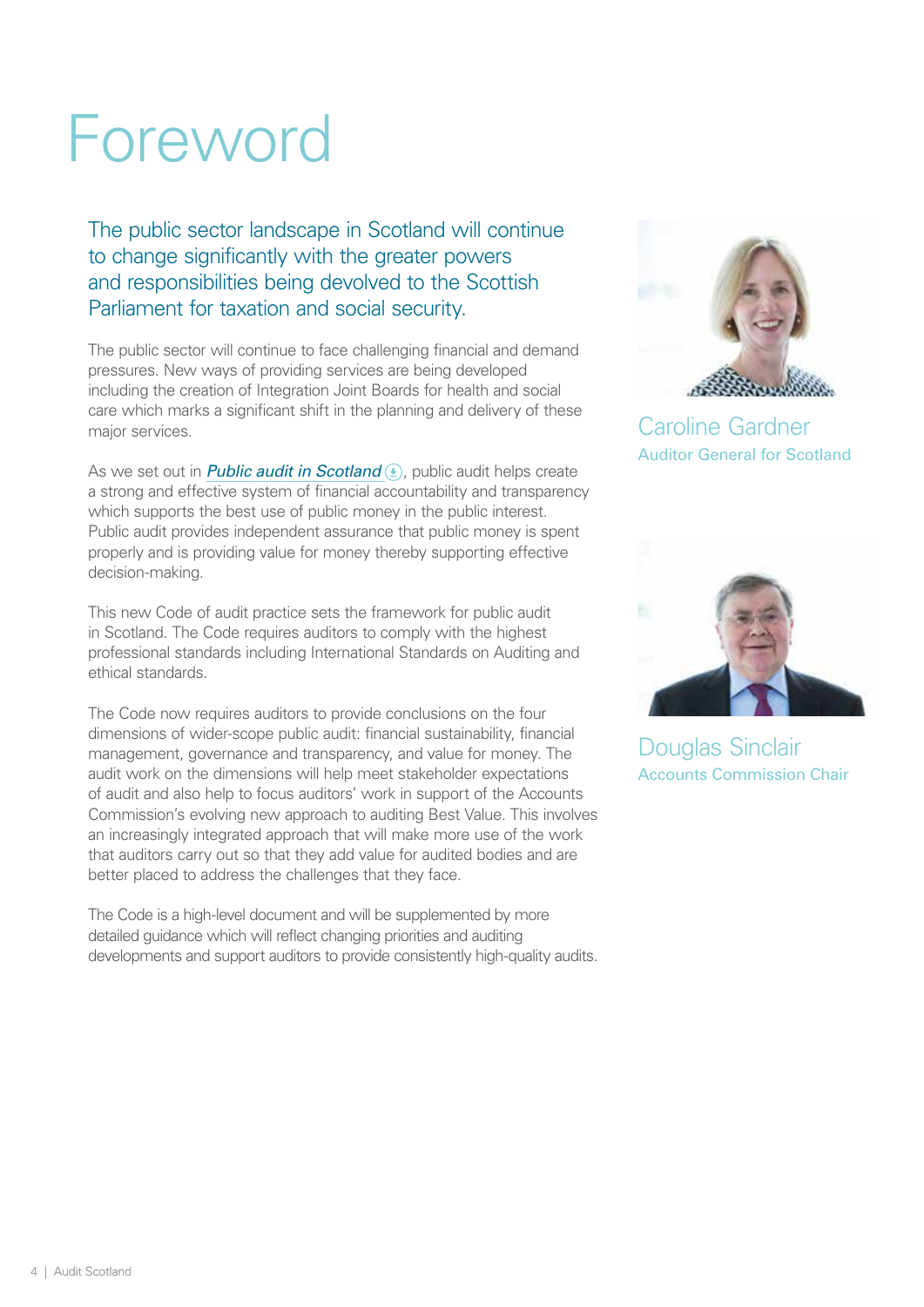# <span id="page-4-0"></span>Introduction

# **Background**

**1.** The Code of audit practice (the Code) outlines the responsibilities of external auditors appointed by the Auditor General for Scotland and the Accounts Commission and it is a condition of their appointment that they follow it.

**2.** The Code also describes the scope of public audit in Scotland where audit work is undertaken by appointed auditors, performance audit and Best Value audit staff from Audit Scotland or jointly depending on the nature and timing of the work.

**3.** The Code forms part of the wider context in which the conduct of public audit in Scotland takes place.

**4.** This Code applies to external audits for financial years starting on or after 1 April 2016. It replaces the Code issued in May 2011.

#### Context for public audit in Scotland



Note: 1. The standard letters of appointment will be published on Audit Scotland's website. These letters cover all the contractual elements and responsibilities to be followed by appointed auditors when undertaking audits for the Auditor General and the Accounts Commission including relevant environmental, sustainability and other matters.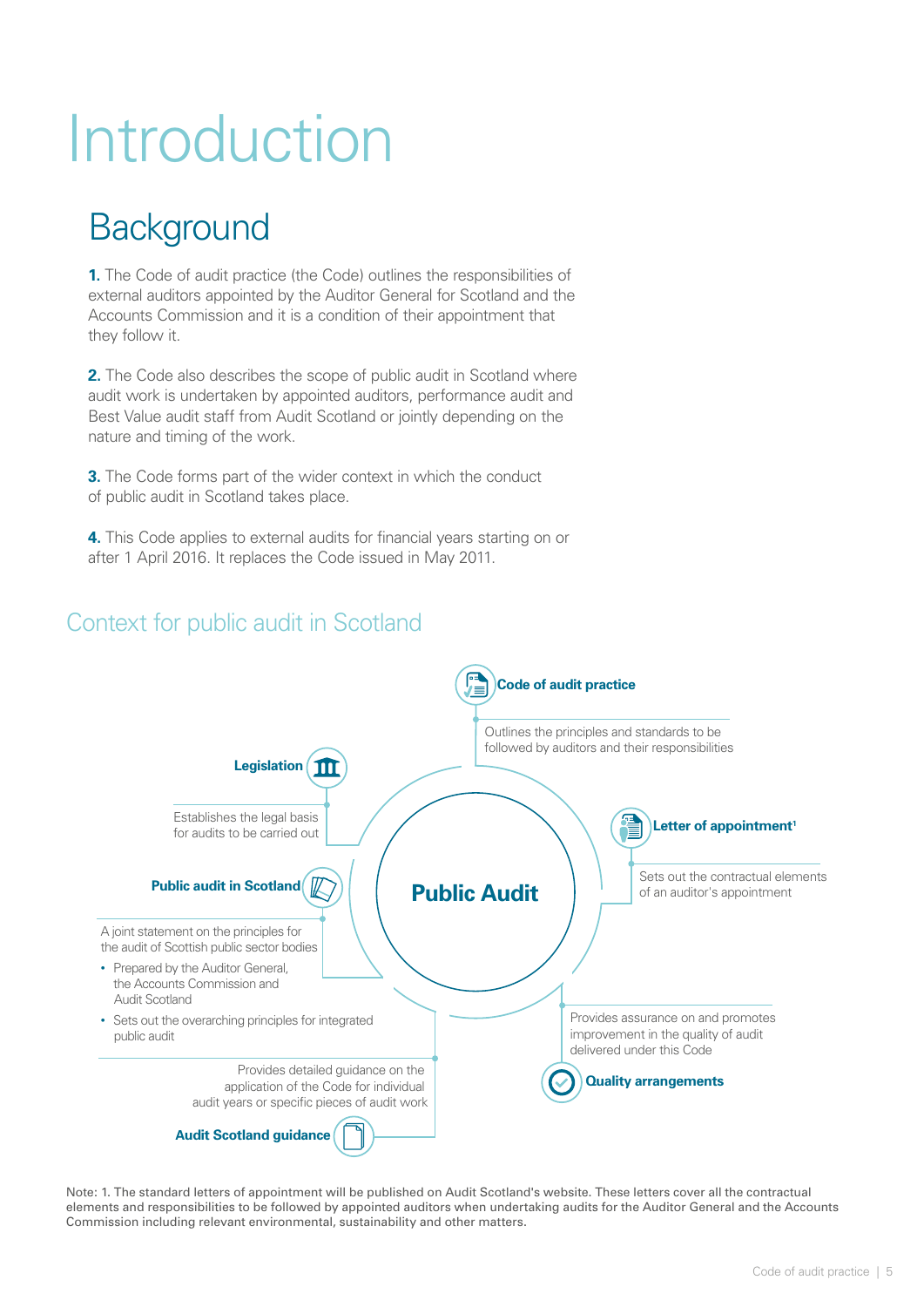# Responsibility for public audit in Scotland



Private firms are appointed as auditors by the Auditor General and the Accounts Commission to undertake around a third of the annual audit work with Audit Scotland staff appointed to audit the remainder.

**5.** The Auditor General and the Accounts Commission are responsible for securing the external audit of most public sector bodies in Scotland. They work closely together and, by looking at issues across boundaries, aim to maximise the effectiveness of audit work. Audit work is carried out by Audit Scotland staff and appointed auditors including private firms.

#### The Auditor General for Scotland

**6.** The Auditor General for Scotland is an independent Crown appointment, made on the recommendation of the Scottish Parliament. The Auditor General is independent and not subject to the control of any member of the Scottish Government or the Parliament.

**7.** The Auditor General is responsible under the Public Finance and Accountability (Scotland) Act 2000 (the 2000 Act) for appointing the external auditors of most public bodies in Scotland outside the local government sector, and reporting on their financial health and performance. The following bodies fall within the Auditor General's remit:

• the Scottish Government, its agencies and its non-ministerial departments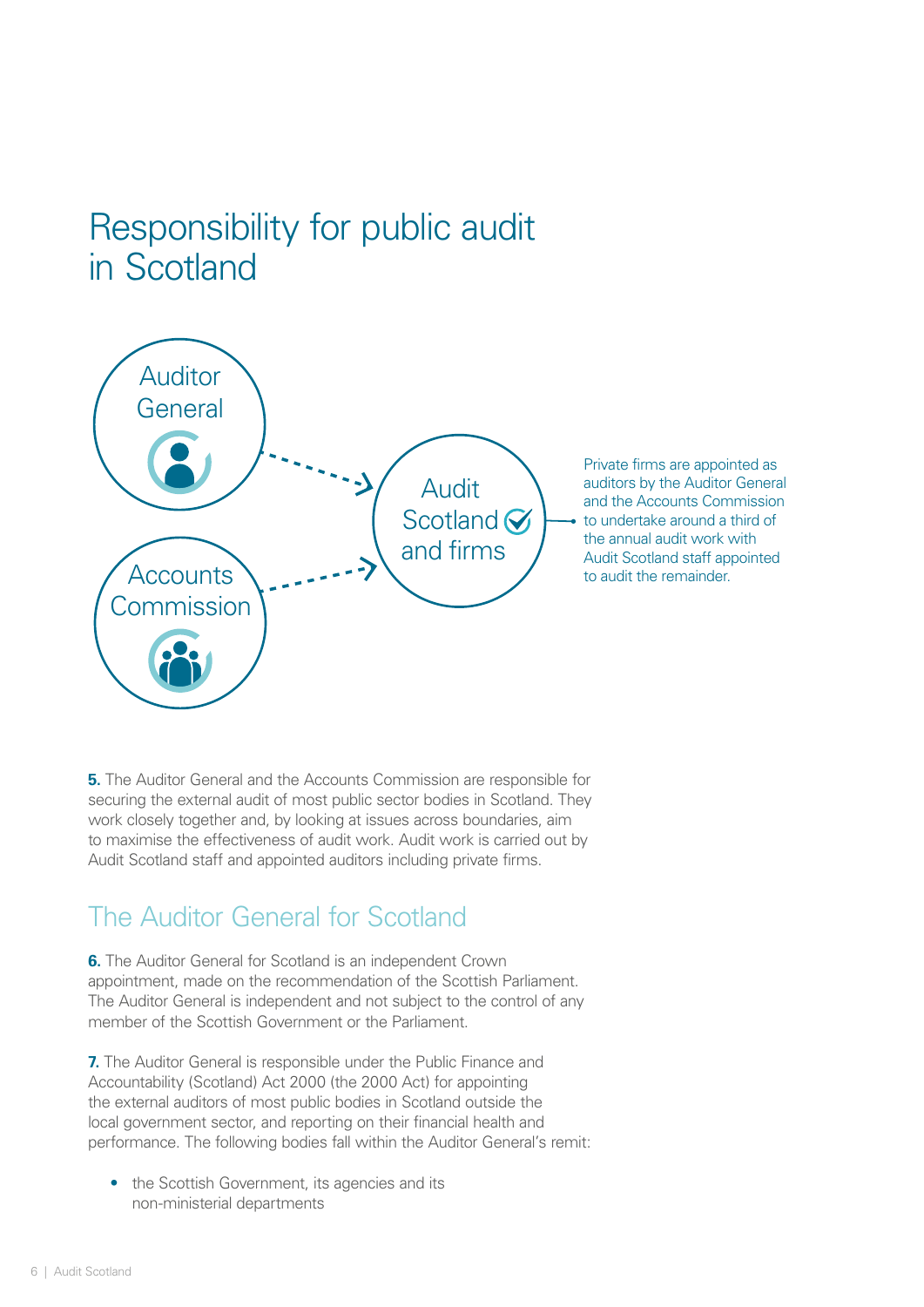- Scottish Parliamentary Corporate Body and other directly funded bodies
- Crown Office and Procurator Fiscal Service
- National Health Service bodies
- further education colleges
- Scottish Water
- commissioners and ombudsmen
- non-departmental public bodies (eg, Scottish Enterprise) and others.

**8.** Audited annual financial statements including the independent auditors' reports, and reports by the Auditor General where the Auditor General decides these are appropriate, are sent to Scottish ministers to be laid before the Scottish Parliament.

**9.** The Auditor General may initiate examinations into the economy, efficiency and effectiveness with which the relevant public bodies have used their resources in discharging their functions.

# The Accounts Commission for Scotland

**10.** The Accounts Commission for Scotland is an independent public body with its members appointed by Scottish ministers to hold local government to account. The Accounts Commission has five main responsibilities:

- Securing the external audit, including the audit of Best Value and Community Planning. The Commission appoints auditors to councils, local government joint boards and committees, and integration joint boards under the Local Government (Scotland) Act 1973.
- Following up issues of concern, highlighted through the audit, to ensure satisfactory resolutions.
- Carrying out or promoting national performance audits to improve the economy, efficiency and effectiveness of local government or securing best value.
- Issuing directions to local authorities which set out the range of performance information that they are required to publish.
- To coordinate the scrutiny of local government in Scotland.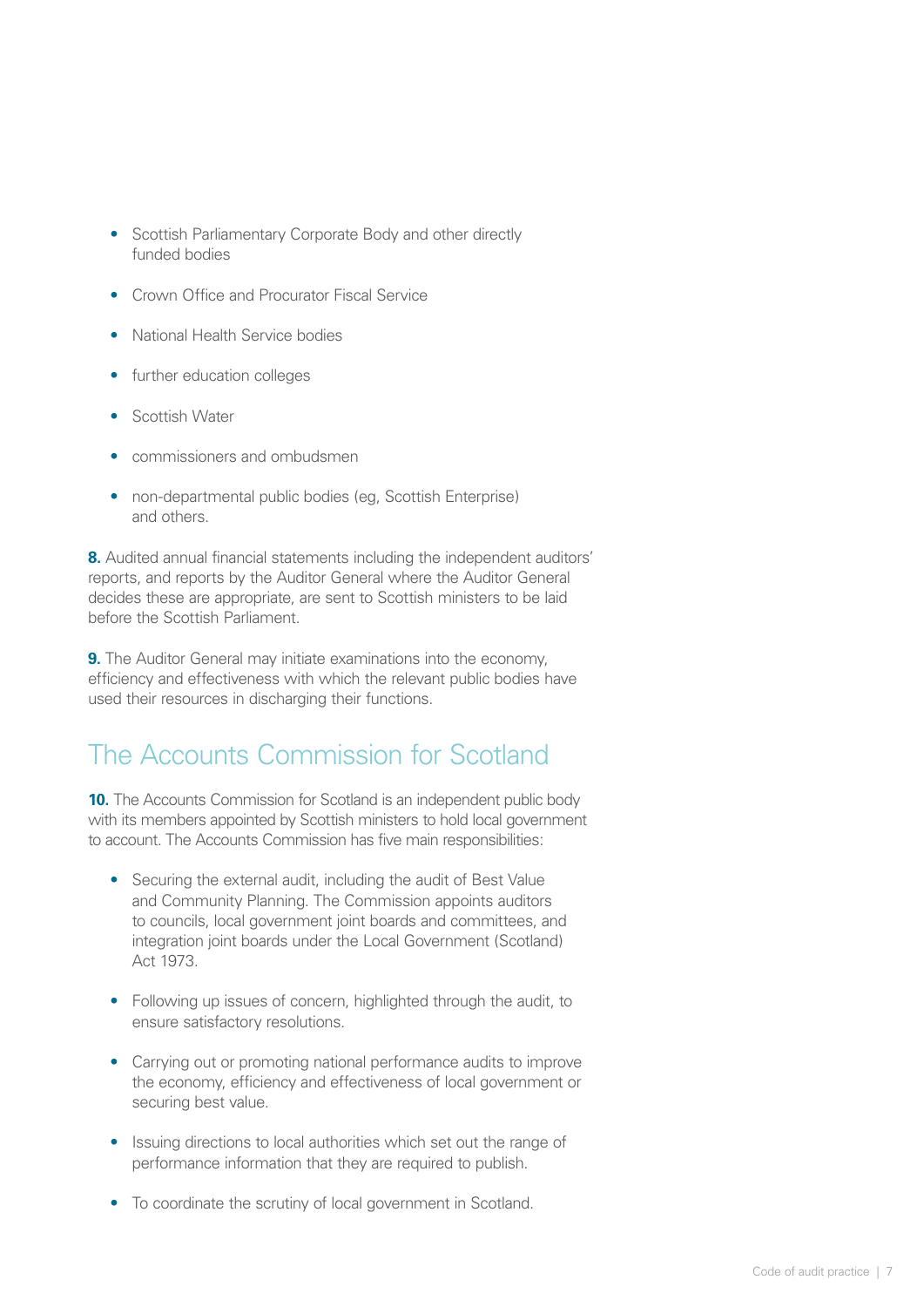**11.** The Accounts Commission has the power to report and make recommendations to Scottish ministers and audited bodies, and it can hold hearings. If it considers that there has been illegality or financial loss due to negligence or misconduct, the Accounts Commission may impose sanctions including censure, suspension or disqualification of members from office.

**12.** The Controller of Audit post is established by statute with functions involving reporting to the Accounts Commission on the accounts of local authorities and the performance by a local authority of their duties under Best Value and Community Planning. The Controller of Audit acts independently of the Accounts Commission when making judgments in reports.

# Audit Scotland and firms

**13.** Audit Scotland provides services to the Accounts Commission and the Auditor General, including carrying out audit work and supporting them in appointing auditors. It is governed by a board, consisting of the Auditor General, the chair of the Accounts Commission, a non-executive board chair and two non-executive members who are appointed by the Scottish Commission for Public Audit, a commission of the Scottish Parliament. Audit Scotland also provides guidance and support to appointed auditors and, on behalf of the Auditor General and the Accounts Commission, monitors their performance through a rigorous quality-appraisal process. Once appointed, auditors act independently in carrying out their responsibilities and in exercising professional judgement.

**14.** Audits of financial statements are carried out by appointed auditors, who are either Audit Scotland staff or firms appointed by the Auditor General or the Accounts Commission. Performance audits and Best Value audits are typically led by Audit Scotland staff working with, and drawing on the work of, appointed auditors where appropriate.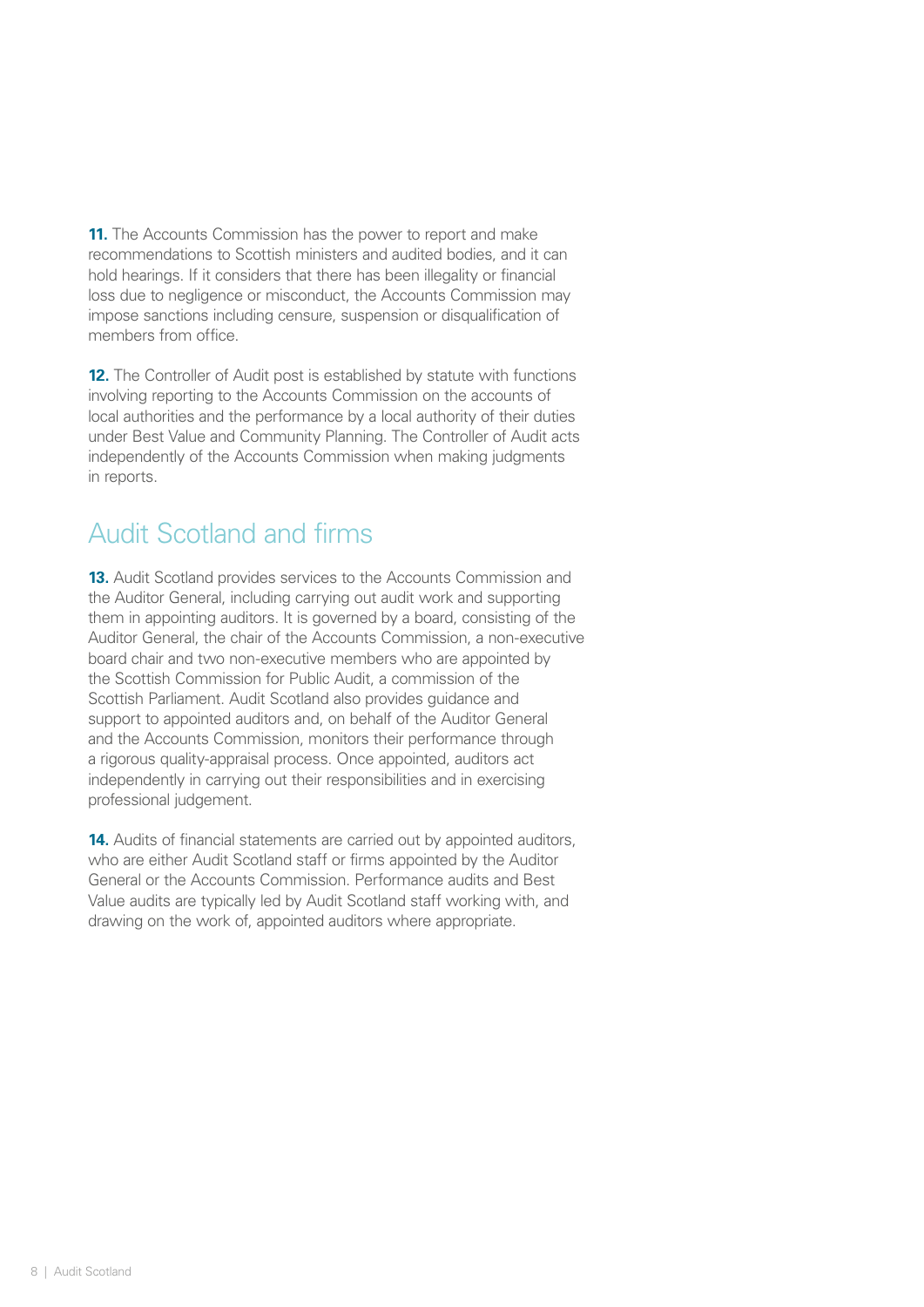# <span id="page-8-0"></span>Framework for public audit

# Principles of public audit

**15.** The principles of public audit are shared across the UK and are based on:

- the independence of auditors from the bodies that they audit
- a wider scope which reaches beyond financial statements into judgements on governance, financial sustainability and performance
- public reporting of audit findings and recommendations.

**16.** This Code provides a framework for auditors to make a difference and support improvement in public services. This framework defines the scope of public audit and explains how audit work and audit outputs are to be delivered and help stakeholders understand the value of audit.

#### How public audit makes a difference

# Independent assurance

Reporting on financial management and performance

Deterring fraud and corruption

### Efficiency and effectiveness

Enhancing governance, efficiency and effectiveness Working strategically Increasing insight

# Looking forward

Offering foresight on financial sustainability, risk and performance

Informing strategic decision-making

Sharing what we learn to support improvement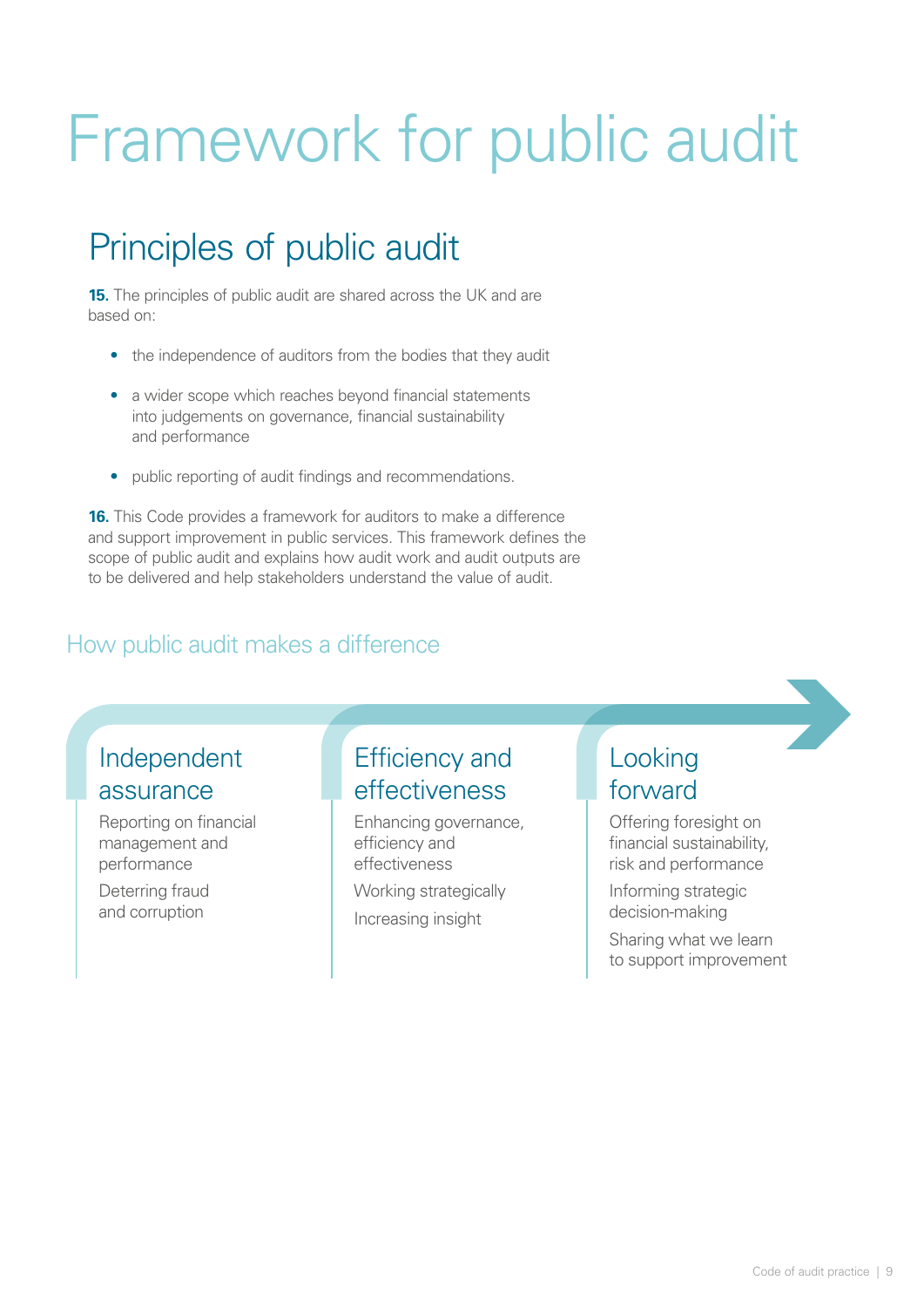# Responsibilities of audited bodies

**17.** The audited bodies have the primary responsibility for ensuring the proper financial stewardship of public funds, compliance with relevant legislation and establishing effective arrangements for governance, propriety and regularity that enable them to successfully deliver their objectives.

#### Corporate governance

**18.** Each body, through its chief executive or accountable officer, is responsible for establishing arrangements to ensure the proper conduct of its affairs including the legality of activities and transactions, and for monitoring the adequacy and effectiveness of these arrangements. Audited bodies should involve those charged with governance (including audit committees or equivalent) in monitoring these arrangements.

# Financial statements and related reports

**19.** Audited bodies must prepare an annual report and accounts containing financial statements and other related reports. They have responsibility for:

- preparing financial statements which give a true and fair view of their financial position and their expenditure and income, in accordance with the applicable financial reporting framework and relevant legislation
- maintaining accounting records and working papers that have been prepared to an acceptable professional standard and that support their financial statements and related reports disclosures
- ensuring the regularity of transactions, by putting in place systems of internal control to ensure that they are in accordance with the appropriate authority
- maintaining proper accounting records
- preparing and publishing, along with their financial statements, an annual governance statement, management commentary (or equivalent) and a remuneration report that are consistent with the disclosures made in the financial statements. Management commentary should be fair, balanced and understandable and also clearly address the longer-term financial sustainability of the body.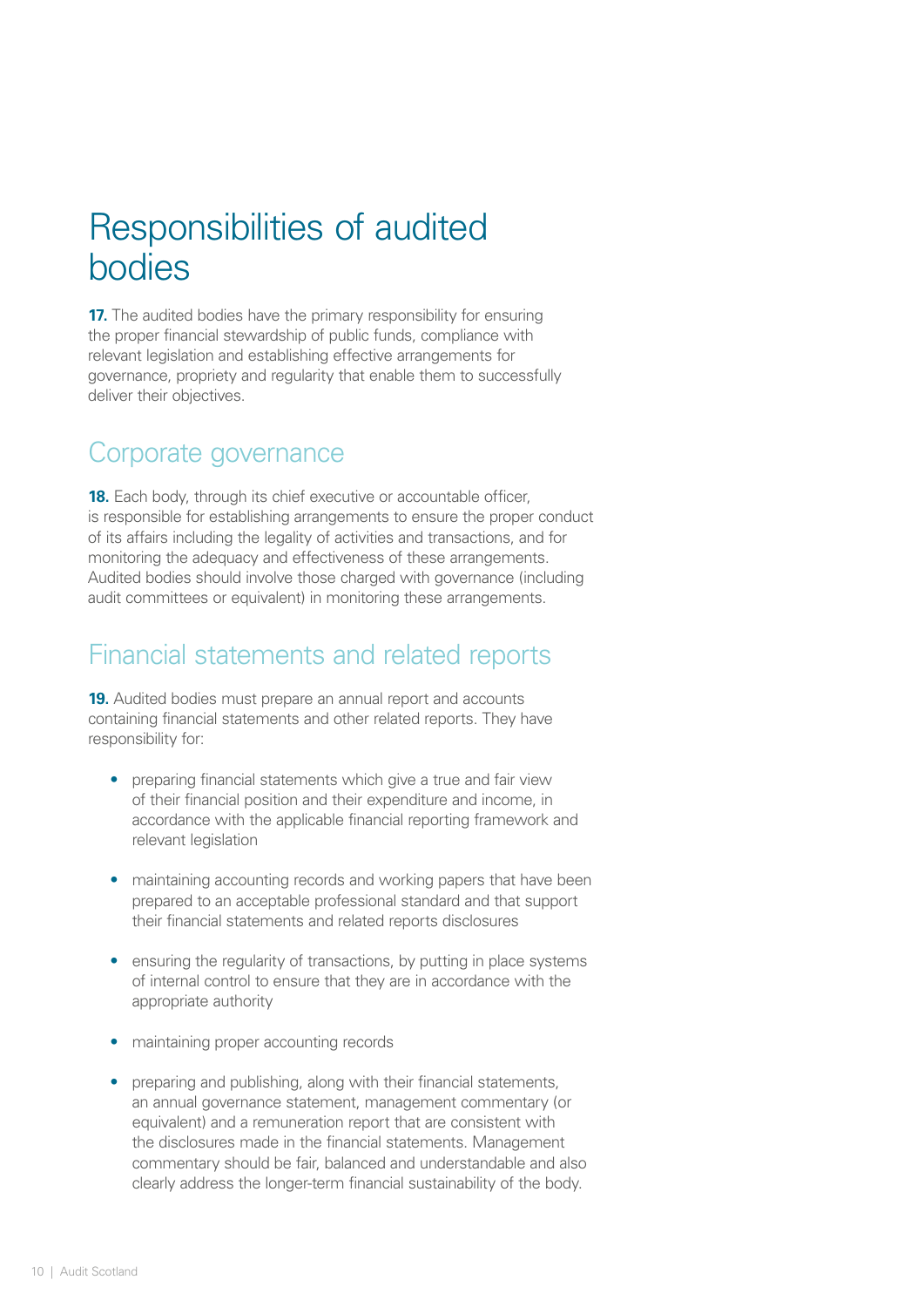

**20.** Further, it is the responsibility of management of an audited body, with the oversight of those charged with governance, to communicate relevant information to users about the entity and its financial performance, including providing adequate disclosures in accordance with the applicable financial reporting framework. The relevant information should be communicated clearly and concisely.

**21.** Audited bodies are responsible for developing and implementing effective systems of internal control as well as financial, operational and compliance controls. These systems should support the achievement of their objectives and safeguard and secure value for money from the public funds at their disposal. They are also responsible for establishing effective and appropriate internal audit and risk-management functions.

#### Standards of conduct for prevention and detection of fraud and error

**22.** Audited bodies are responsible for establishing arrangements for the prevention and detection of fraud, error and irregularities, bribery and corruption and also to ensure that their affairs are managed in accordance with proper standards of conduct by putting proper arrangements in place.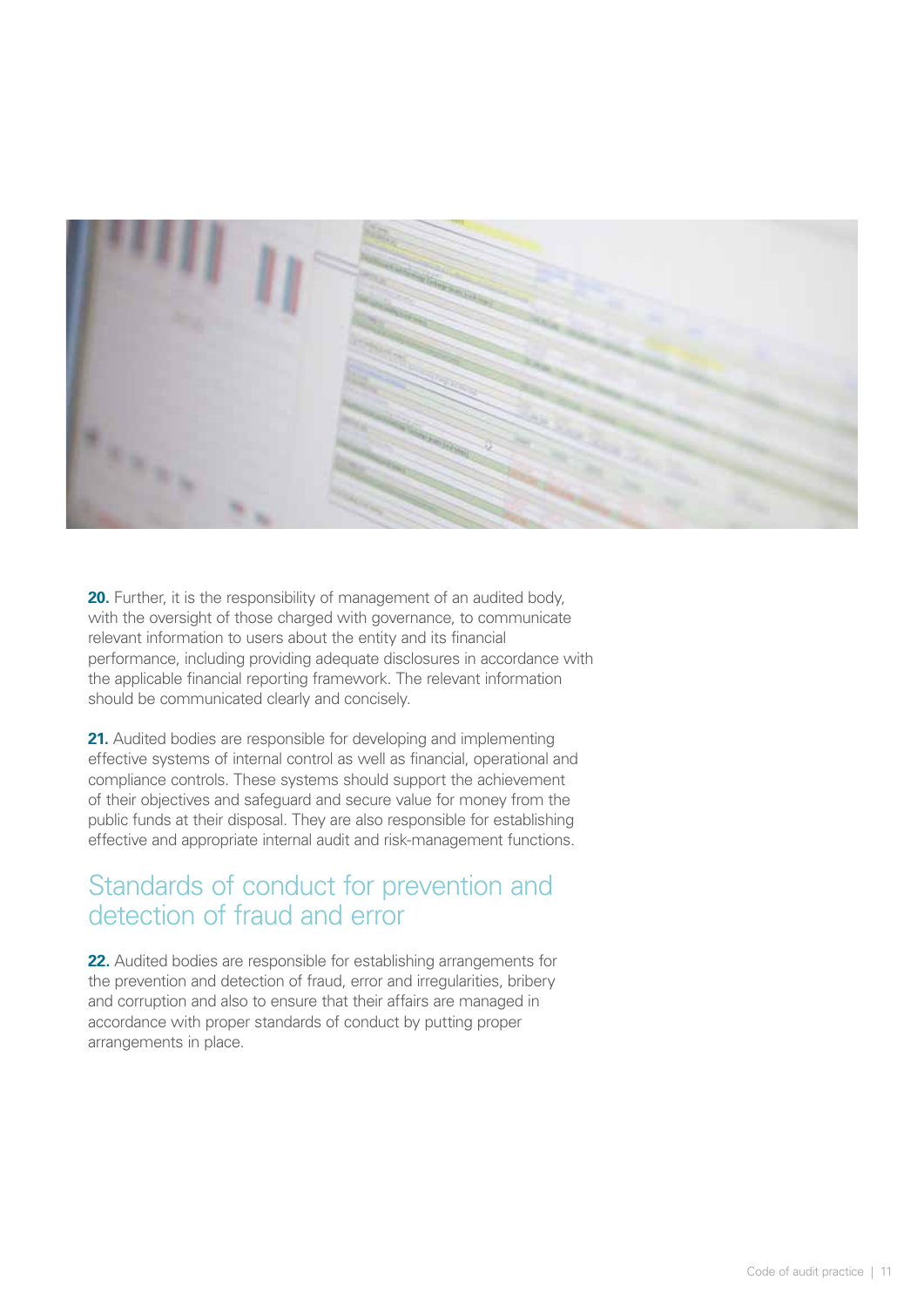# Financial position

**23.** Audited bodies are responsible for putting in place proper arrangements to ensure that their financial position is soundly based having regard to:

- such financial monitoring and reporting arrangements as may be specified
- compliance with any statutory financial requirements and achievement of financial targets
- balances and reserves, including strategies about levels and their future use
- how they plan to deal with uncertainty in the medium and longer term
- the impact of planned future policies and foreseeable developments on their financial position.

#### Best Value

**24.** Local authority bodies have a statutory duty, under the Local Government (Scotland) Act 1973 and associated statutory guidance, to make arrangements to secure best value through the continuous improvement in the performance of their functions. In securing best value, local authorities must maintain a balance of quality and cost considerations and have regard, among other things, to economy, efficiency and effectiveness (or 'value for money') and the need to meet equal opportunity requirements and contribute to the achievement of sustainable development. The Community Empowerment (Scotland) Act 2015 will have implications for the Audit of Best Value. This Act is designed to help empower community bodies through the ownership or control of land and buildings, and by strengthening their voices in decisions about public services. Specified audited bodies also have to prepare and publish performance information in accordance with directions issued by the Accounts Commission.

**25.** The Police and Fire Reform (Scotland) Act 2012 also places a statutory duty to make arrangements to secure best value in carrying out their functions on the Scottish Police Authority; the Chief Constable of the Police Service of Scotland; and the Scottish Fire and Rescue Service.

**26.** For other sectors, the *Scottish Public Finance Manual* sets out that accountable officers appointed by the Principal Accountable Officer for the Scottish Administration have a specific responsibility to ensure that arrangements have been made to secure best value.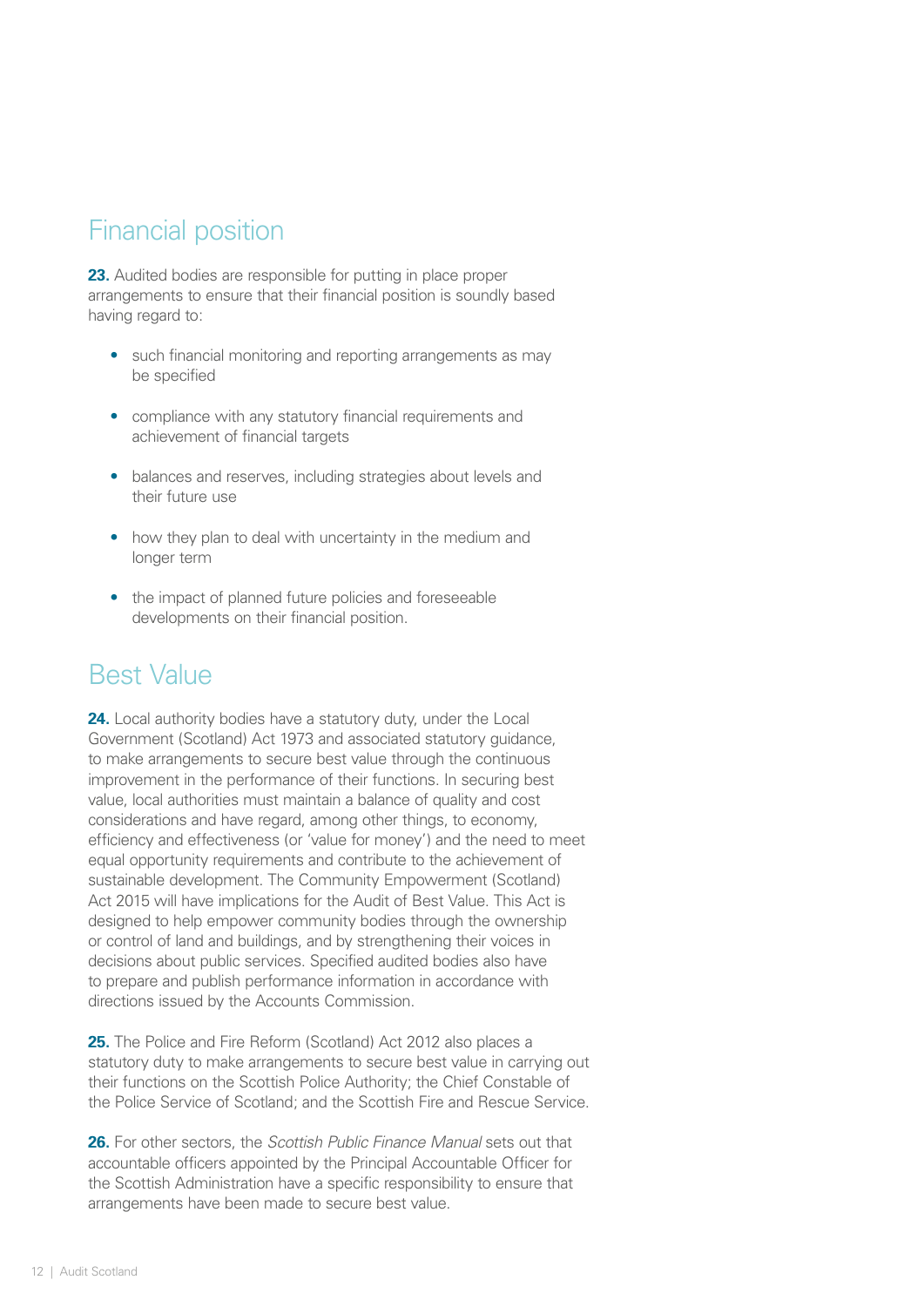# Appointed auditor responsibilities

**27.** Auditor responsibilities are derived from statute, this Code, International Standards on Auditing (UK and Ireland), professional requirements and best practice and cover their responsibilities when auditing financial statements and when discharging their wider scope responsibilities. These are to:

- undertake statutory duties, and comply with professional engagement and ethical standards
- provide an opinion on audited bodies' financial statements and, where appropriate, the regularity of transactions
- review and report on, as appropriate, other information such as annual governance statements, management commentaries, remuneration reports, grant claims and whole of government returns
- <span id="page-12-0"></span>• notify the Auditor General or Controller of Audit when circumstances indicate that a statutory report may be required $1$
- participate in arrangements to cooperate and coordinate with other scrutiny bodies (local government sector only)
- demonstrate compliance with the wider public audit scope by reviewing and providing judgements and conclusions on the audited bodies':
	- effectiveness of performance management arrangements in driving economy, efficiency and effectiveness in the use of public money and assets
	- suitability and effectiveness of corporate governance arrangements
	- financial position and arrangements for securing financial sustainability
- and additionally for local authority auditors:
	- effectiveness of arrangements to achieve best value
	- suitability of arrangements for preparing and publishing statutory performance information.

**28.** Weaknesses or risks identified by auditors are only those which have come to their attention during their normal audit work in accordance with the Code, and may not be all that exist. Communication by auditors of matters arising from the audit of the financial statements or of risks or weaknesses does not absolve management from its responsibility to address the issues raised and to maintain an adequate system of control.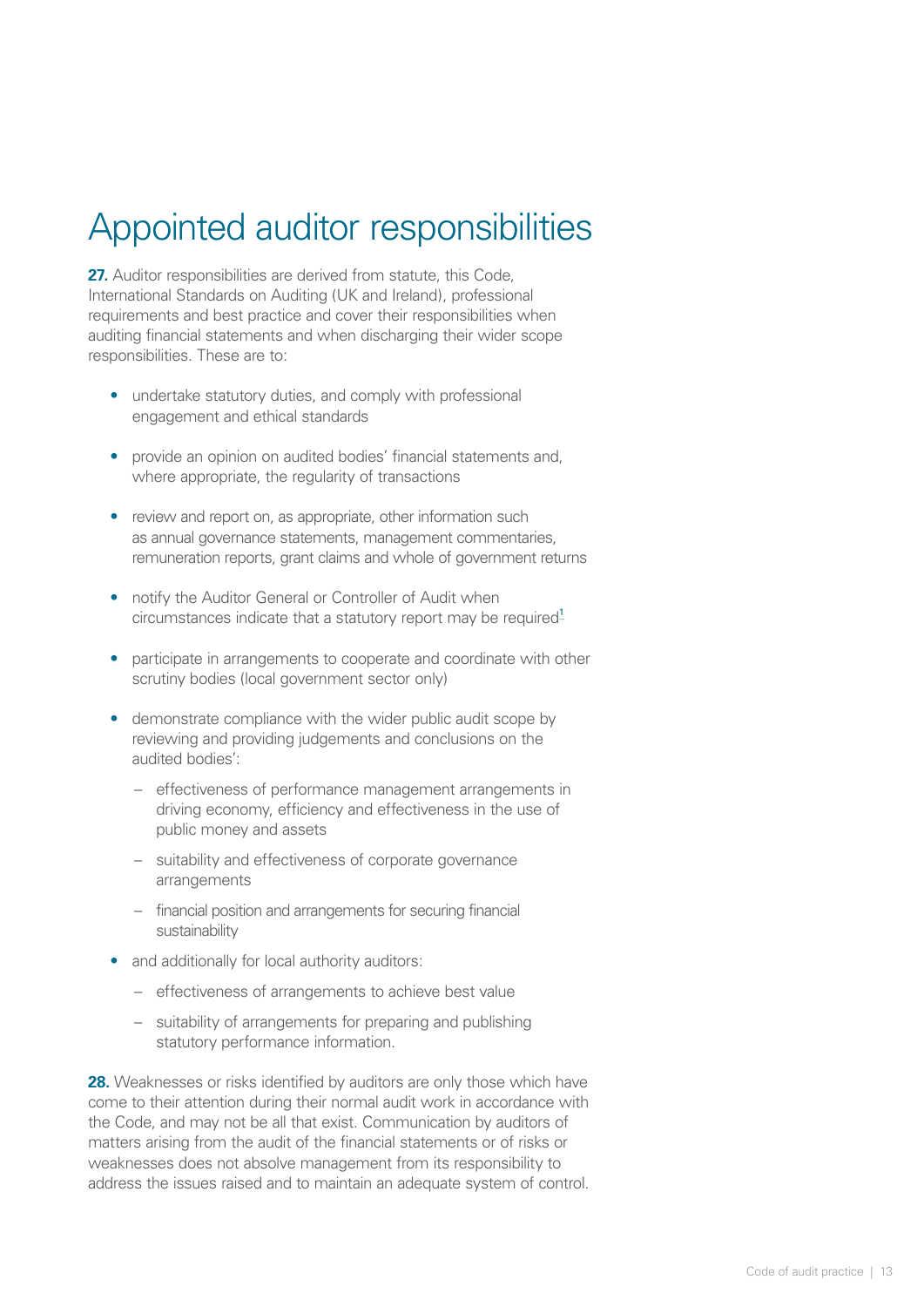# General principles



**29.** This Code is designed such that adherence to it will result in an audit that exhibits these principles.

#### Independent

**30.** When undertaking audit work all auditors should be, and should be seen to be, independent. This means auditors should be objective, impartial and comply fully with the Financial Reporting Council's (FRC) ethical standards and any relevant professional or statutory guidance. Auditors will report in public and make recommendations on what they find without being influenced by fear or favour.

# Proportionate and risk based

**31.** Audit work should be proportionate and risk based. Auditors need to exercise professional scepticism and demonstrate that they understand the environment in which public policy and services operate. Work undertaken should be tailored to the circumstances of the audit and the audit risks identified. Audit findings and judgements made must be supported by appropriate levels of evidence and explanations. Auditors will draw on public bodies' self-assessment and self-evaluation evidence when assessing and identifying audit risk.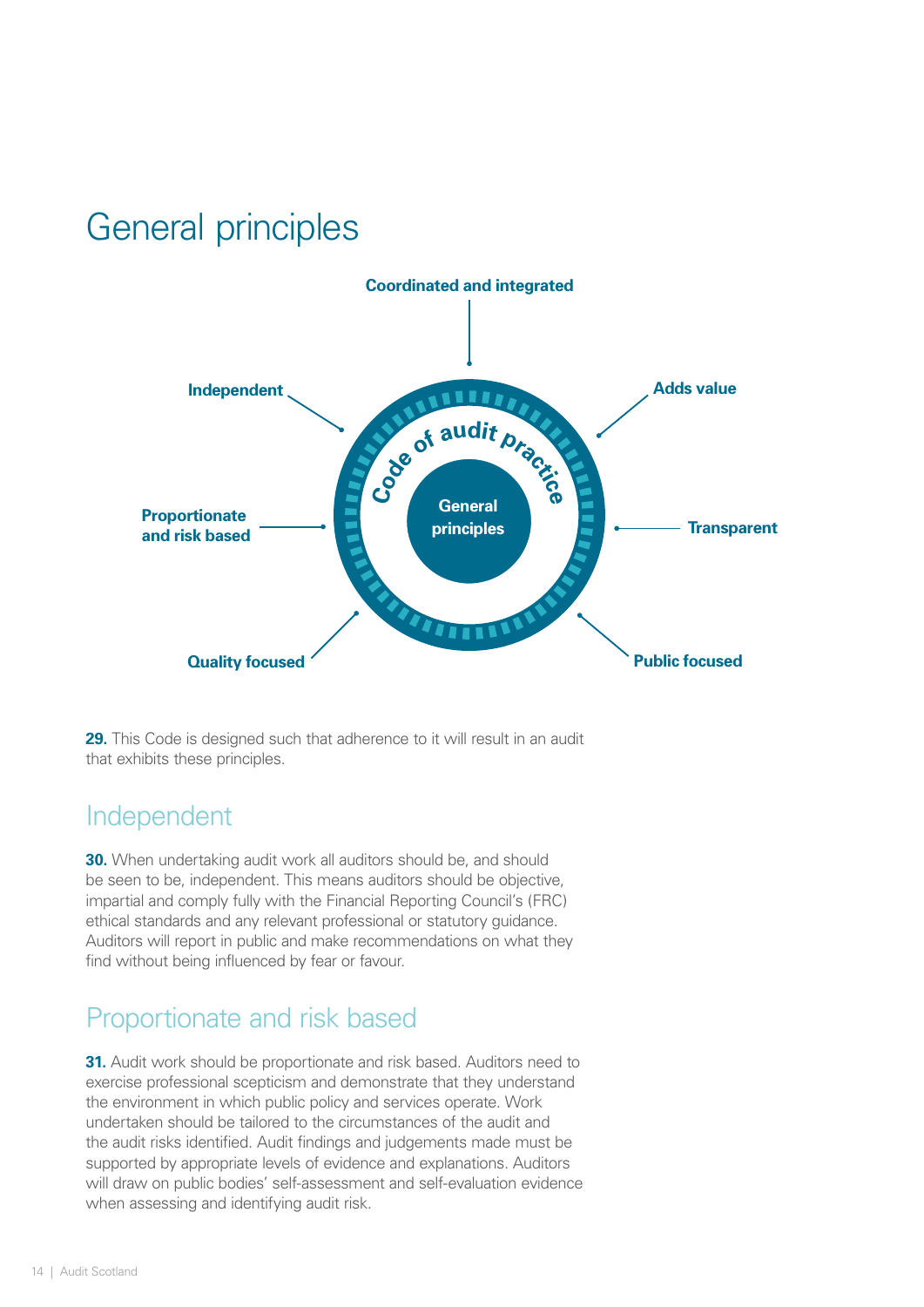# Quality focused

**32.** Auditors should ensure that audits are conducted in a manner that will demonstrate that the relevant ethical and professional standards are complied with and that there are appropriate quality-control arrangements in place as required by statute and professional standards.

### Coordinated and integrated

<span id="page-14-0"></span>**33.** It is important that auditors coordinate their work with internal audit.<sup>2</sup> Audit Scotland, other external auditors and relevant scrutiny bodies to recognise the increasing integration of service delivery and partnership working within the public sector. This would help secure value for money by removing unnecessary duplication and also provide a clear programme of scrutiny activity for audited bodies.

### Public focused

**34.** The work undertaken by external audit is carried out for the public, including their elected representatives, and in its interest. The use of public money means that public audit must be planned and undertaken from a wider perspective than in the private sector and include aspects of public stewardship and best value. It will also recognise that public bodies may operate and deliver services through partnerships, arm's-length external organisations (ALEOs) or other forms of joint working with other public, private or third sector bodies. The Accounts Commission has recently updated its auditor guidance on its Following the Public Pound (FtPP) Code to reflect its ongoing interest in this area. Compliance with the FtPP Code will be considered as part of the new approach to auditing Best Value. Auditors have a right to information held by audited bodies, group entities and others to ensure that they are able to follow, review and assess how public money is being spent and to report on this in the public interest.

#### **Transparent**

**35.** Auditors, when planning and reporting their work, should be clear about what, why and how they audit. To support transparency the main audit outputs should be of relevance to the public and focus on the significant issues arising from the audit.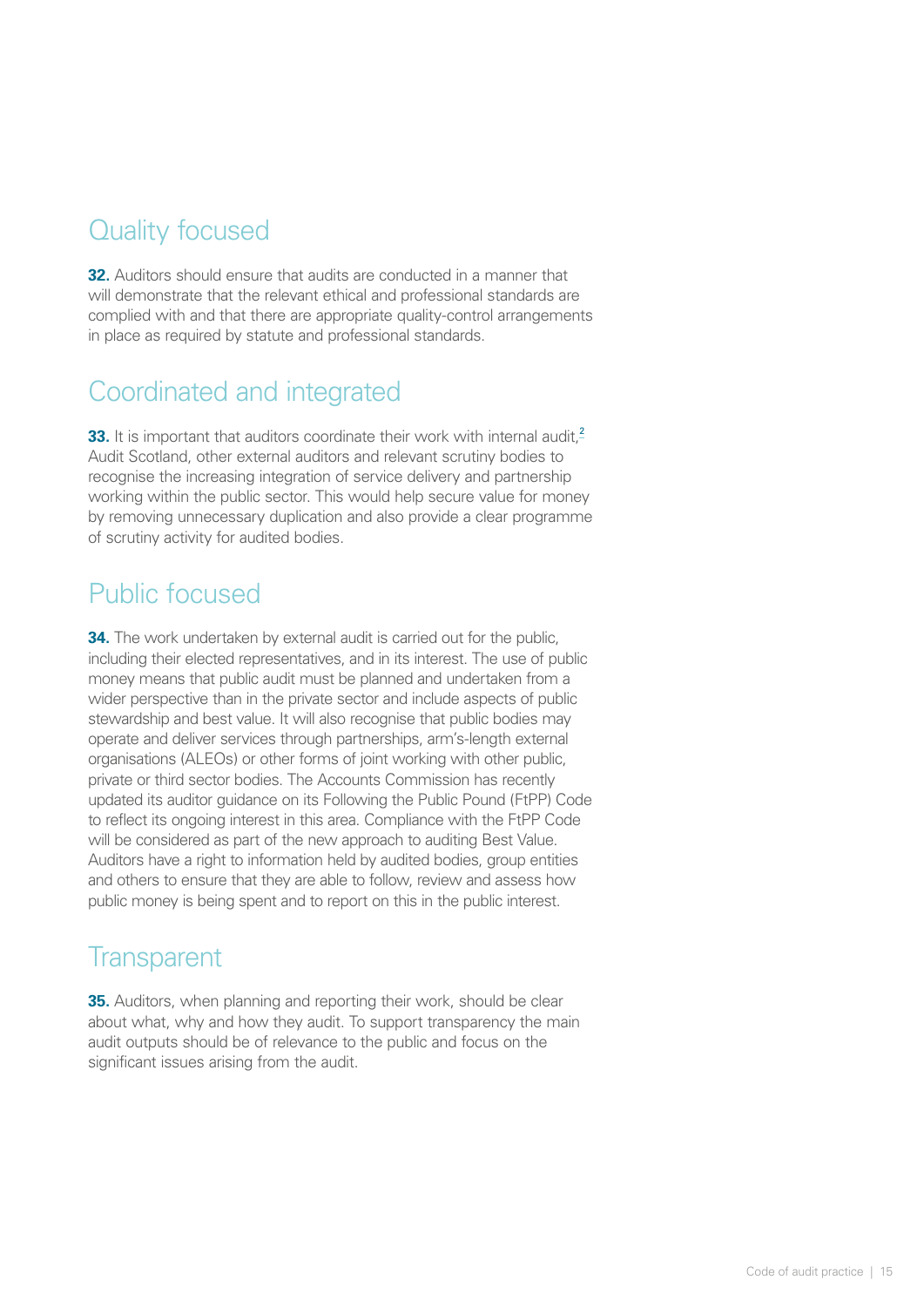# Adds value

**36.** It is important that auditors recognise the implications of their audit work, including their wider scope responsibilities, and that they clearly demonstrate that they add value or have an impact in the work that they do. This means that public audit should provide clear judgements and conclusions on how well the audited body has discharged its responsibilities and how well they have demonstrated the effectiveness of their arrangements. Auditors should make appropriate and proportionate recommendations for improvement where significant risks are identified.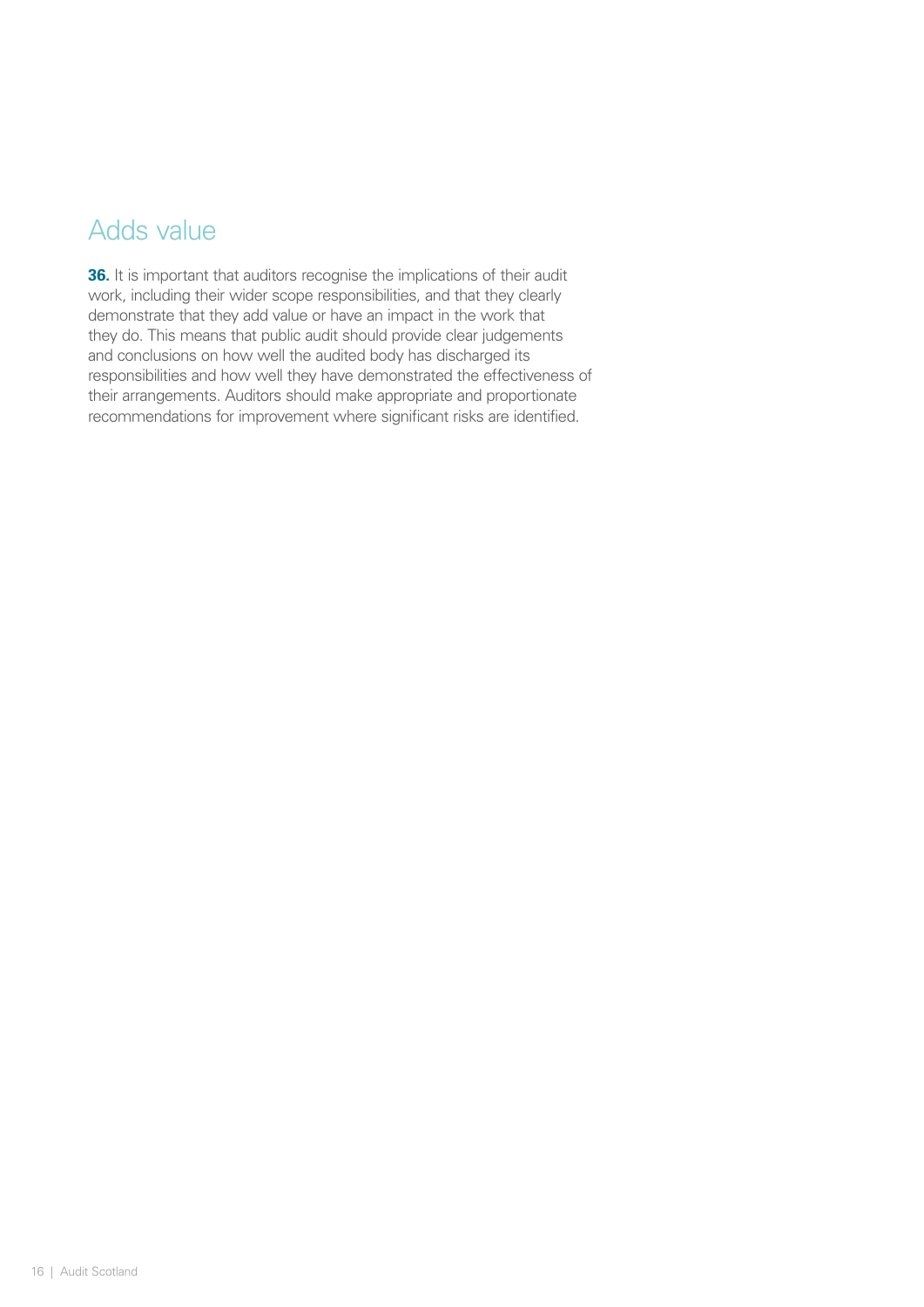# <span id="page-16-0"></span>Scope of public audit



# **Background**

**37.** Public audit as described in this Code is a combination of specific legal requirements, professional requirements, best practices as applied to public interest entities in the private sector and the requirements arising from this Code that are designed to ensure that public audit adds value for audited bodies, the public and their elected representatives.

**38.** Audit work is carried out in an integrated way with work undertaken to provide evidence for one objective being used to inform others.

#### Bases of public audit

Requirements:

Examples:





- Opinions on the financial statements and regularity
- National performance audits and Best Value audits

#### **Statutory Best practice Adds value**



• Opinions on management commentaries, remuneration reports and governance statements



- Public reporting of audit findings
- Wider scope reporting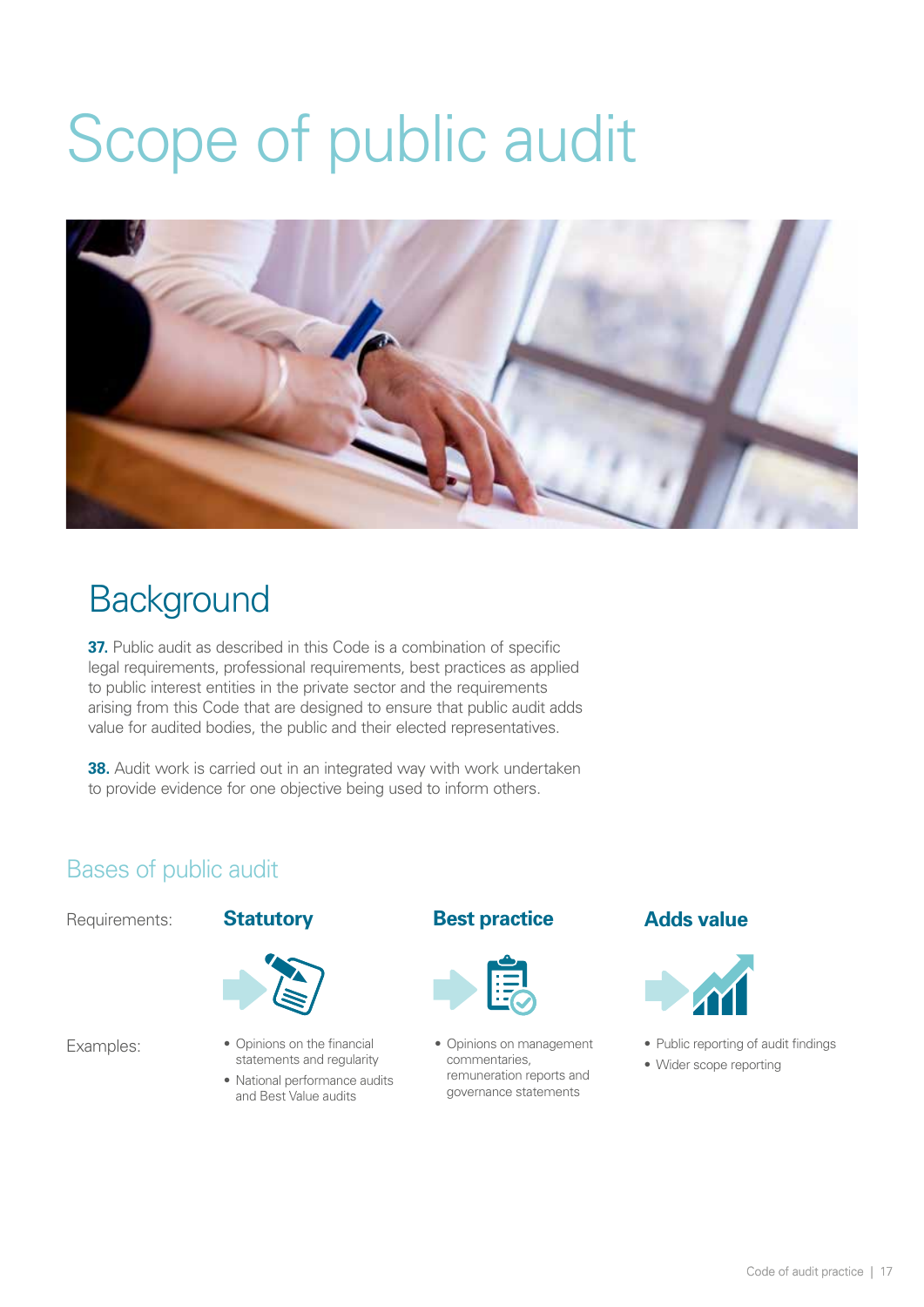# Responsibility for audit

**39.** On behalf of the Auditor General and the Accounts Commission, Audit Scotland leads and coordinates the delivery of public audit in Scotland in consultation with key stakeholders to ensure that it is focused, integrated and proportionate.

**40.** Auditors appointed by the Auditor General for Scotland or the Accounts Commission are responsible for giving an opinion on the financial statements and reporting on other related matters. Audit Scotland provides technical support to appointed auditors in respect of these responsibilities to inform their professional judgement.

**41.** Appointed auditors will work in partnership with Audit Scotland performance audit and Best Value audit staff in discharging their wider scope responsibilities. These teams have a key role in developing and delivering national performance and Best Value audit work.

**42.** For all sectors, except local government, performance audit reports are approved by the Auditor General and many of them are considered by the Scottish Parliament, particularly the Public Audit Committee. The Accounts Commission receives reports prepared by the Controller of Audit on the audit and performance of local authorities. These reports are usually published together with the stated findings of the Accounts Commission.

**43.** The appointed auditors for each audit will report annually to those charged with governance on the results of their work covering both the financial statements and the wider scope audit.

**44.** Within each five-year audit appointment period there will be at least one report on Best Value for each council concluding on their performance relating to best value characteristics and improvements. These reports will be informed by the work carried out by the appointed auditors in the intervening years.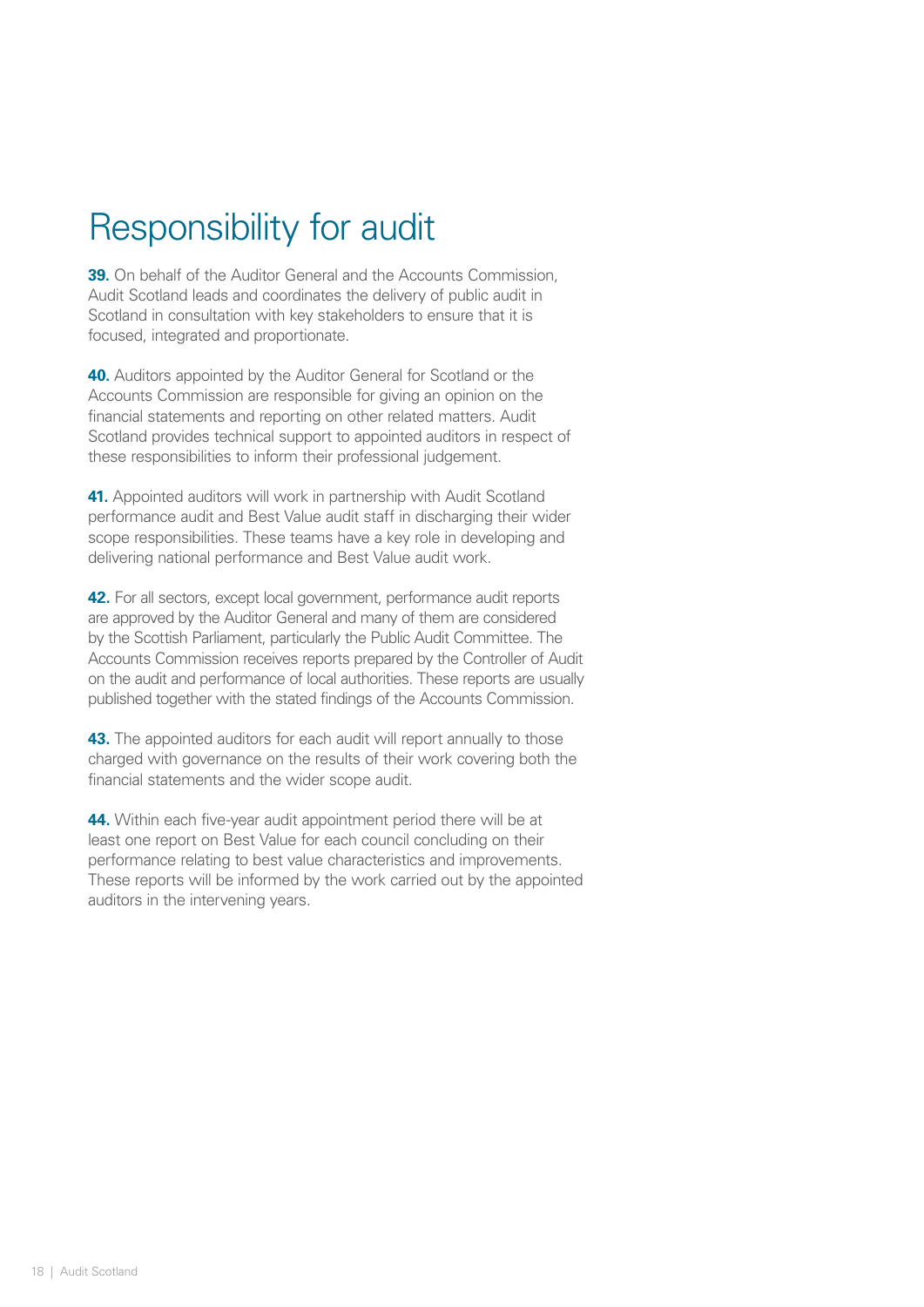# Audit of financial statements and related matters

**45.** For the purposes of the Code, the scope of the financial statements audit work is set by International Standards on Auditing (UK and Ireland) and Ethical Standards for Auditors as issued by the FRC. All appointed auditors are required to comply with these standards.

**46.** Appointed auditors are required to give an opinion on the financial statements as to:

- whether they give a true and fair view of the financial position of audited bodies and their expenditure and income
- whether they have been properly prepared in accordance with relevant legislation, the applicable accounting framework and other reporting requirements
- the regularity of the expenditure and income (not required for local government).

**47.** In some areas the application of the International Standards on Auditing (ISAs) have been interpreted to meet the additional requirements of public sector audit. The relevant ISAs are referred to in this Code and summarised in the glossary.

**48.** ISA include certain requirements relating to the auditor's consideration of fraud. The nature of public sector organisations means that there are specific fraud risks that are relevant to a public sector audit which should be considered when applying ISA 240. These include taxation receipts, welfare benefits, grants and other claims made by individuals and organisations on the public purse.

**49.** Appointed auditors should consider the risks and the arrangements put in place by audited bodies to ensure that all material revenue is identified and collected and that material payments are made correctly. Appointed auditors should use their professional judgement when assessing all the risks within individual audited bodies and whether they are significant, relevant or rebuttable.

**50.** In line with the Companies Act 2006 requirements that apply in the private sector, appointed auditors are also required to give opinions on remuneration reports, annual governance statements, and whether the management commentaries are consistent with the disclosures in the accounts.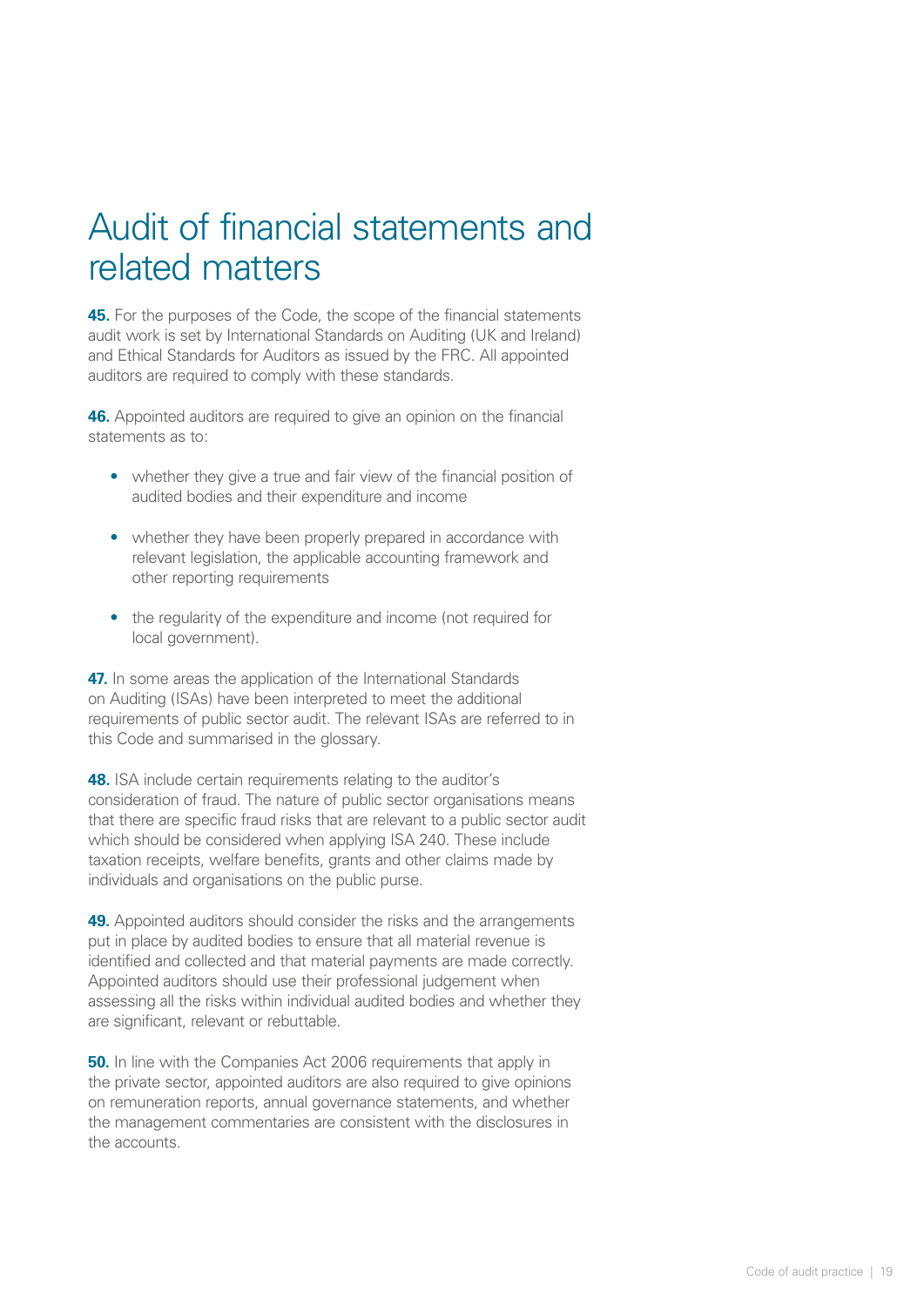# Wider scope audit

**51.** Legislation creates further responsibilities for the audit of the public sector in Scotland which form the basis for the wider scope of public audit in Scotland. These are:

- The Public Finance and Accountability (Scotland) Act 2000 gives the Auditor General the right to initiate examinations into the economy, efficiency and effectiveness with which audited bodies and certain other bodies have used their resources to discharge their functions. The results of such examinations may be presented to the Scottish Parliament and considered by its Public Audit Committee.
- The Police and Fire Reform (Scotland) Act 2012 gives the Auditor General the right to initiate examinations into the arrangements made by the Scottish Police Authority; the Chief Constable of Police Service of Scotland; and the Scottish Fire and Rescue Service to secure best value.
- The Local Government (Scotland) Act 1973 requires the Accounts Commission to undertake or promote comparative and other studies designed to make recommendations for:
	- the securing by local authorities of best value
	- improving economy, efficiency and effectiveness in the provision of services by local authorities
	- improving the financial or other management of such authorities.
- The Local Government (Scotland) Act 1973 places a duty on the auditors of local government bodies to be satisfied that proper arrangements have been made for securing best value and complying with responsibilities relating to Community Planning.
- The Local Government Act 1992 requires auditors of local government bodies to review and report on the arrangements that specified audited bodies have made to prepare and publish performance information in accordance with directions issued by the Accounts Commission.

**52.** This Code recognises the increasingly high expectations the public has about the role of audit in the stewardship of public funds. It defines the wider scope of public audit as going beyond the financial statements to include work that contributes to audit judgements and conclusions on the appropriateness, effectiveness and impact of corporate governance and performance management arrangements and financial sustainability.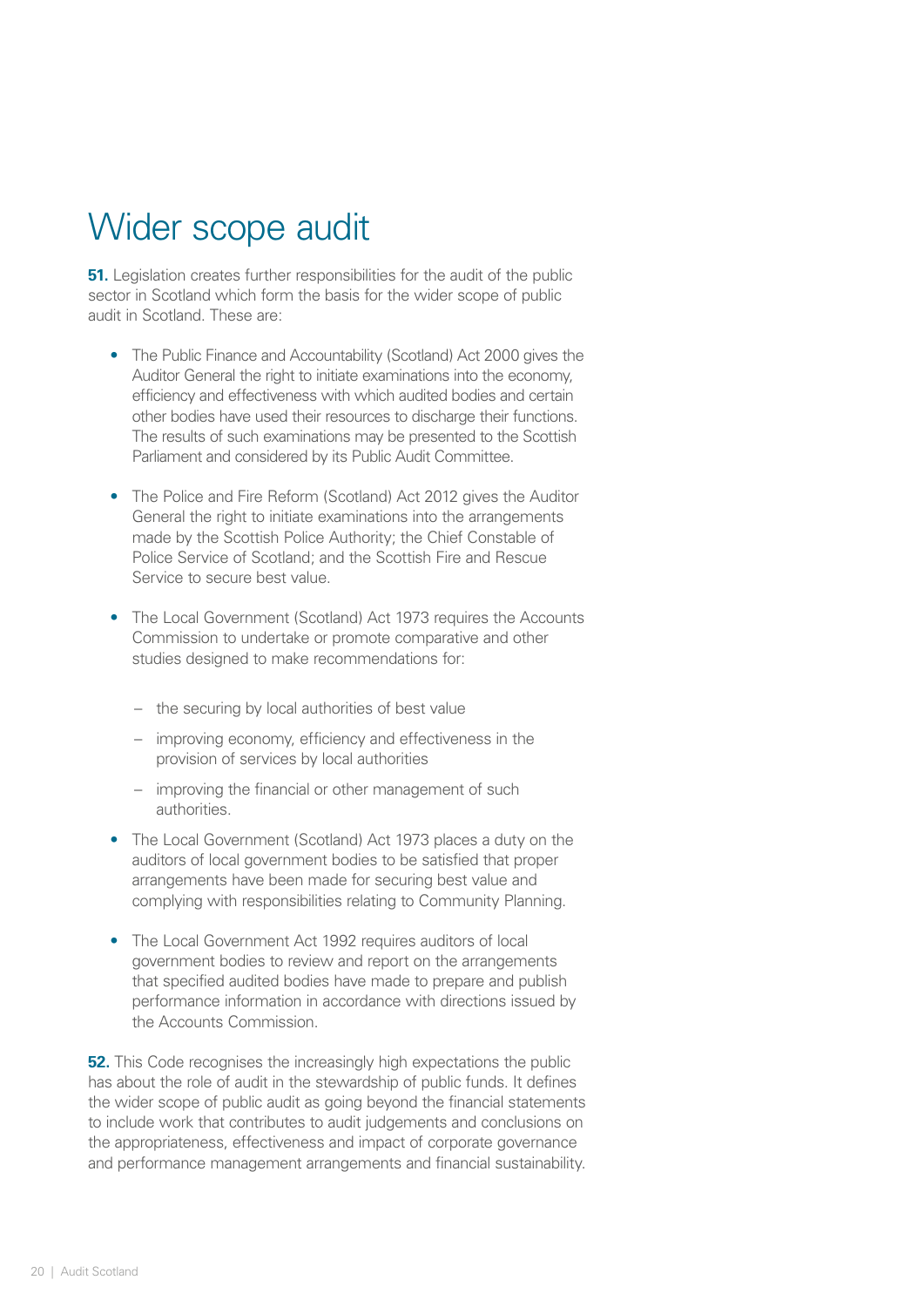

**53.** The planned audit work should, however, be risk based and proportionate to the nature and size of an audited body. Where the application of the full wider scope is judged by auditors not to be appropriate to an audited body then annual audit work on the wider scope should be undertaken that enables conclusions to be made on the:

- appropriateness of the disclosures in the governance statement
- financial sustainability of the body and the services that it delivers over the medium to longer term.

**54.** Audit Scotland will include guidance on the application of the wider scope audit requirements in its annual guidance to auditors.

**55.** If, in the case of a small body, an appointed auditor identifies that there is particular risk or public interest in a wider scope issue beyond these areas then the auditor must contact Audit Scotland to discuss the issue and agree an appropriate response.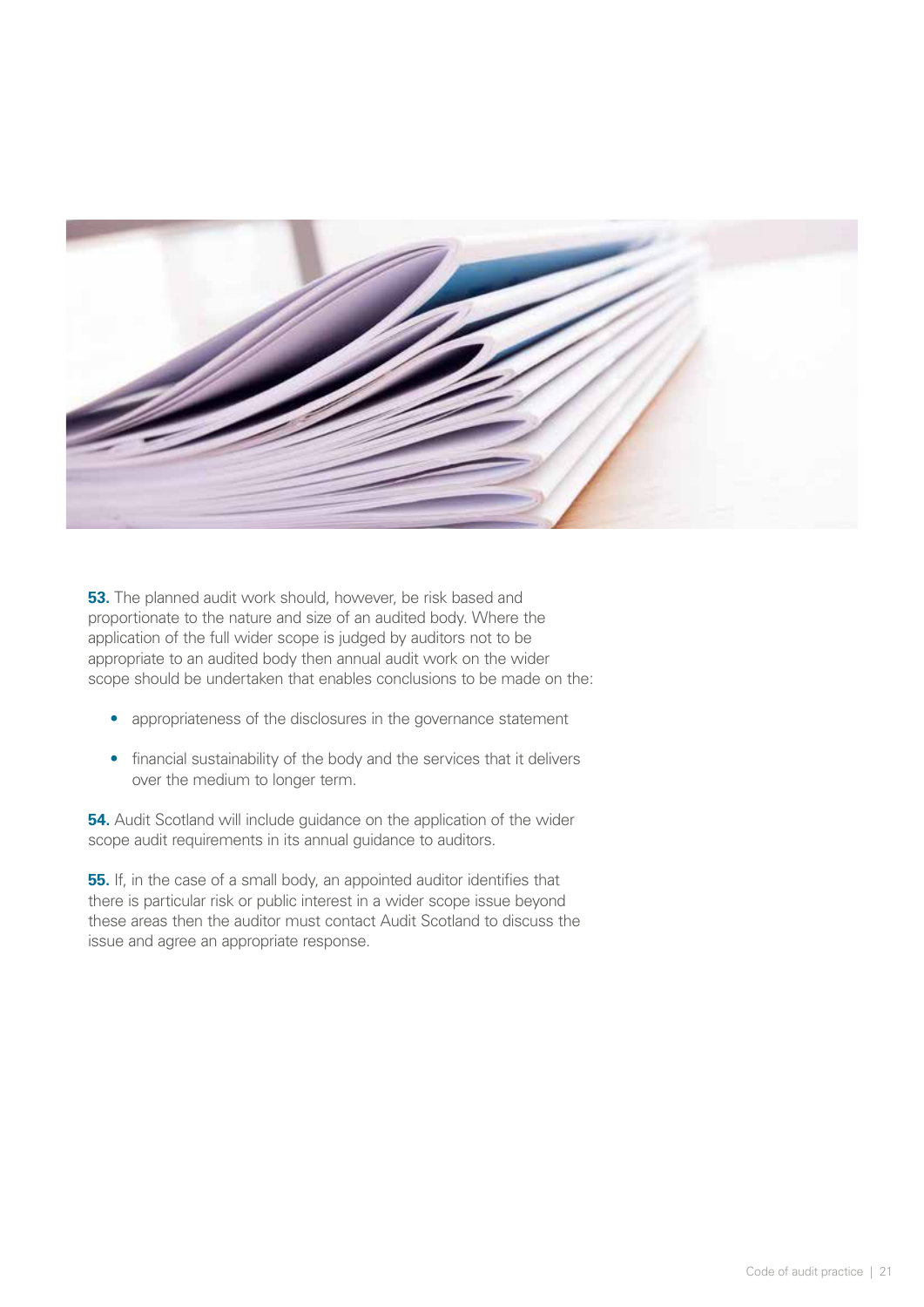# Audit dimensions and Best Value

**56.** The Auditor General, the Accounts Commission and Audit Scotland have agreed four audit dimensions that frame the wider scope audit work into identifiable audit areas. The statutory financial statements audit will be the foundation and source for the majority of the audit work necessary to support the judgements and conclusions made by appointed auditors on these dimensions. These dimensions will be used to report where auditors are adding value or having an impact.

**57.** All appointed auditors must consider these audit dimensions when scoping, planning, performing, and reporting their work. The dimensions are set out in the diagram below.

**58.** In the local government sector, the appointed auditor's annual conclusions on these four audit dimensions will contribute to an overall assessment and assurance on best value. Across the five-year audit appointment these conclusions will provide an indication of whether the audited body is demonstrating that it is securing best value through the continuous improvement in the performance of its functions. Supplementary guidance will provide further details on this.

**59.** The following section describes each dimension and the high-level audit work to be considered by appointed auditors when undertaking their annual audit.

#### Four audit dimensions to be used when planning and reporting the audit

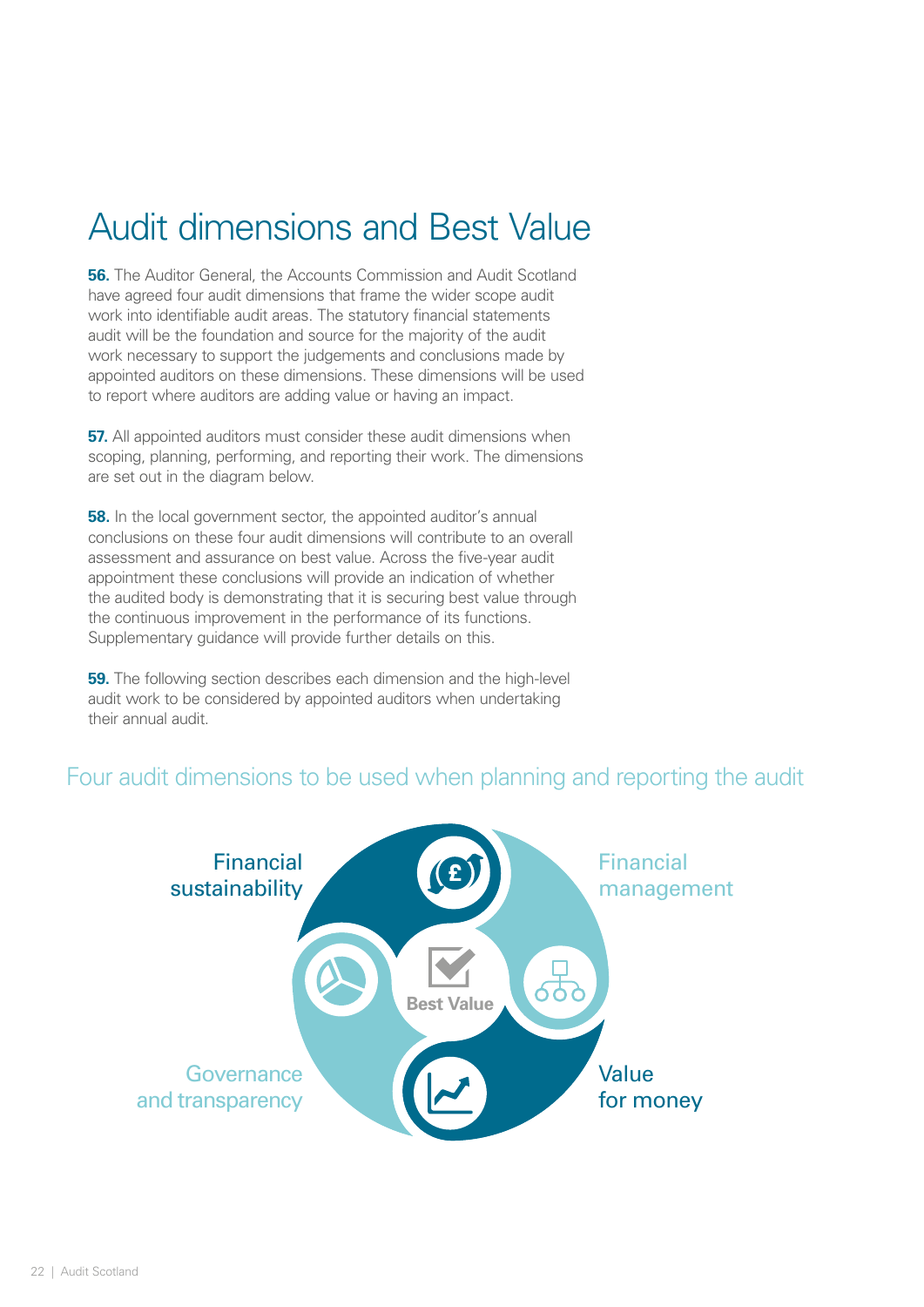# Financial sustainability

**60.** Appointed auditors consider ISA 570, including that auditors consider the appropriateness of the use of the going concern basis of accounting, as part of their annual audit of the financial statements. In particular, auditors would consider that if the period to which those charged with governance have paid particular attention in assessing going concern is less than one year from the date of approval of the financial statements, and those charged with governance have not disclosed that fact, the auditor is required to do so within the auditor's report.

**61.** Going concern is a relatively short-term concept looking forward 12 to 18 months from the end of the financial year. Financial sustainability interprets this requirement and looks forward to the medium (two to five years) and longer term (longer than five years) to consider whether the body is planning effectively to continue to deliver its services or the way in which they should be delivered.

**62.** Audit work would include reviewing, concluding and reporting on areas such as:

- the effectiveness of the financial planning systems in identifying and addressing risks to financial sustainability across the shorter and longer terms
- the appropriateness of the arrangements put in place to address any identified funding gaps and whether the body can demonstrate that these arrangements are working
- whether the body can demonstrate the affordability and effectiveness of funding and investment decisions it has made.

#### Financial management

**63.** Financial management is concerned with financial capacity, sound budgetary processes and whether the control environment and internal controls are operating effectively.

**64.** Audit work would include reviewing, concluding and reporting on areas such as:

- whether the audited body has arrangements to ensure systems of internal control are operating effectively
- whether the body can demonstrate the effectiveness of the budgetary control system in communicating accurate and timely financial performance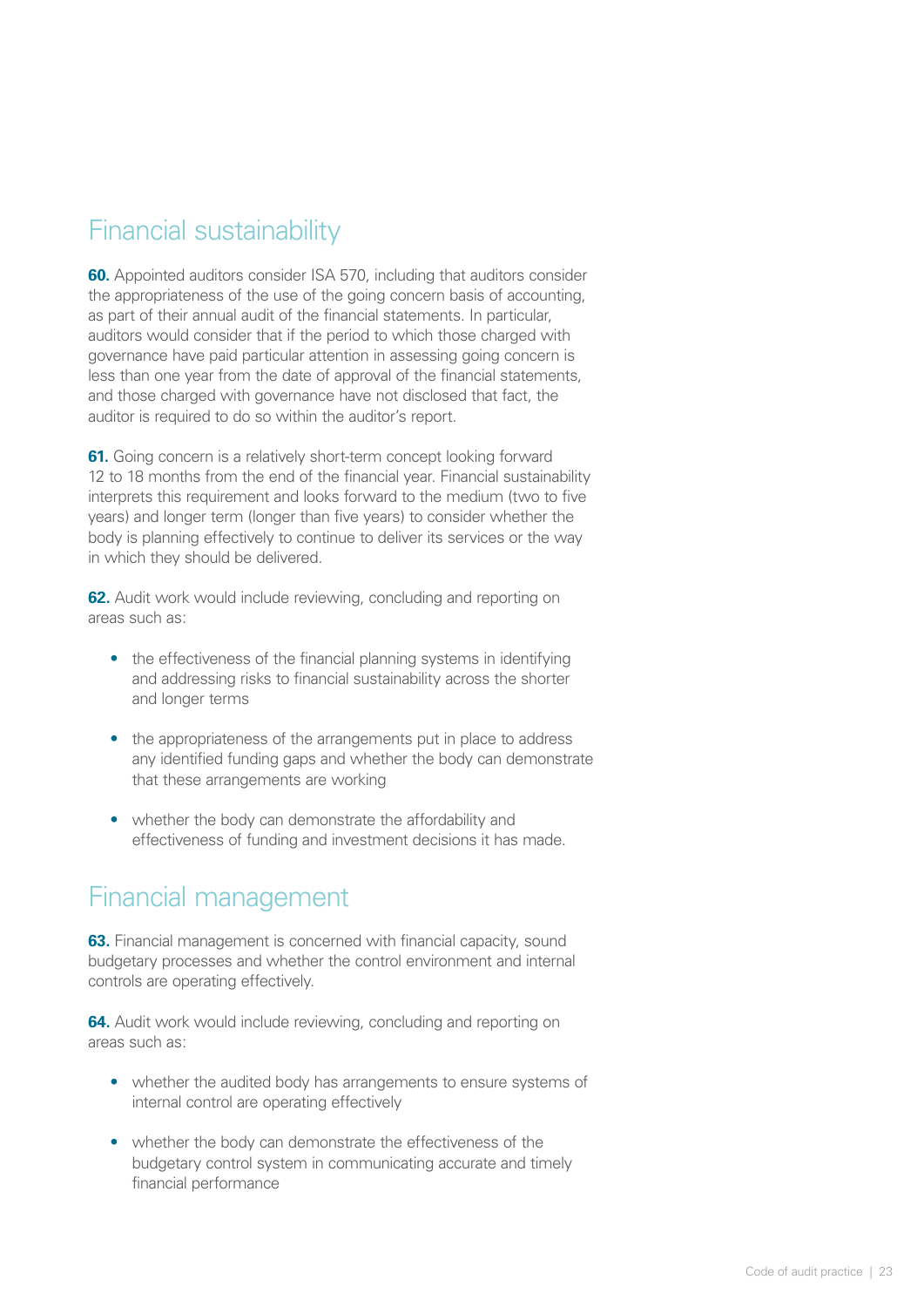- how the audited body has assured itself that its financial capacity and skills are appropriate
- whether the body has established appropriate and effective arrangements for the prevention and detection of fraud and corruption.

#### Governance and transparency

**65.** Governance and transparency is concerned with the effectiveness of scrutiny and governance arrangements, leadership and decision-making, and transparent reporting of financial and performance information.

**66.** Audit work would include reviewing, concluding and reporting on areas such as:

- whether the body can demonstrate that the governance arrangements are appropriate and operating effectively (including services delivered by, or in partnership with, others such as ALEOs)
- whether there is effective scrutiny, challenge and transparency on decision-making and financial and performance reports
- the quality and timeliness of financial and performance reporting.

#### Value for money

**67.** Value for money is concerned with using resources effectively and continually improving services.

**68.** Audit work would include reviewing, concluding and reporting on areas such as whether:

- the body can provide evidence that it is demonstrating value for money in the use of resources
- the body can demonstrate that there is a clear link between money spent, outputs and the outcomes delivered
- the body can demonstrate that outcomes are improving
- there is a sufficient focus on improvement and the pace of it.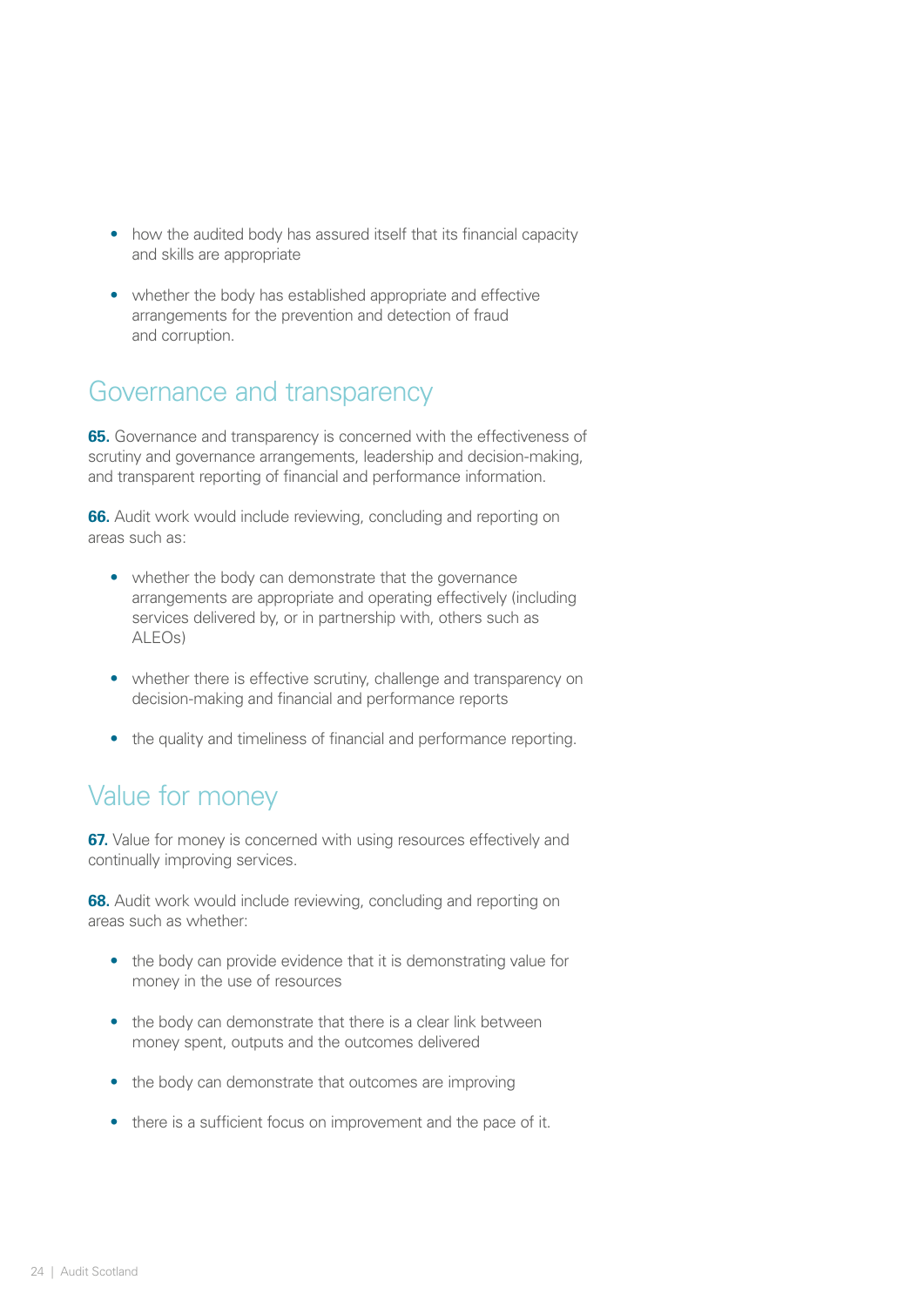# Integration of the audit dimensions into the annual audit

**69.** The audit dimensions should be considered by appointed auditors when:

- identifying significant audit risks at the risk assessment and audit planning stage
- reporting the work done on obtaining assurances over these risks and dimensions
- making recommendations for improvement.

**70.** Where appointed auditors have identified significant wider scope risks during the planning process these should be included in a plan, having regard to the appropriate audit dimensions, together with the audit work that will be undertaken to address these risks.

**71.** All annual audit reports should include a summary on each dimension that states any work done in the year by the appointed auditor and the assurances, risks and any good practice that they have identified. A simple description of the arrangements in place is not sufficient. Appointed auditors should provide clear judgements and conclusions on the effectiveness and appropriateness of the arrangements in place based on any work that they have done. If there are still significant risks, appointed auditors should make recommendations for improvement.

**72.** By reporting against the dimensions in their annual audit reports, auditors will have discharged their wider scope responsibilities under this Code.

**73.** Audit Scotland will use the audit outputs to support the development of performance audits; to inform further work; to report to the Parliament and the Accounts Commission; and to share good practice.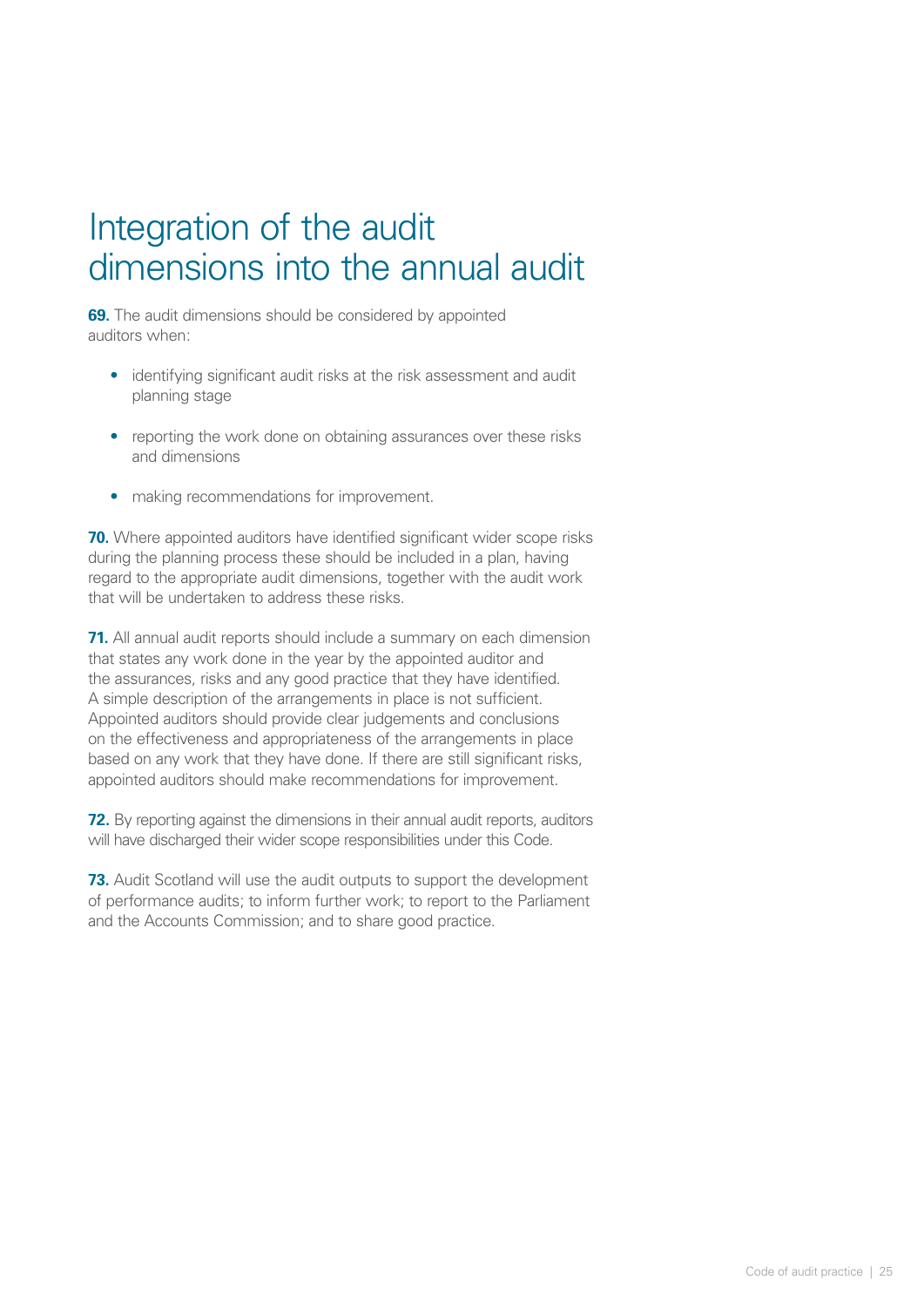# <span id="page-25-0"></span>Planning and performing the annual audit



# **Introduction**

**74.** Auditors should plan and perform their audit work in accordance with ISAs, this Code and additional guidance prepared by Audit Scotland. This guidance will be informed, as appropriate, by the following:

- Accounts Commission Strategy
- Auditor General priorities
- Audit Scotland's Corporate Plan.

# **Planning**

**75.** Audit planning is an ongoing process which evolves in response to changes in audit risk and emerging audit findings, as well as the context in which audited bodies are operating.

**76.** As part of the annual audit planning process, appointed auditors should prepare an annual audit plan that documents how they intend to meet their responsibilities, in the light of their assessment of risks and wider scope responsibilities. These plans should be communicated to those charged with governance.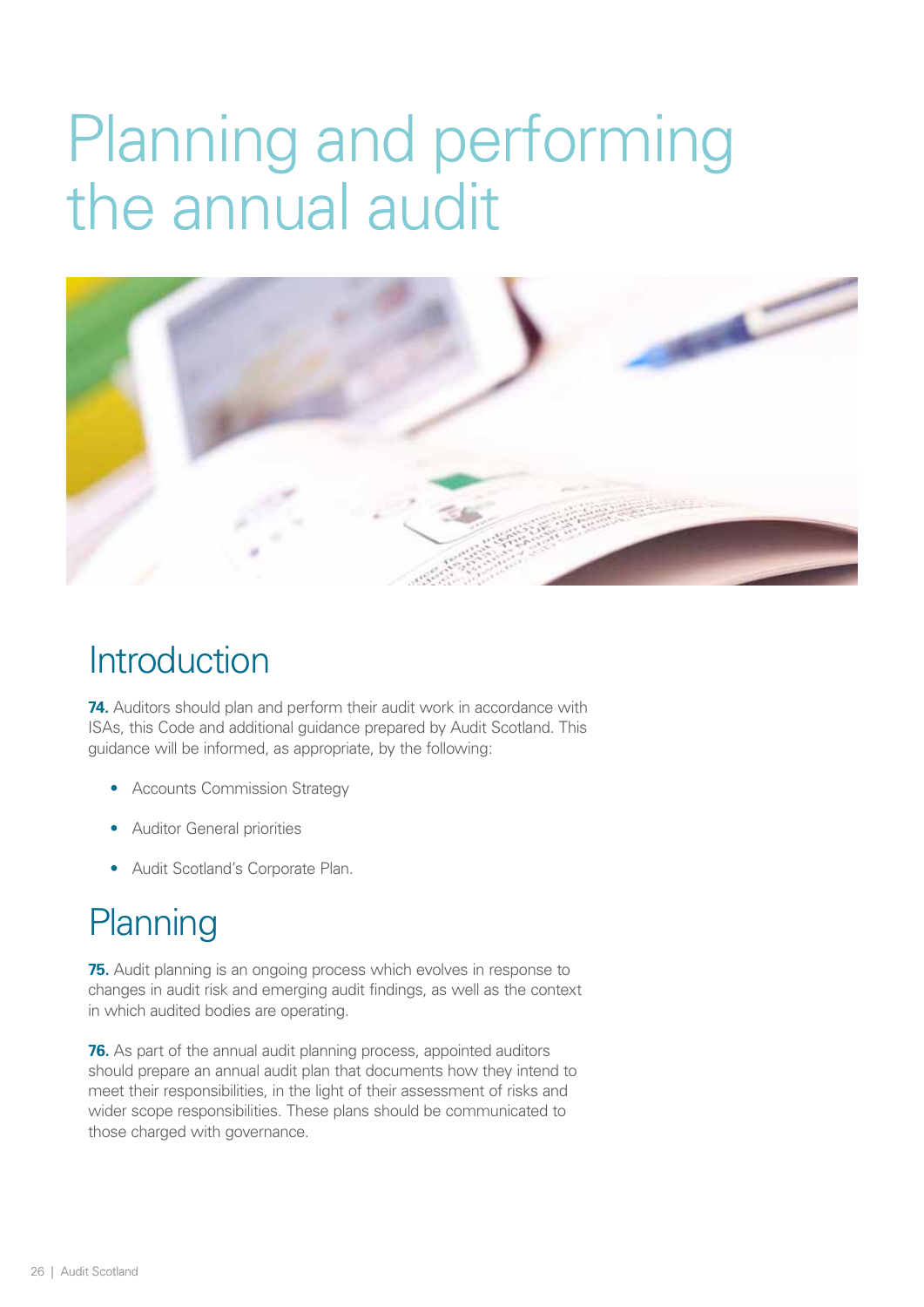# Annual audit plans and the wider scope

**77.** The principles of ISA 330 are extended to meet the expectations of public audit when planning the audit and must be applied to the appointed auditors' assessed risk of bodies not having appropriate arrangements in place in respect of the wider scope requirements.

**78.** Auditors should coordinate their planned audit work with internal audit, performance and Best Value programmes to ensure that it is effective and proportionate. Auditors should consider completing audit work covering elements of the four audit dimensions on an annual basis.

**79.** For local government auditors there is also a requirement to participate in the Shared Risk Assessment process. This involves contributing to a joint local scrutiny plan for a council each year, in partnership with other scrutiny bodies.

**80.** Annual audit plans should categorise auditor judgements over significant risks by reference to the wider scope dimensions, and clearly demonstrate that the wider scope responsibilities have been considered at the planning stage of the audit.

**81.** Where significant risks to financial statements and audit dimensions are identified at the planning stage, auditors must indicate the work planned in the year to address these risks in the audit plan.

**82.** Local government auditors are also required to satisfy themselves that the local authority has made proper arrangements for securing best value and also the suitability of the arrangements for preparing and publishing statutory performance information.

**83.** To support appointed auditors to discharge their wider scope responsibilities, supplementary guidance will be provided by Audit Scotland.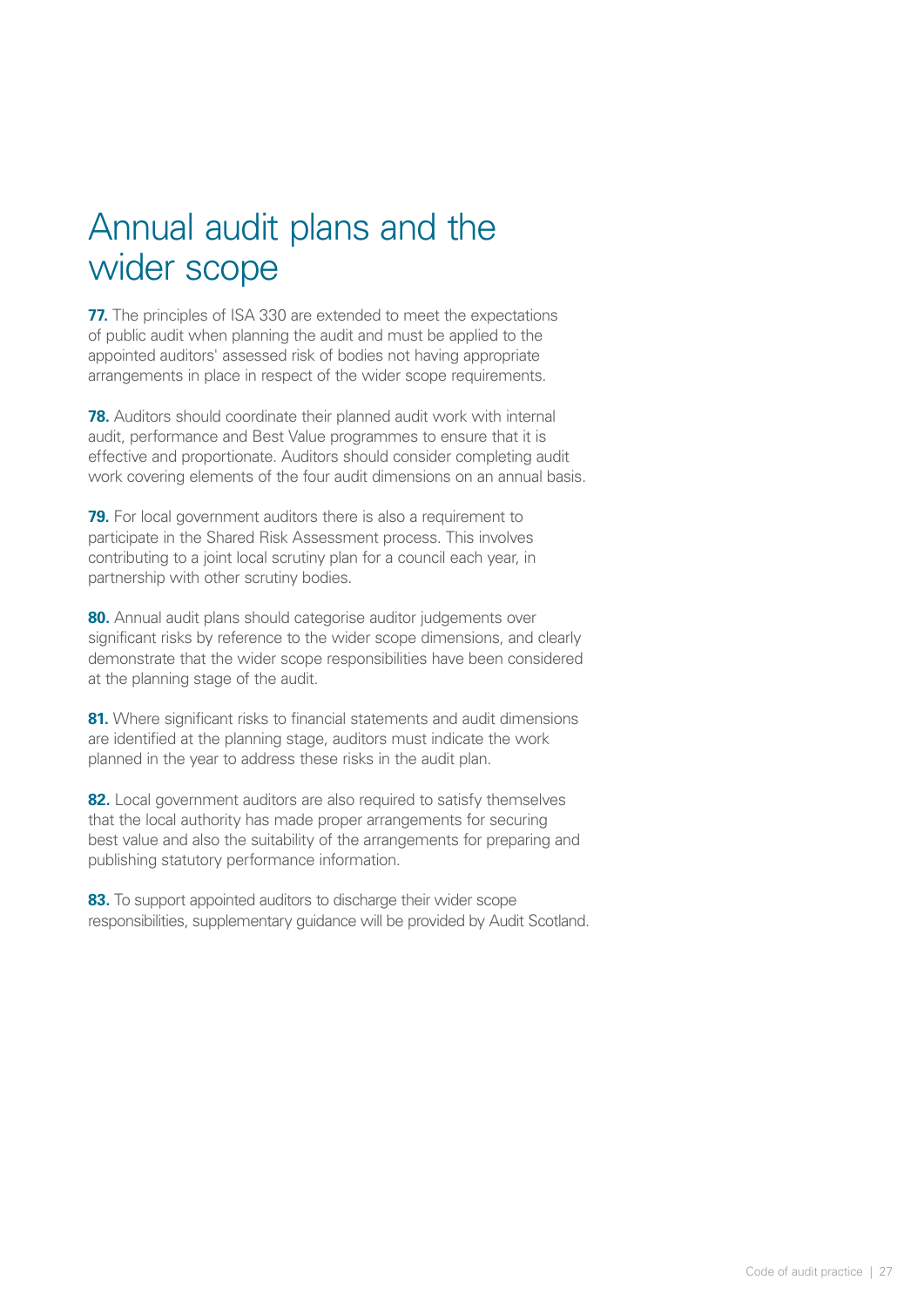# The auditor's opinion on the financial statements and related matters

**84.** Appointed auditors are required to provide an opinion on the audited body's financial statements. These opinions will cover:

- whether the financial statements give a true and fair view of the state of affairs of the audited body and its expenditure and income for the period audited
- whether the financial statements have been prepared properly in accordance with the applicable financial reporting framework and relevant legislation.

**85.** Opinion on regularity:

• in sectors other than local government, the regularity of expenditure and income.

**86.** Opinion on other matters:

- whether a specified part of the remuneration report has been properly prepared
- whether the management commentary (or equivalent report) is consistent with the financial statements
- whether the information given in the governance statement complies with regulations or Scottish ministers' guidance.

**87.** Reporting by exception:

- if other information accompanying the financial statements is materially inconsistent with the financial statements or apparently materially incorrect based on, or materially inconsistent with, the knowledge acquired by auditors in the course of performing the audit
- if adequate accounting records have not been kept
- if the financial statements and the part of the remuneration report to be audited are not in agreement with the accounting records
- if the auditor has not received all the information and explanations required for the audit
- if there is a failure to achieve a financial objective prescribed by Scottish ministers.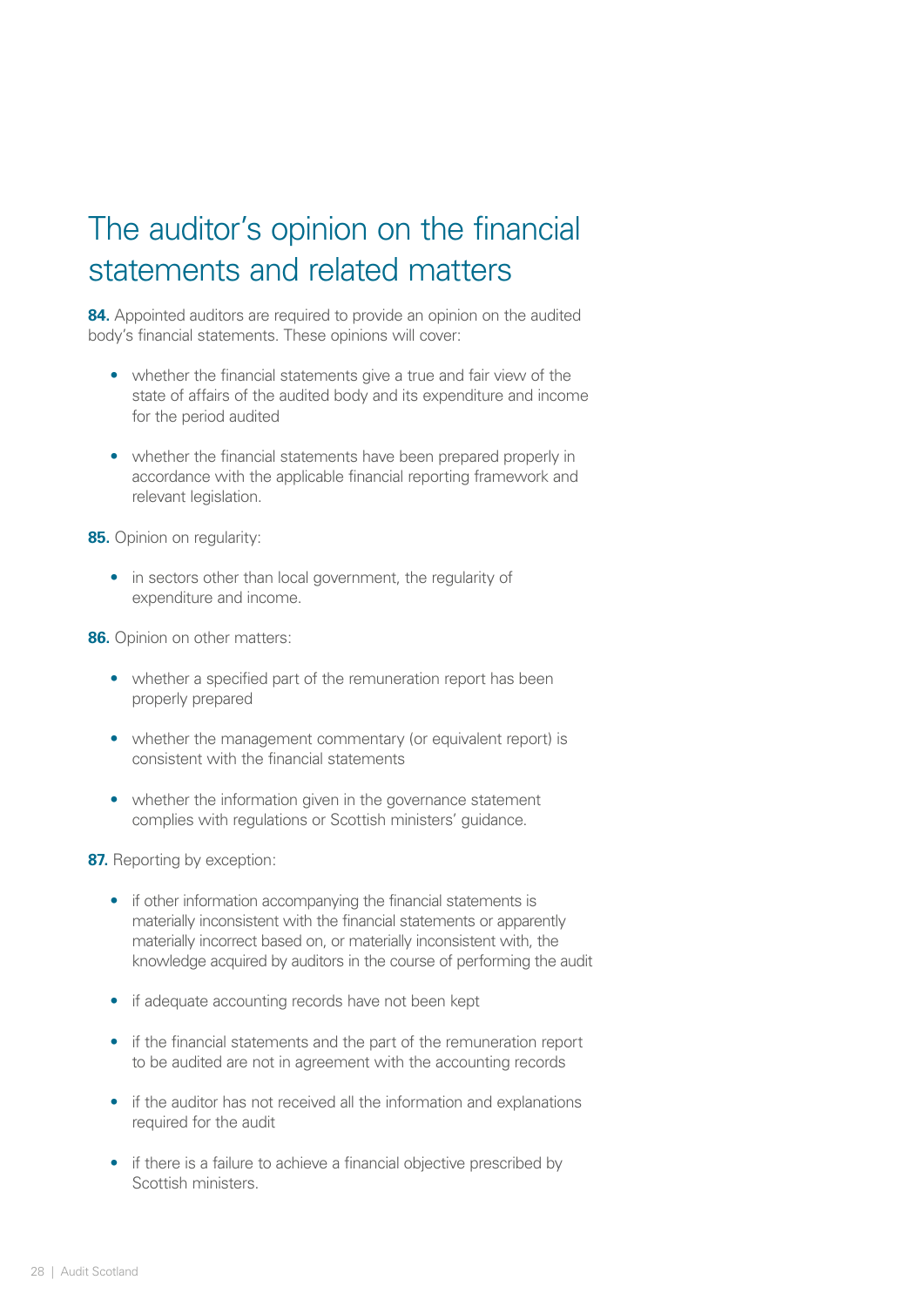# <span id="page-28-0"></span>Reporting the annual audit



# **Introduction**

**88.** Audit reporting is the visible output from the annual audit. Audit plans, the principal audit outputs arising from audit plans and any other outputs on matters of public interest will be published on [Audit](http://www.audit-scotland.gov.uk/)  [Scotland's website](http://www.audit-scotland.gov.uk/)  $\blacksquare$ .

# Outputs from the audit to those charged with governance

**89.** The following outputs are to be produced annually for each audit appointment:

- annual audit plan
- independent auditor's report(s)
- annual audit report.

**90.** The independent auditor's report and annual audit reports are required by the Code to be communicated to those charged with governance and to also be addressed to the Controller of Audit in the case of local authorities and the Auditor General for Scotland in all other cases.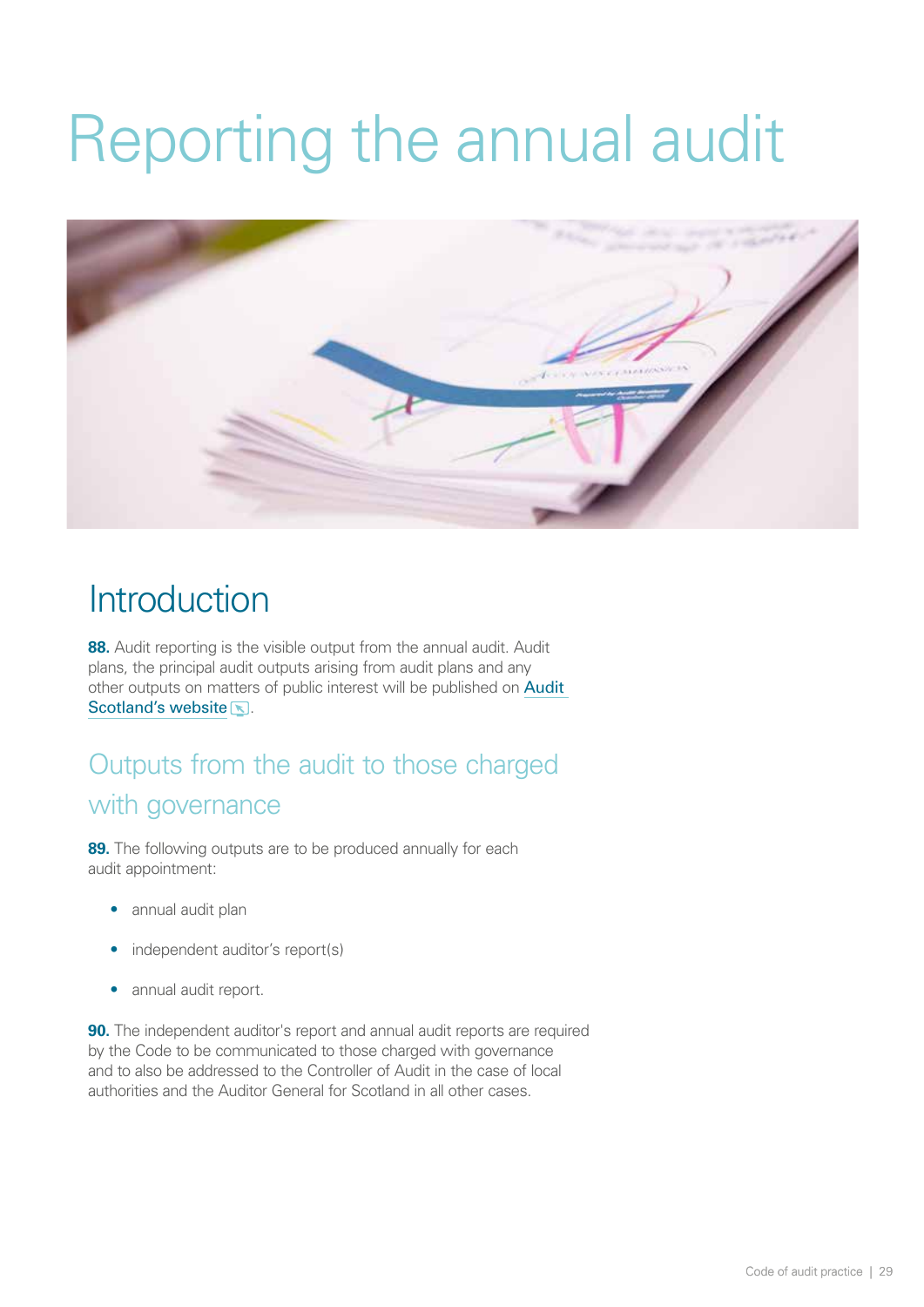# Annual audit plan

**91.** The annual audit plan will contain an overview of the planned scope and timing of the audit to be carried out in accordance with ISAs, this Code, and guidance from Audit Scotland.

**92.** It will clearly identify the audit work that is planned to be done to meet the wider code requirements of public sector audit as well as the audit of the financial statements and other related matters. It should include the respective responsibilities of audited bodies and appointed auditors.

<span id="page-29-0"></span>**93.** Audit plans are addressed to the audited body and should be presented to those charged with governance. The plan should contain information relating to the appointed auditor's approach to significant risks and internal control and refer to the concept of materiality $^3$  and the materiality figures used. The annual audit plan will include the name of the engagement lead and confirm the independence of the appointed auditor. Plans should be reviewed throughout the audit and the audit approach updated as necessary.

# Independent auditor's report

**94.** The independent auditor's report must set out the results of the appointed auditor's work on the financial statements in accordance with the Technical Guidance Note on model independent auditor's reports that is prepared annually by Audit Scotland.

**95.** The auditor's report must be signed with the name of the engagement lead. Where the appointed auditor is a firm, it should be signed for and on behalf of the firm.

#### Annual audit report

**96.** The annual audit report will include the content to be reported to those charged with governance at the completion of an audit, the conclusions on work carried out to provide assurance on the wider scope dimensions, and recommendations for improvement where there are still risks. The annual ISA 260 report to those charged with governance may be included in the annual audit report or be separately reported.

**97.** The annual audit reports that are prepared under this Code will include both opinions and conclusions which are retrospective in nature and also prospective views which will necessarily be based on assumptions about the future.

**98.** Appointed auditors will discharge their responsibilities in this area by providing clear conclusions in the annual audit report on the wider scope audit work, as framed by the four audit dimensions.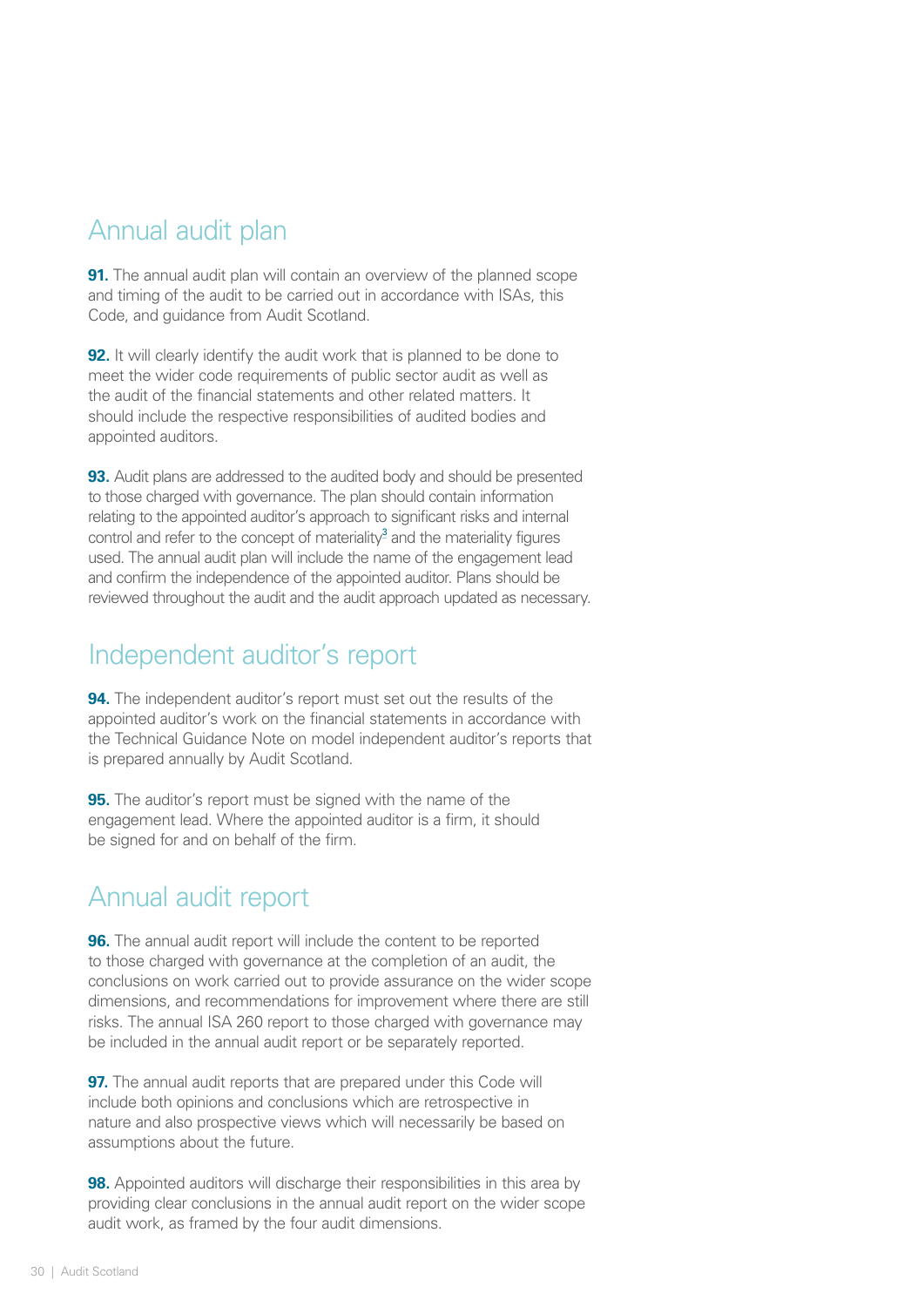**99.** These conclusions should provide clear narrative that explains to the reader what the appointed auditor found in respect of the effectiveness and appropriateness of the arrangements that audited bodies have in place regarding the four audit dimensions, including best value characteristics where applicable. Simply describing the arrangements that are in place at an audited body would not meet this responsibility.

**100.** The enhancements made to auditor reporting for listed companies, and entities who have voluntarily adopted UK Corporate Governance Code, in the private sector by ISA 700 are extended to apply to all annual audit reports prepared under this Code.

# Other outputs

**101.** The following other outputs may require to be produced in the course of audits:

- Certification of grant claims prepared by audited bodies.
- Assurance statements for whole of government account returns or other consolidation schedules.
- Reports on summary financial information.

**102.** These other outputs are to be prepared in accordance with the appropriate Technical Guidance Notes produced by Audit Scotland.

**103.** Auditors may also produce management reports, where relevant.

# Principles of reporting

**104.** It is important that audit reports are clear and can be understood by those charged with governance and members of the public who have an interest. All reports produced are to be:

- written in plain language, minimising jargon and technical terms
- relevant to the needs of the audited body and users
- focused on drawing clear conclusions and making recommendations for improvement, where appropriate
- issued promptly at the appropriate point in the audit process.

**105.** Recommendations arising from audit work should:

• be useful, specific and practicable and focused on the public interest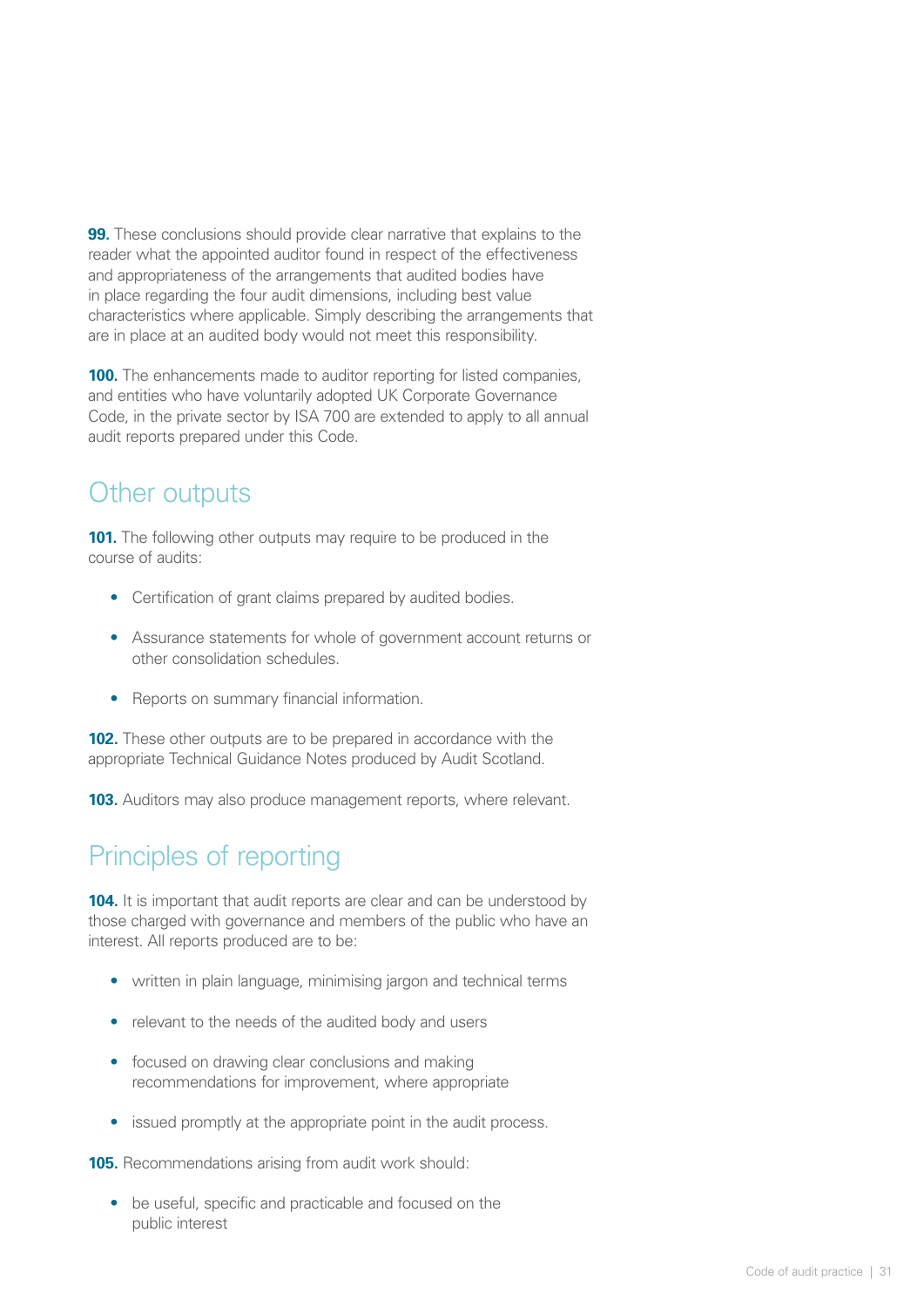- be proportionate and take account of the expected costs and challenges of implementation
- include management responses including target dates and responsibility for action where appropriate
- be followed up at appropriate intervals.

### Quality arrangements

**106.** The audit work completed under this Code will be subject to robust and appropriate quality arrangements to ensure that auditors are meeting their responsibilities. These arrangements provide assurance to the Auditor General for Scotland and the Accounts Commission on the quality of the audit work that they have procured. The quality-review results will be used to promote improvements in the quality of public audit.

#### Guidance

**107.** Audit Scotland will issue guidance in support of this Code and appointed auditors must have regard to it. On an annual basis planning guidance will be issued covering the expected audit outputs for each audit year. Supplementary guidance will be issued as appropriate to support appointed auditors to fulfil their responsibilities.

# Technical support

**108.** Audit Scotland provides technical support and guidance to all appointed auditors. While appointed auditors act independently, and are responsible for their own conclusions and opinions, Audit Scotland has a role in ensuring that those conclusions and opinions are reached on the basis of informed judgement. Audit Scotland will consult with appointed auditors and other interested parties on the preparation of technical guidance and appointed auditors are expected to contribute. Consistency in similar circumstances is important and therefore appointed auditors should consider such guidance. However, appointed auditors must advise and discuss with Audit Scotland promptly of any intended significant departures from the technical guidance.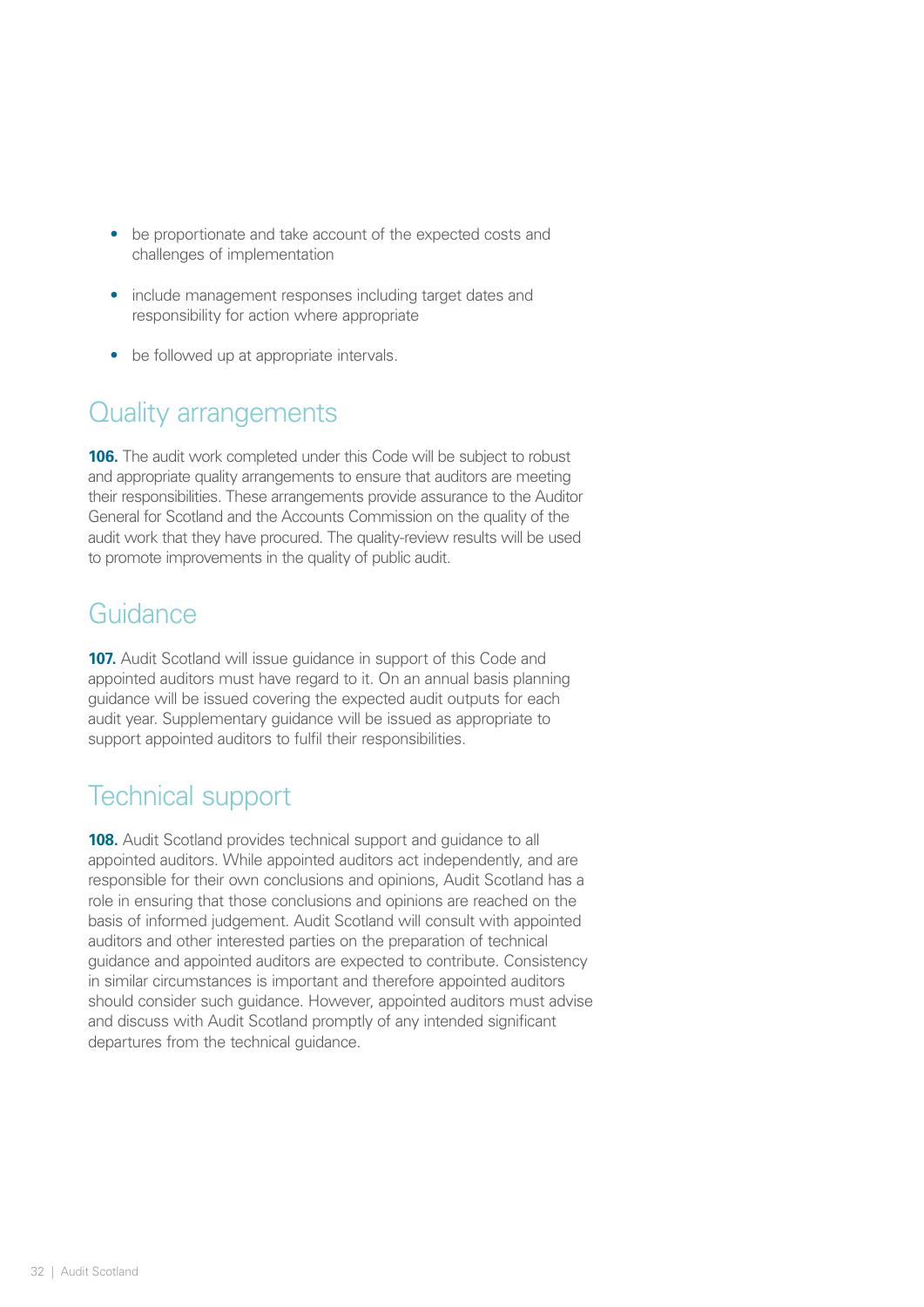# <span id="page-32-0"></span>Other matters/activities



# Information returns

**109.** Audit Scotland requires appointed auditors to complete information returns during the audit appointment. These returns are used for a number of purposes including benchmarking, risk assessment and performance audit work and programme development.

# Fraud returns

**110.** Appointed auditors are required to report information on cases of fraud and irregularities in accordance with guidance from Audit Scotland. Appointed auditors should also review information about frauds disseminated by Audit Scotland and consider whether any action is required in relation to their own audit appointments.

# Correspondence – issues of concern

**111.** People or organisations write to Audit Scotland because they have concerns about an issue within a public body that falls under the remit of the Auditor General for Scotland or the Accounts Commission. An issue of concern may be something such as a breakdown in financial management or governance arrangements.

**112.** The key factor in determining whether Audit Scotland examines an issue is the relevance of the issue to Audit Scotland's role and functions. Audit Scotland and appointed auditors will make this judgement using their professional and technical knowledge. They will also take into consideration the costs of carrying out such work to ensure that they use resources efficiently.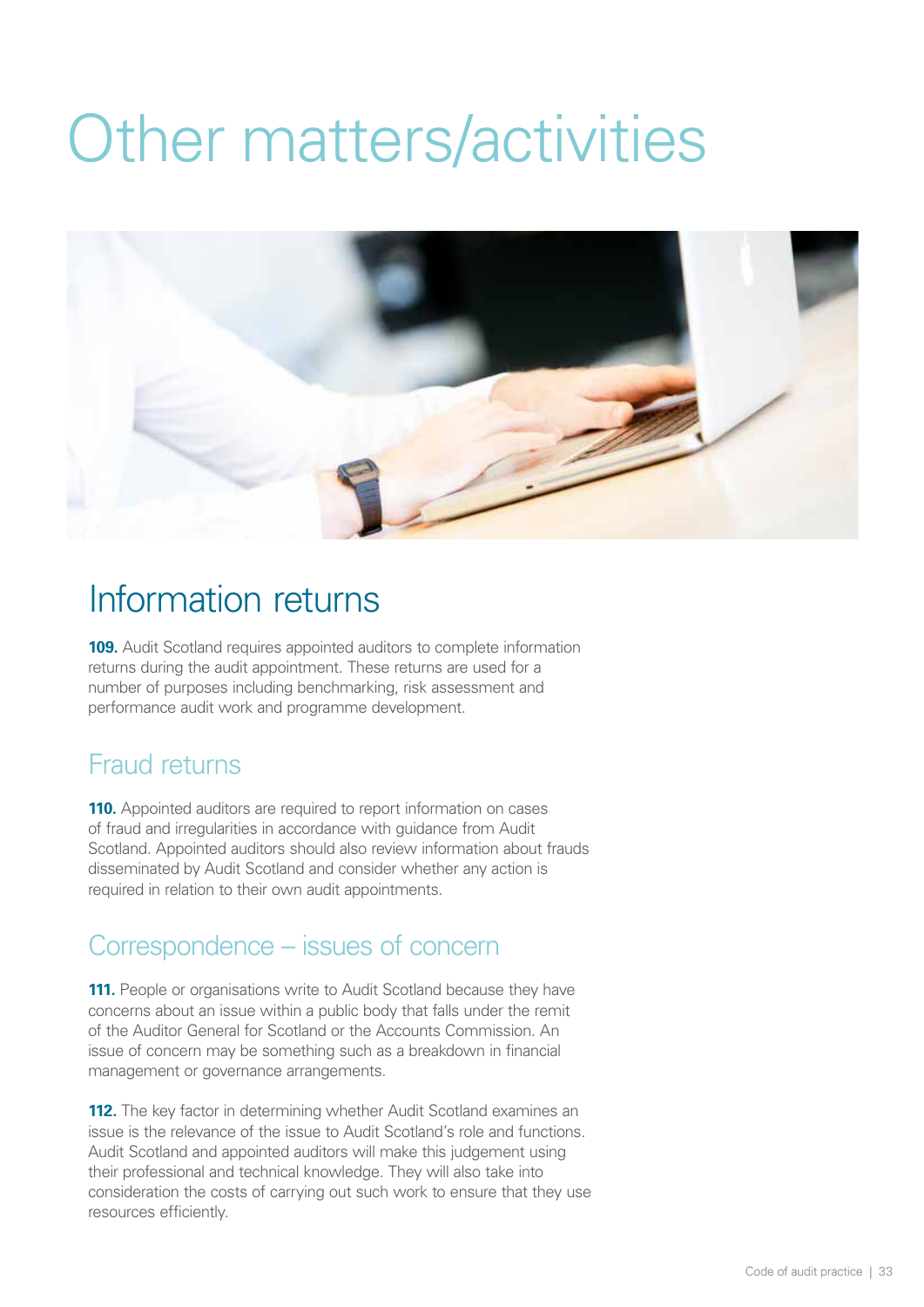**113.** All correspondence relating to issues of concern should be directed to and managed by the Audit Scotland Correspondence Team in the first instance, who will liaise with auditors as appropriate. In investigating issues of concern, auditors should have regard to any guidance issued by Audit Scotland.

**114.** If the issue of concern does not fall within our remit we may redirect the correspondent to a more appropriate body.

# **Whistleblowing**

**115.** The Auditor General, the Accounts Commission, Audit Scotland, and appointed auditors are prescribed persons under the Public Interest Disclosure Act. These bodies can consider any relevant concerns from whistleblowers and may investigate further.

# Data matching

**116.** Audit Scotland may conduct data matching for the purposes of preventing and detecting fraud. Scottish public bodies are supported in their counter-fraud activities through participation in the National Fraud Initiative. This is a data-matching exercise which matches data within and between other public bodies to identify potentially fraudulent transactions or claims and errors.

# Requests for auditors' views

**117.** Audited bodies often seek appointed auditors' views on the regularity, accounting treatment or performance management implications of transactions, or proposed courses of action, before embarking upon them. Appointed auditors should be as helpful as possible, but should bear in mind that:

- their independence must not be prejudiced by being involved in audited bodies' decision-making
- they must comply with professional standards
- they are not financial or legal advisers to audited bodies
- they should not act in any way that might compromise their ability to report on a matter, or to exercise the powers conferred by statute on them, the Auditor General, the Controller of Audit, the Accounts Commission or Audit Scotland.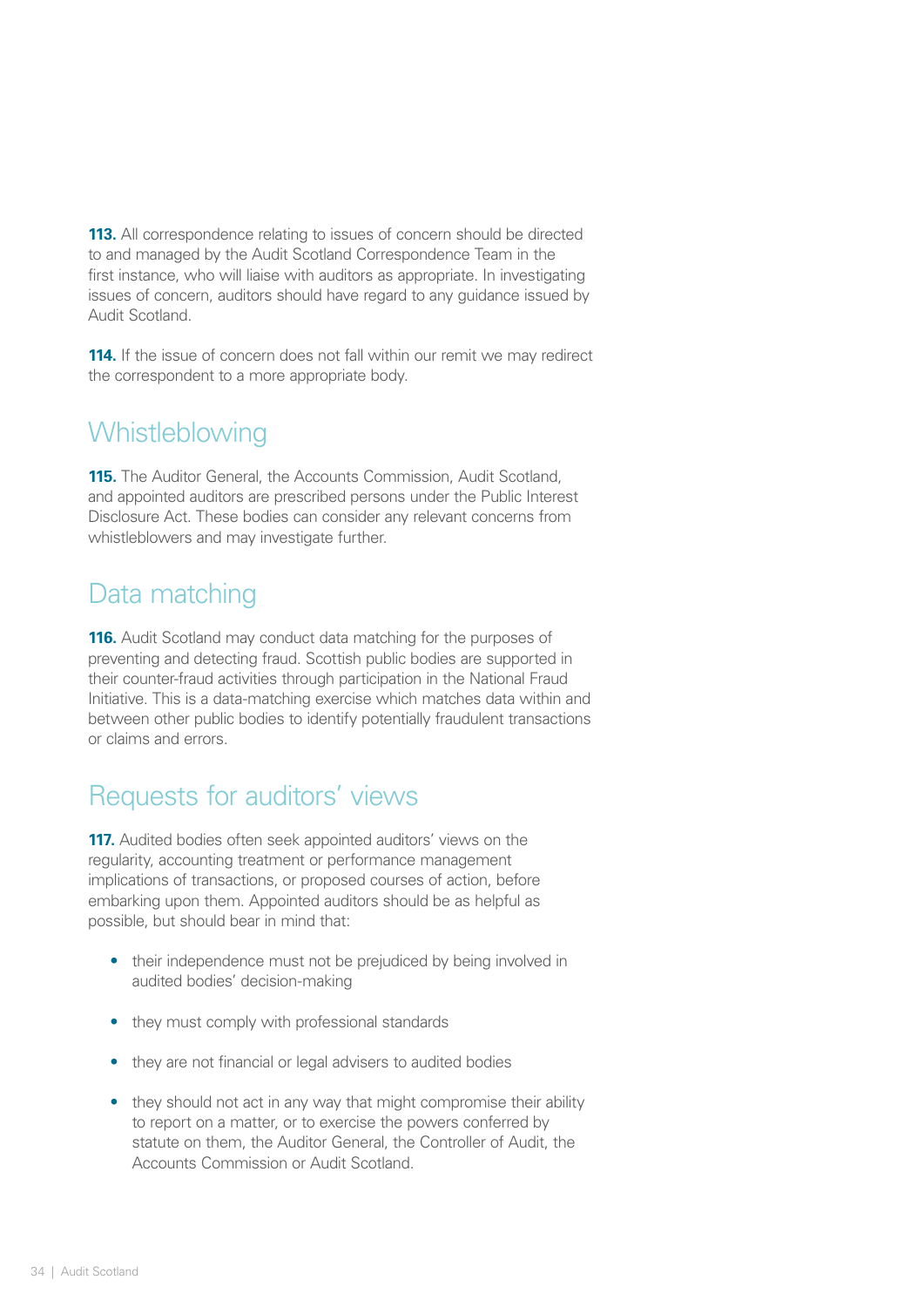**118.** Audited bodies and their management are responsible for deciding whether to embark on transactions or courses of action. Responses made by appointed auditors should not be taken by audited bodies as suggesting that proposed transactions or courses of action will be exempt from challenge in future, whether by auditors or others entitled to object to them.

#### Responsibilities to third parties

**119.** While the results of audits will be made available to the public, the appointed auditors' duty of care in respect of the audit of the bodies covered by this Code extends only to:

- local government bodies the audited body, the Accounts Commission, the Controller of Audit and Audit Scotland
- all other bodies the audited body, the Auditor General, Audit Scotland and the Scottish Parliament (under statute, most audited financial statements require to be laid before the Parliament).

**120.** Although reports may be addressed to members or managers, they are prepared solely for the use of the bodies referred to above. Appointed auditors do not undertake to have responsibilities to members, directors, accountable officers, managers or the Scottish ministers in their individual capacities, or to third parties.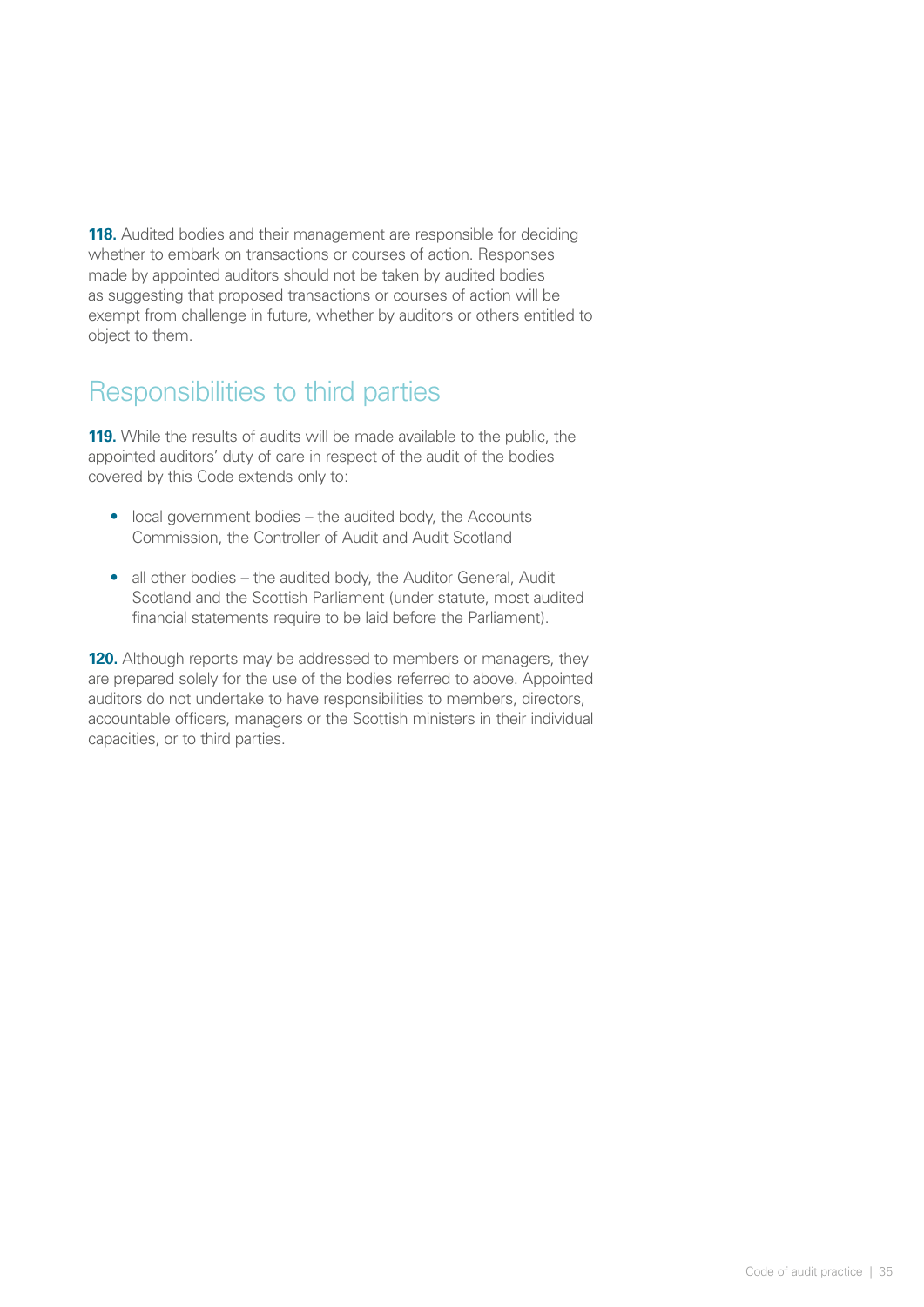# <span id="page-35-0"></span>Appendix 1

# Appointed auditors' statutory duties and reporting

# For bodies falling within the Auditor General's remit

Appointed auditors' statutory duties are derived from appointment by the Auditor General under the Public Finance and Accountability (Scotland) Act 2000. Appointed auditors' reports (ie, the auditor's independent report in relation to the financial statements) must set out the auditor's findings on:

- <span id="page-35-1"></span>• whether the expenditure and receipts $4$  shown in the financial statements were incurred or applied in accordance with:
	- any enactment by virtue of which the expenditure was incurred or the income received
	- the Budget Act(s) for the financial year, or any part of the financial year, to which the financial statements relate
	- Sections 4 to 7 of the 2000 Act, relating to the Scottish Consolidated Fund (the Fund)
- where sums have been paid out of the Fund for the purpose of meeting such expenditure, whether the sums were applied in accordance with Section 65 of the Scotland Act 1998
- whether the expenditure and receipts shown in the financial statements were incurred or applied in accordance with any applicable guidance (whether as to propriety or otherwise) issued by the Scottish ministers
- whether the financial statements comply with any applicable direction by virtue of any enactment.

Appointed auditors must send the financial statements, including the auditor's report, to the Auditor General who may prepare a report on the financial statements under Section 22 of the 2000 Act. Further details on Section 22 reporting are summarised at [Appendix 4 \(page 41\)](#page-40-1).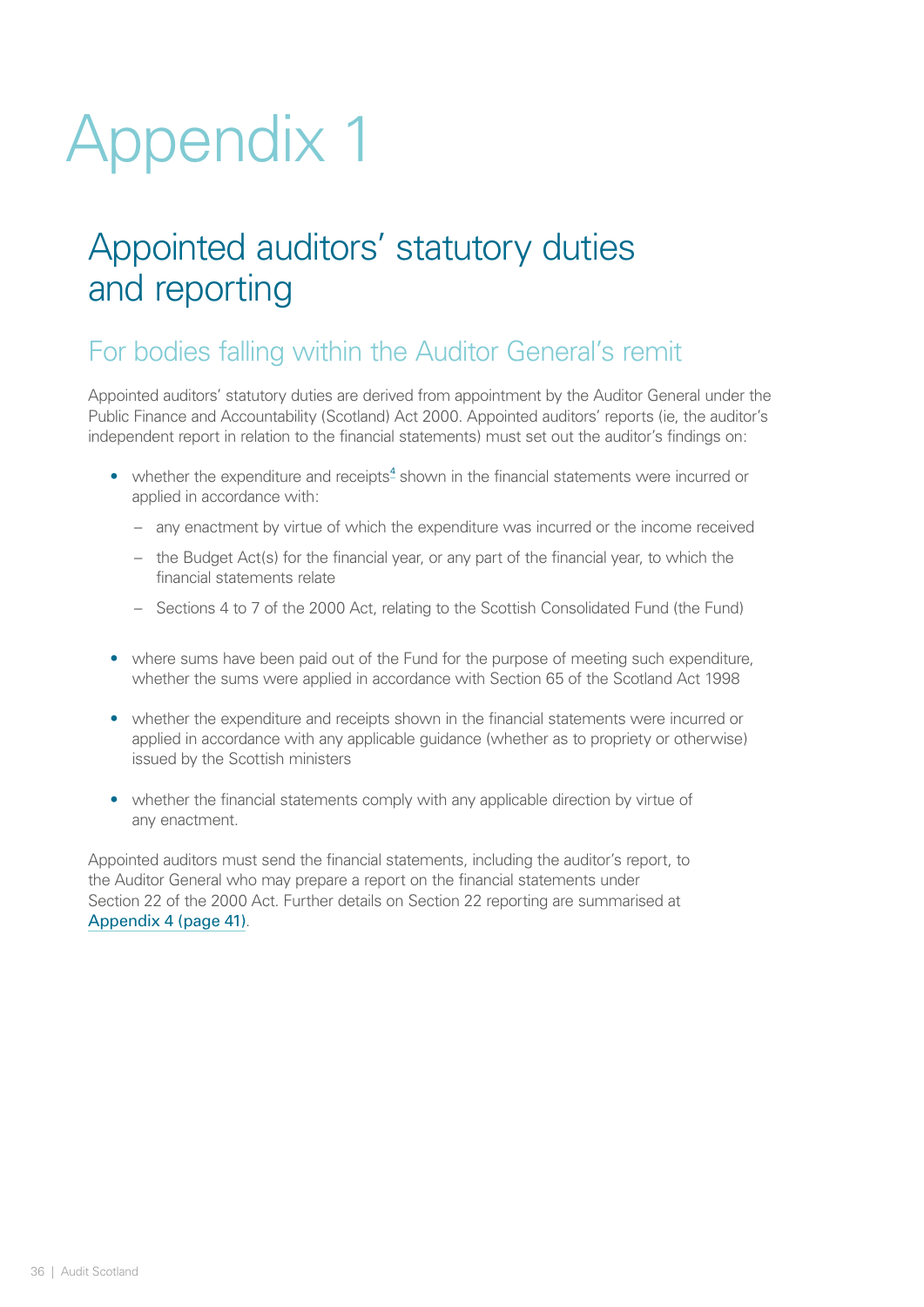# For local government bodies

Appointed auditors' statutory duties for local government bodies are contained principally within Part VII of the Local Government (Scotland) Act 1973. These are to:

- audit the financial statements and place a certificate (ie, independent auditor's report) on the statements stating that the audit has been conducted in accordance with Part VII of the Act
- satisfy themselves that:
	- financial statements have been prepared in accordance with all applicable statutory requirements
	- proper accounting practices have been observed in the preparation of the financial statements
	- the body has made proper arrangements for securing best value and is complying with its community planning duties<sup>5</sup>
	- a local authority has made adequate arrangements for collecting, recording and publishing prescribed performance information
- <span id="page-36-0"></span>• hear any objection to the financial statements lodged by an interested person.

Appointed auditors should also be familiar with the responsibilities in Section 102 of the Local Government (Scotland) Act 1973, summarised in [Appendix 3 \(page 39\)](#page-38-1) including those relating to the audit of the accounts of a local authority.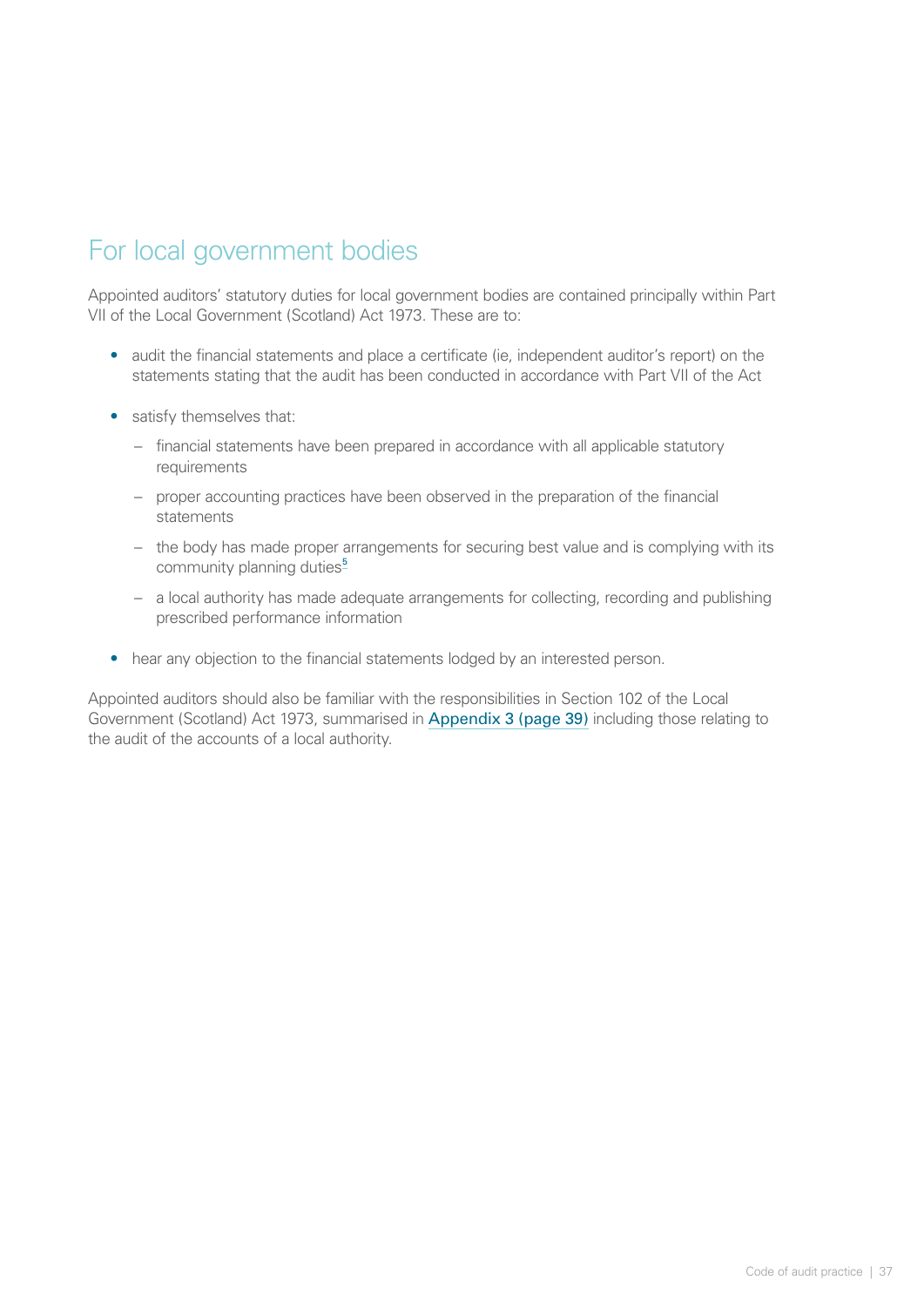# <span id="page-37-0"></span>Appendix 2

# Public right of inspection and objection under the Local Government (Scotland) Act 1973

The wider public interest dimension to the audit of public money is explained throughout the Code. For the audit of the financial statements of local government bodies, appointed auditors are required to have regard to the right of citizens to:

- inspect a local authority's accounts, books and records and take copies or extracts thereof
- lodge with the auditor a written objection to those accounts, together with a statement of the grounds thereof
- appear before and be heard by the auditor with respect to that objection.

<span id="page-37-1"></span>Written objections require to be lodged directly with the local auditor.<sup>6</sup> Appointed auditors should advise the Controller of Audit promptly of any objections or submissions received directly. If requested by the objector, the local authority or any officer of the authority who may be concerned, the appointed auditor must give the relevant party an opportunity to appear before, and be heard by, the appointed auditor with respect to the objection.

Appointed auditors should have regard to any additional guidance issued by Audit Scotland when dealing with objections to the accounts of a local authority.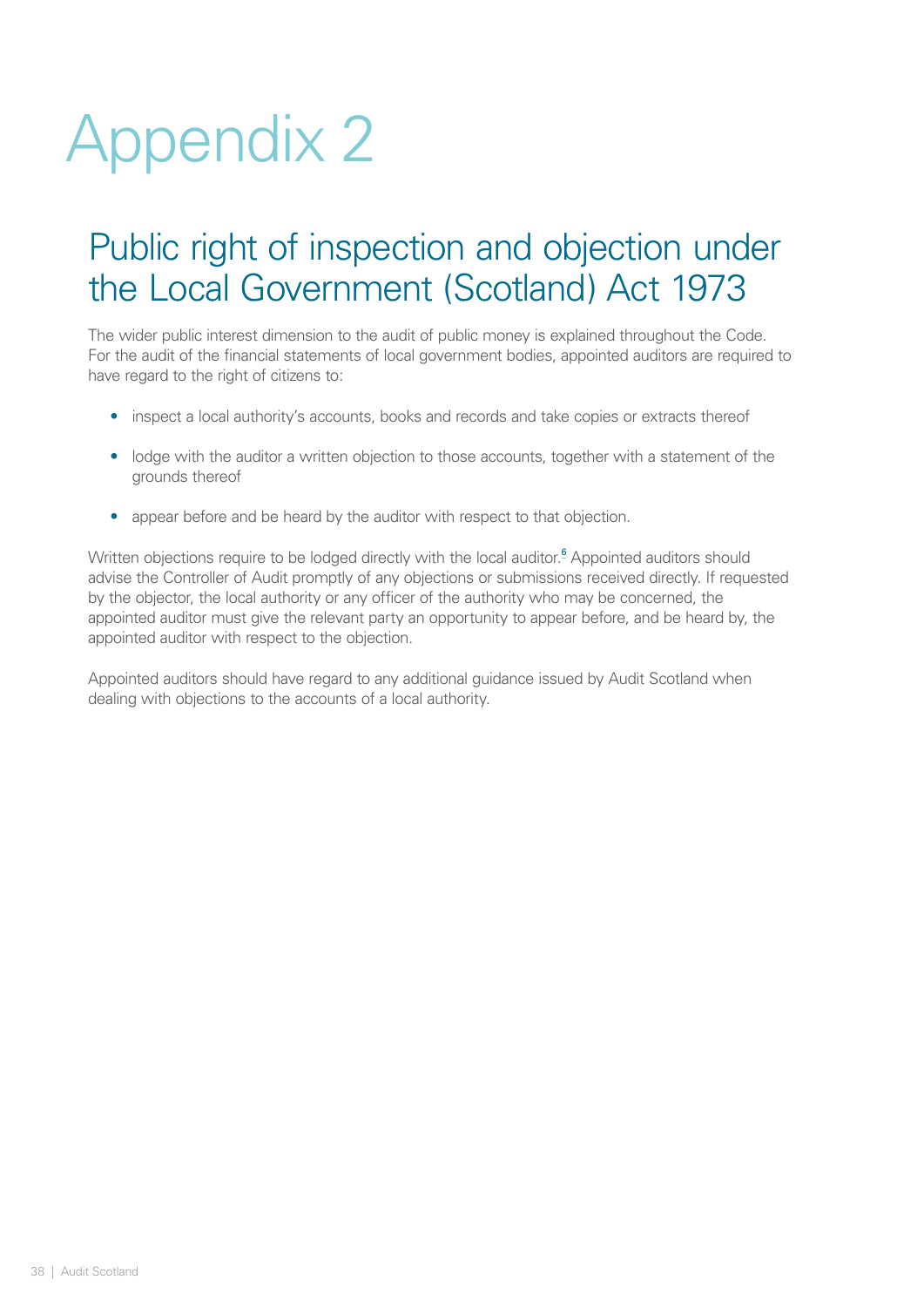# <span id="page-38-1"></span><span id="page-38-0"></span>Appendix 3

# Statutory reports under Section 102 of the Local Government (Scotland) Act 1973 and auditor's right of access

#### Section 102(1)

Under Section 102(1) of the Local Government (Scotland) Act 1973 the Controller of Audit may, and if required by the Accounts Commission must, submit reports to the Commission about:

- the accounts of local authorities
- any matters arising from the accounts or the audit of local authorities that the Controller considers should be considered by a local authority or brought to the attention of the public
- the performance of a local authority of their duties relating to best value and accountability and community planning as set out in the Local Government in Scotland Act 2003.

Section 102(2) requires any report under Section 102(1) to be copied to any local authority named in the report and to any other persons that the Controller thinks fit.

# Section 102(3)

Having considered any matter arising out of the audit of the accounts of a local authority, and having made such enquiries as the Controller sees fit, in certain circumstances the Controller may, under Section 102(3), make a special report to the Accounts Commission. A report may be made where the Controller is of the opinion that:

- an item of account is contrary to law
- there has been a failure on someone's part to bring into account a sum which ought to have been brought into account
- a loss has been incurred or deficiency caused by the negligence or misconduct of a person, or by the failure of an authority to carry out a duty imposed on them by any enactment
- a sum which ought to have been credited or debited to one account of an authority has been credited or debited to another account and the authority has not taken, or is not taking, steps to remedy the matter.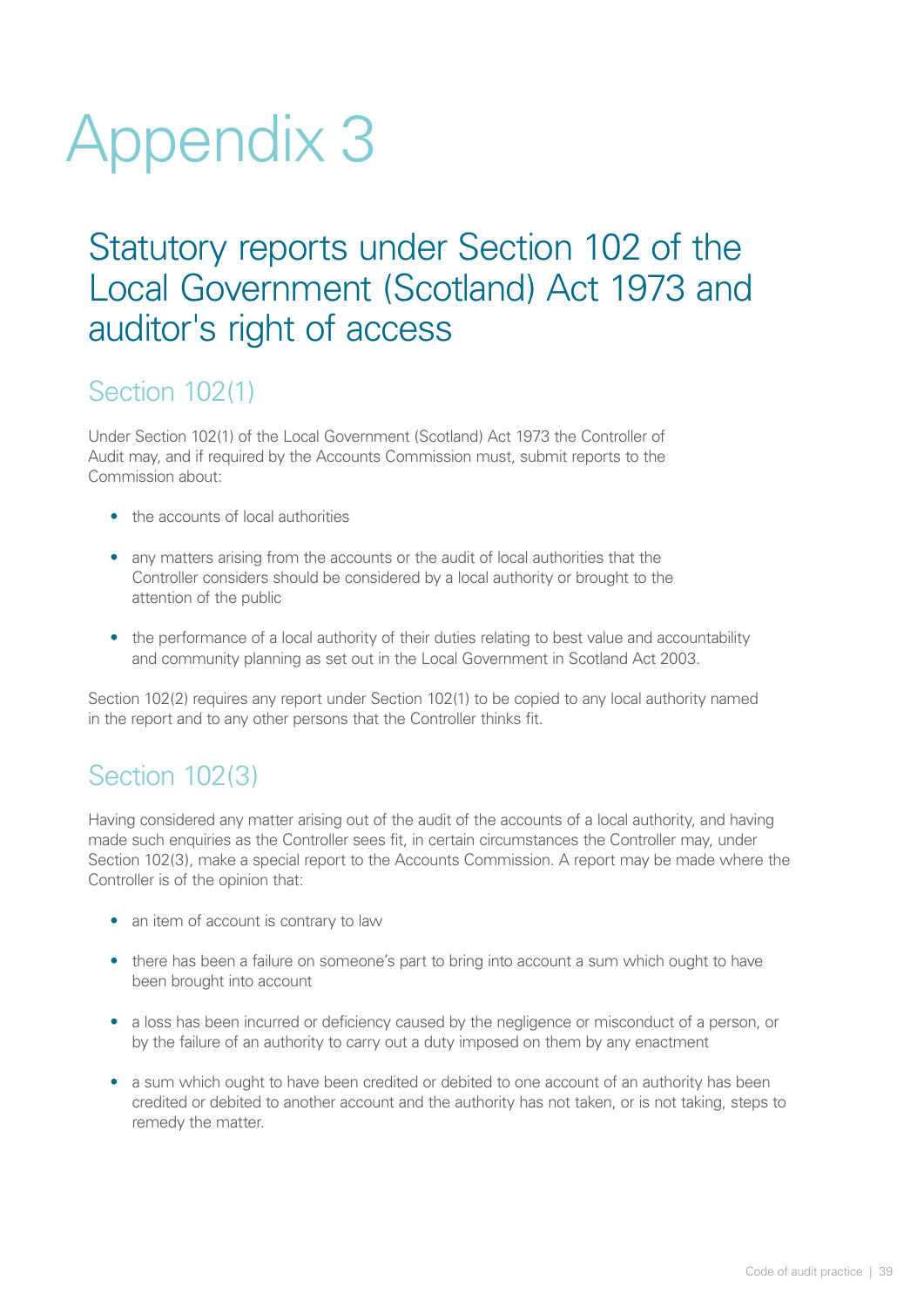A fundamental feature of the process which might give rise to a report to the Accounts Commission is the role which auditors play in bringing circumstances which could give rise to a report for the attention of the Controller. For example, should the auditors of a local government body identify a matter which could potentially lead to a report under Section 102(3), immediate contact should be made with Audit Scotland. The need to draw early attention to the matter takes priority over the need to have prepared a detailed report or for the auditor to have formed a definitive view on the matter.

Immediate notification to Audit Scotland should normally be followed by the submission of a detailed report.

# Section 100 – auditor's right of access to documents

Section 100 covers an auditor's right of access to documents in the local government sector.

An auditor shall have a right of access at all reasonable times to all such documents relating to the accounts of a local authority that they judge necessary to examine for the purpose of auditing those accounts.

Auditors shall be entitled to require from any officer of that authority or any other person holding or accountable for any such document such information and explanation as they think necessary.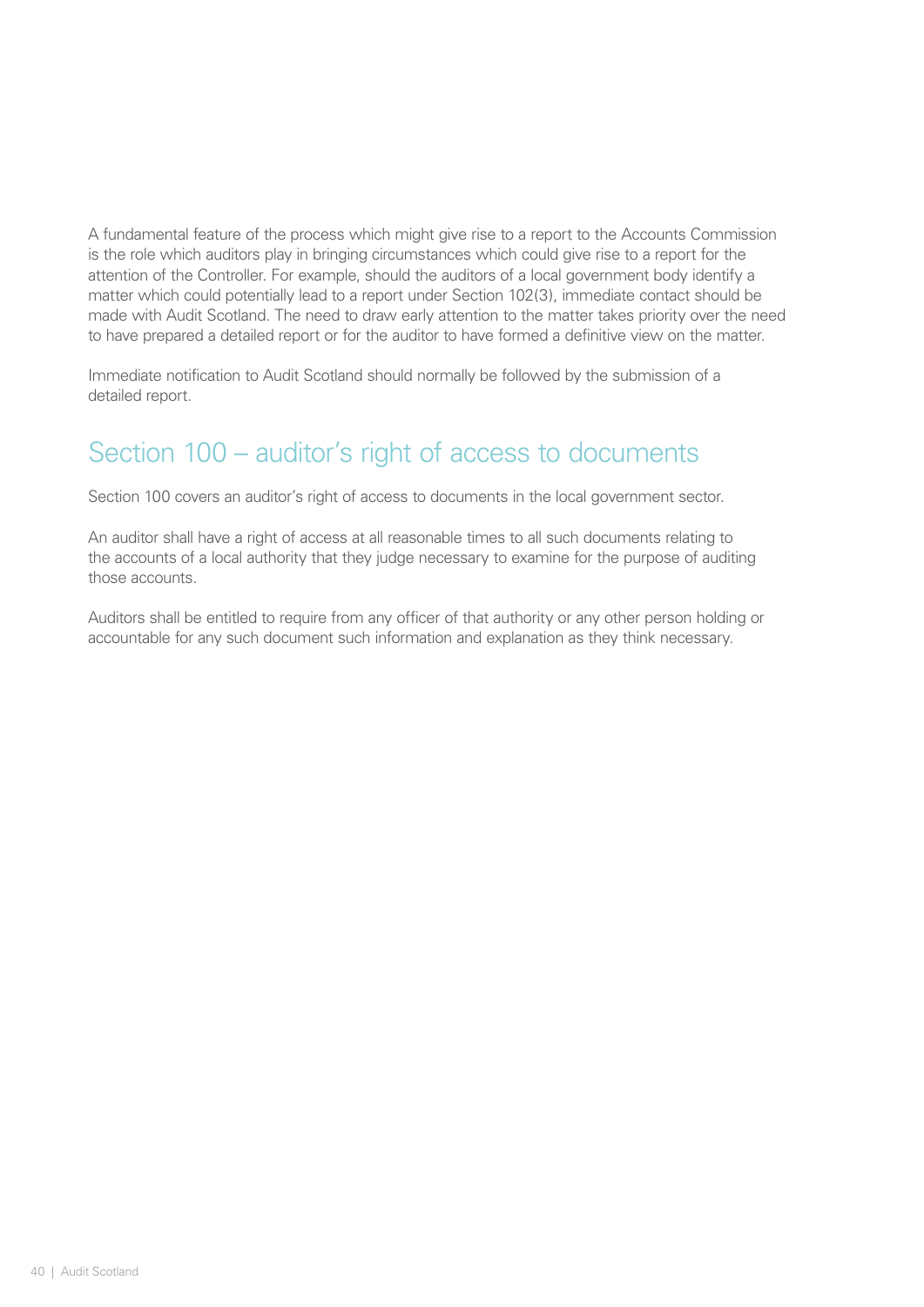# <span id="page-40-1"></span><span id="page-40-0"></span>Appendix 4

# Statutory reports of the Auditor General under the Public Finance and Accountability (Scotland) Act 2000 and an auditor's right of access

#### Section 22 reports

Under Section 22 of this Act, the Auditor General can prepare a report on matters arising from the audit of the accounts of a public body for which they are responsible for auditing. This type of report is known as a Section 22 report.

# Reasons for the Auditor General preparing a Section 22 report

Reporting under Section 22 of this Act enables the Auditor General to bring to the attention of the Scottish Parliament and the public, matters of public interest arising from the audit of the wide range of public bodies for which they have audit responsibility. These matters of public interest are generally focused on specific issues or concerns that have been raised by the appointed auditor and highlighted in their annual audit report on a public body. The Auditor General may also decide to prepare a Section 22 report so that progress with issues raised in a previous Section 22 report can be publicly reported.

# Examples of issues that may be highlighted in Section 22 reports

The issues highlighted in Section 22 reports can vary and a range of factors are considered when deciding whether to prepare a Section 22 report including:

- the auditor's opinion on the accounts, eg the auditor may have highlighted particular issues by qualifying their opinion on the financial statements or adding an 'emphasis of matter' paragraph
- materiality, ie the significance of the issue in terms of its value or its impact
- relevance, eg whether the issue is relevant elsewhere within the public body or across public bodies, whether the issue is of future relevance in that other public bodies may have similar problems or may pursue a similar course of action
- timing, eg how long it has been since the matter arose or whether the issue is a continuing concern
- reporting, eg whether the issue has been reported in public before.

# Arrangements for preparing a Section 22 report

During the annual audit of a public body, the appointed auditor will draw any significant issues arising to the attention of the public body concerned as well as to the Auditor General. The auditor will also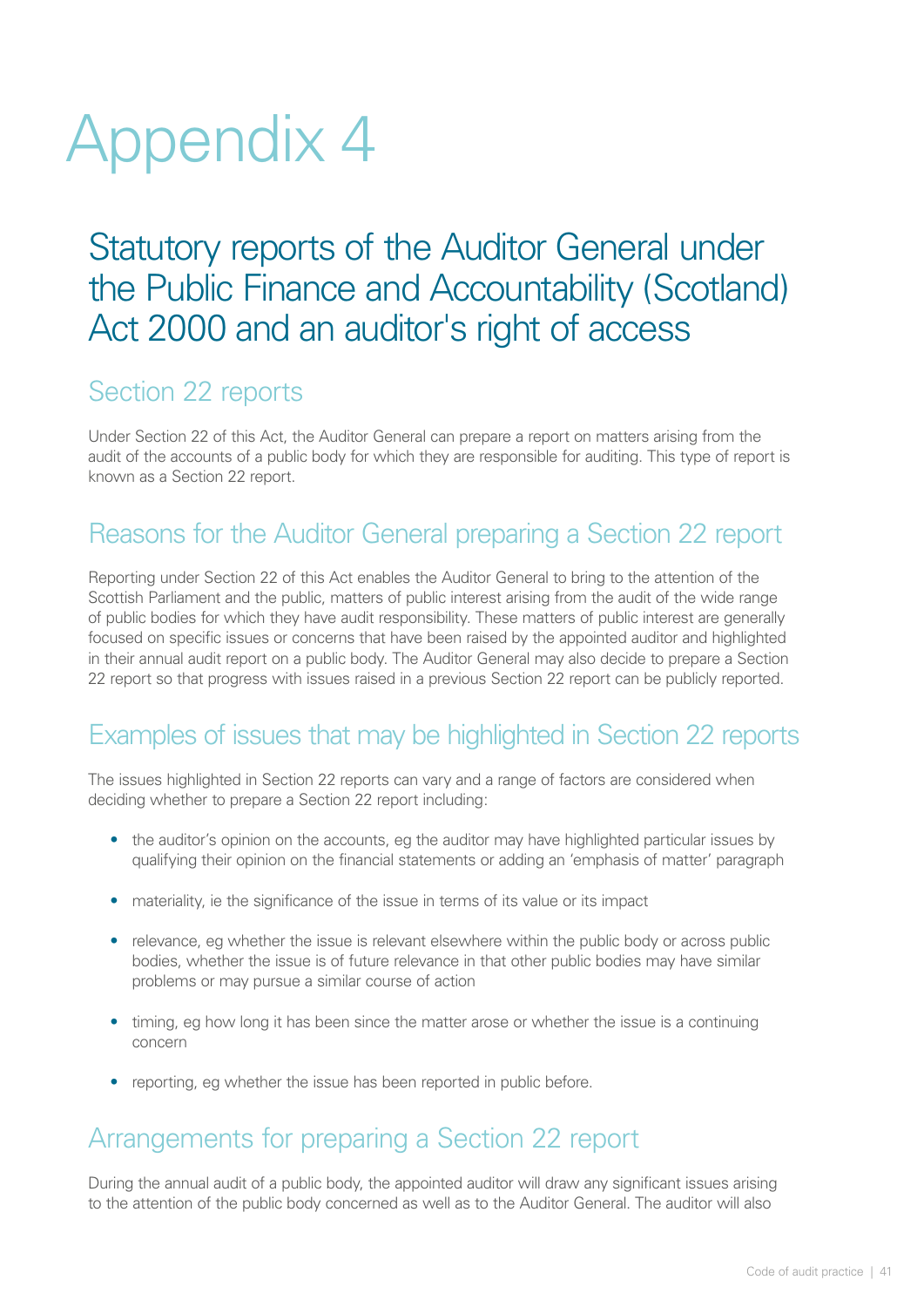comment on significant issues in their annual audit report which is submitted to the Auditor General once the audit is complete. Working closely with the auditor, the Auditor General will make a judgement on whether Audit Scotland should prepare a Section 22 report.

The appointed auditor and Audit Scotland work together in drafting the Section 22 report. The appointed auditor will check with the public body that the content of the draft report is factually accurate and the Auditor General signs off the final draft. The accounts and the final Section 22 report are then laid before the Scottish Parliament.

The Auditor General briefs the Scottish Parliament's Public Audit Committee on the Section 22 report. The Committee may decide to take evidence from the relevant Accountable Officer.

### Section 23 – economy, efficiency and effectiveness examinations

Under this section of the Act the Auditor General may initiate examinations into the economy, efficiency and effectiveness with which bodies and office-holders have used their resources in discharging their functions.

The range of bodies where the Auditor General can carry out such examinations includes all those where they have responsibility for the annual audit but can also include bodies or office holders, specified in an order, where in a financial year:

- more than a quarter of the income was received from public funds or
- the amount of the income received from public funds exceeded £500,000.

In determining whether an examination under this section is to be carried out, the Auditor General must take into account any proposals made by the Parliament. However, it is for the Auditor General personally o initiate an examination under this section and to decide who is to carry out the examination.

#### Section 24 – access to documents and information

Section 24 of the Act ensures that the auditor, under Sections 21 and 22, or examiner, under Section 23, has the necessary right of access to documents and information to enable them to discharge their responsibilities.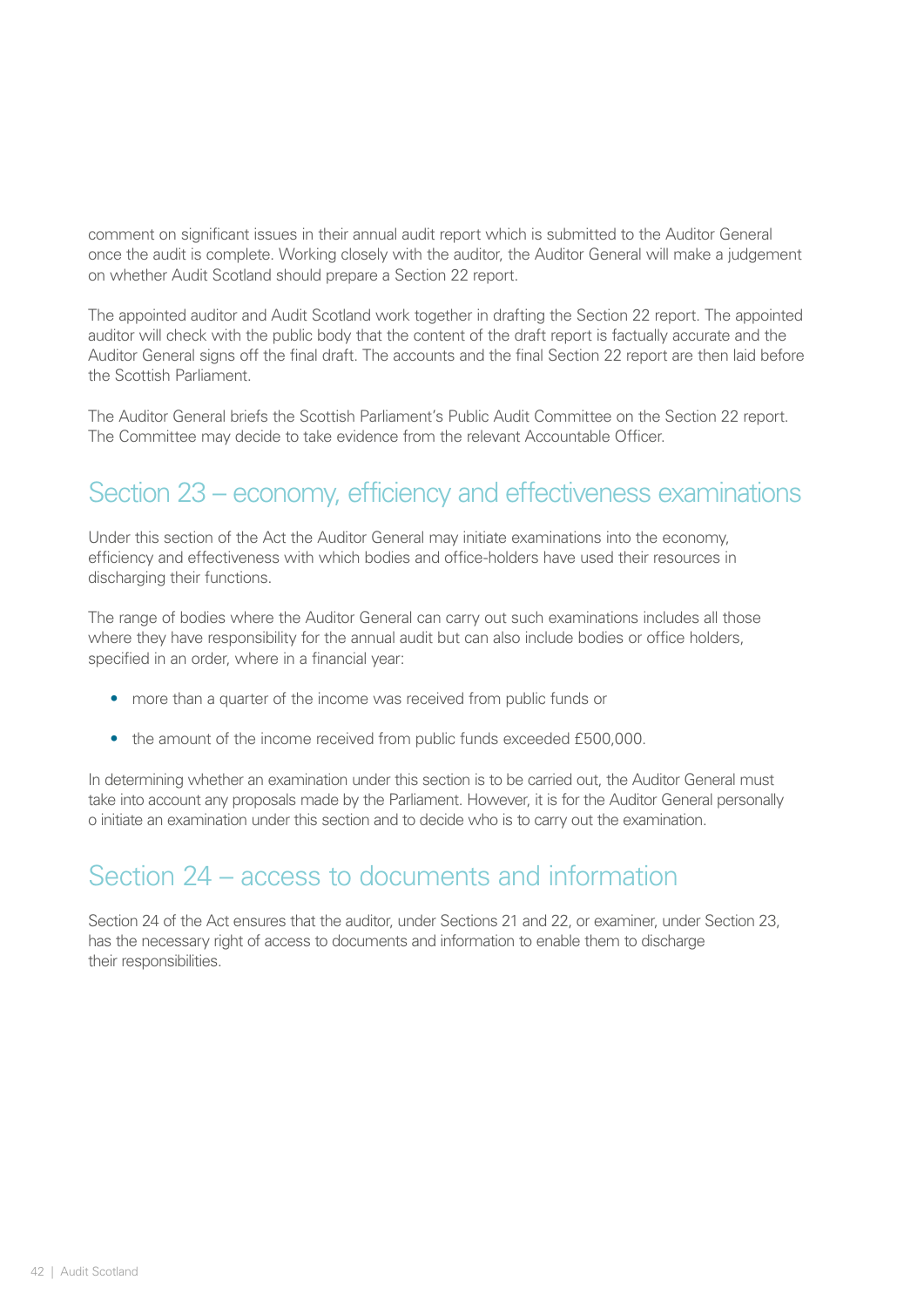# <span id="page-42-0"></span>**Endnotes**

- 1 Appendices 1, 3 and 4 provide more detail on the statutory reporting arrangements for public audit in Scotland.
- <sup>2</sup> It should be noted that audits undertaken in compliance with ISAs (UK and Ireland) do not allow direct assistance from internal audit.
- 3 Auditors should follow and apply the concept of materiality as laid out in ISA 320 Materiality in planning and performing an audit.
- 4 The relevant accounting frameworks require most audited bodies under the Auditor General's remit to prepare financial statements on an accruals basis and the independent auditors' report usually refers to income rather than receipts.
- 5 The Accounts Commission has approved arrangements under Section 53 of the Local Government in Scotland Act 2003 so that appointed auditors work alongside performance audit and Best Value audit staff in Audit Scotland to discharge auditor responsibilities in this area and in providing overall conclusions on a local government body's arrangements in a public report by the Controller of Audit. A new more integrated approach is developing in this regard and supplementary guidance will be issued in due course.
- 6 Audit Scotland may also consider correspondence received at any time about the finances of an audited body or an issue which is relevant to auditors' functions. See the Other matters/activities section.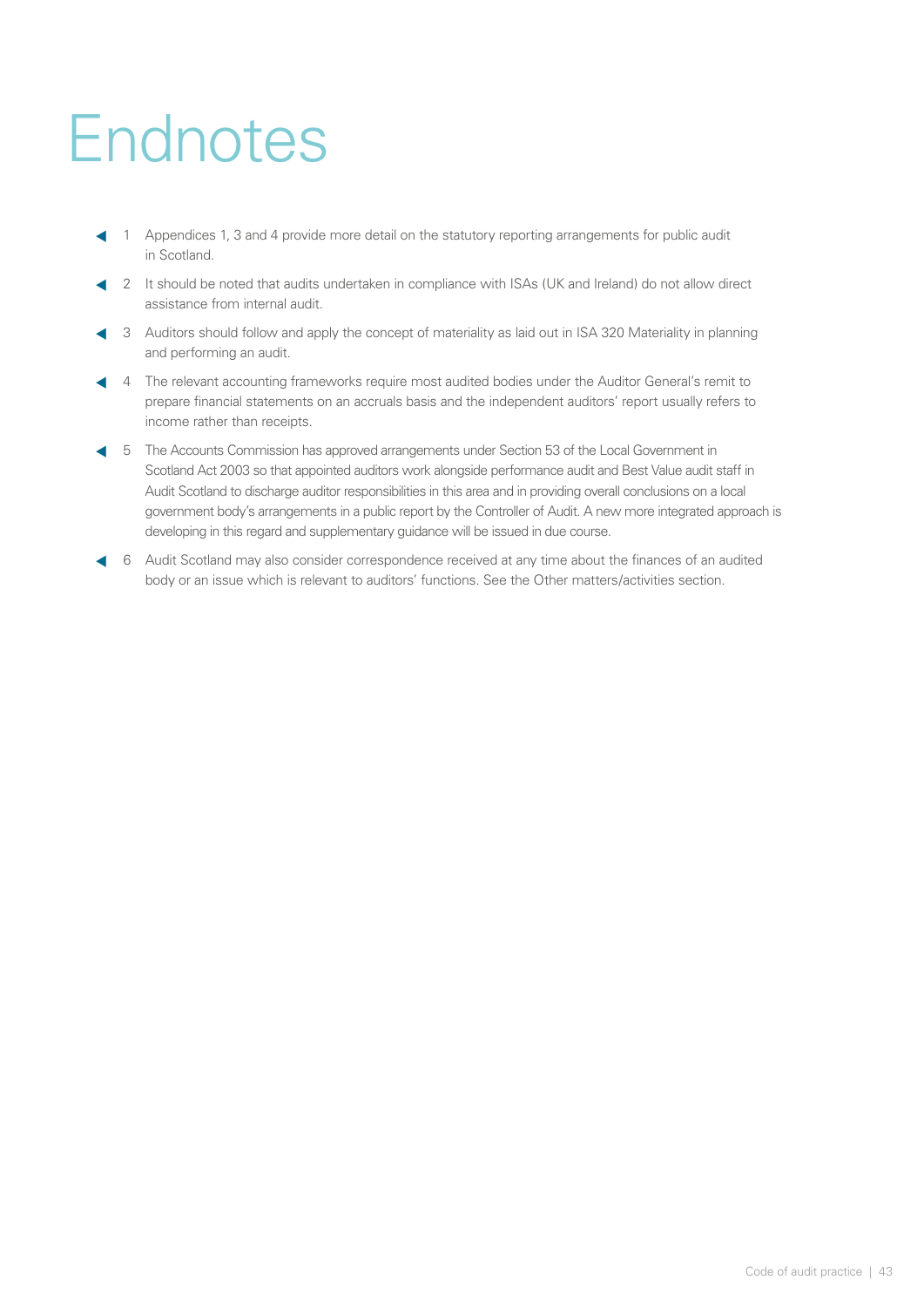# <span id="page-43-0"></span>**Glossary**

| <b>Audit</b>              | Work carried out by auditors to meet any of the requirements of the Code.                                                                                                                                                                                                                                                                                     |
|---------------------------|---------------------------------------------------------------------------------------------------------------------------------------------------------------------------------------------------------------------------------------------------------------------------------------------------------------------------------------------------------------|
| <b>ALEOs</b>              | Arm's-length external organisations.                                                                                                                                                                                                                                                                                                                          |
|                           | Companies, trusts and other bodies that are separate from a local authority<br>but are controlled or influenced by them. The local authority could do this,<br>for example:                                                                                                                                                                                   |
|                           | by having a representative on the organisation's board                                                                                                                                                                                                                                                                                                        |
|                           | by the council being the organisation's main funder or shareholder<br>$\bullet$                                                                                                                                                                                                                                                                               |
|                           | in both these ways.<br>$\bullet$                                                                                                                                                                                                                                                                                                                              |
|                           | ALEOs can take many forms. They include:                                                                                                                                                                                                                                                                                                                      |
|                           | companies limited by guarantee or shares                                                                                                                                                                                                                                                                                                                      |
|                           | community enterprises, such as industrial and provident societies' trusts<br>$\bullet$                                                                                                                                                                                                                                                                        |
|                           | Scottish Charitable Incorporated Organisations.<br>$\bullet$                                                                                                                                                                                                                                                                                                  |
|                           | Examples of the services they deliver include leisure, transportation,<br>property development and, more recently, care services. ALEOs are<br>often set up as non-profit making organisations such as charities to<br>benefit the public in areas such as health, education, recreation and<br>equal opportunities.                                          |
| <b>Appointed auditors</b> | External auditors of public bodies appointed by the Accounts Commission<br>under Section 97 of the Local Government (Scotland) Act 1973 or the<br>Auditor General under Section 21 of the Public Finance and Accountability<br>(Scotland) Act 2000. These include appointed auditors in Audit Scotland's<br>Audit Services Group and appointed private firms. |
| Audited body (or<br>body) | A body (or account) for which the Auditor General or the Accounts<br>Commission is responsible for appointing an auditor, comprising the<br>members of the body (eg, elected members of a local authority or<br>executive and non-executive directors of NHS bodies), an accountable<br>officer, management and other officers, as appropriate.               |
| <b>Auditors</b>           | Appointed auditors and performance audit and Best Value audit staff<br>collectively.                                                                                                                                                                                                                                                                          |
| <b>Best value</b>         | Local authorities' duty to secure best value:                                                                                                                                                                                                                                                                                                                 |
|                           | (1) It is the duty of a local authority to make arrangements which secure<br>best value.                                                                                                                                                                                                                                                                      |
|                           | (2) Best value is continuous improvement in the performance of the<br>authority's functions.                                                                                                                                                                                                                                                                  |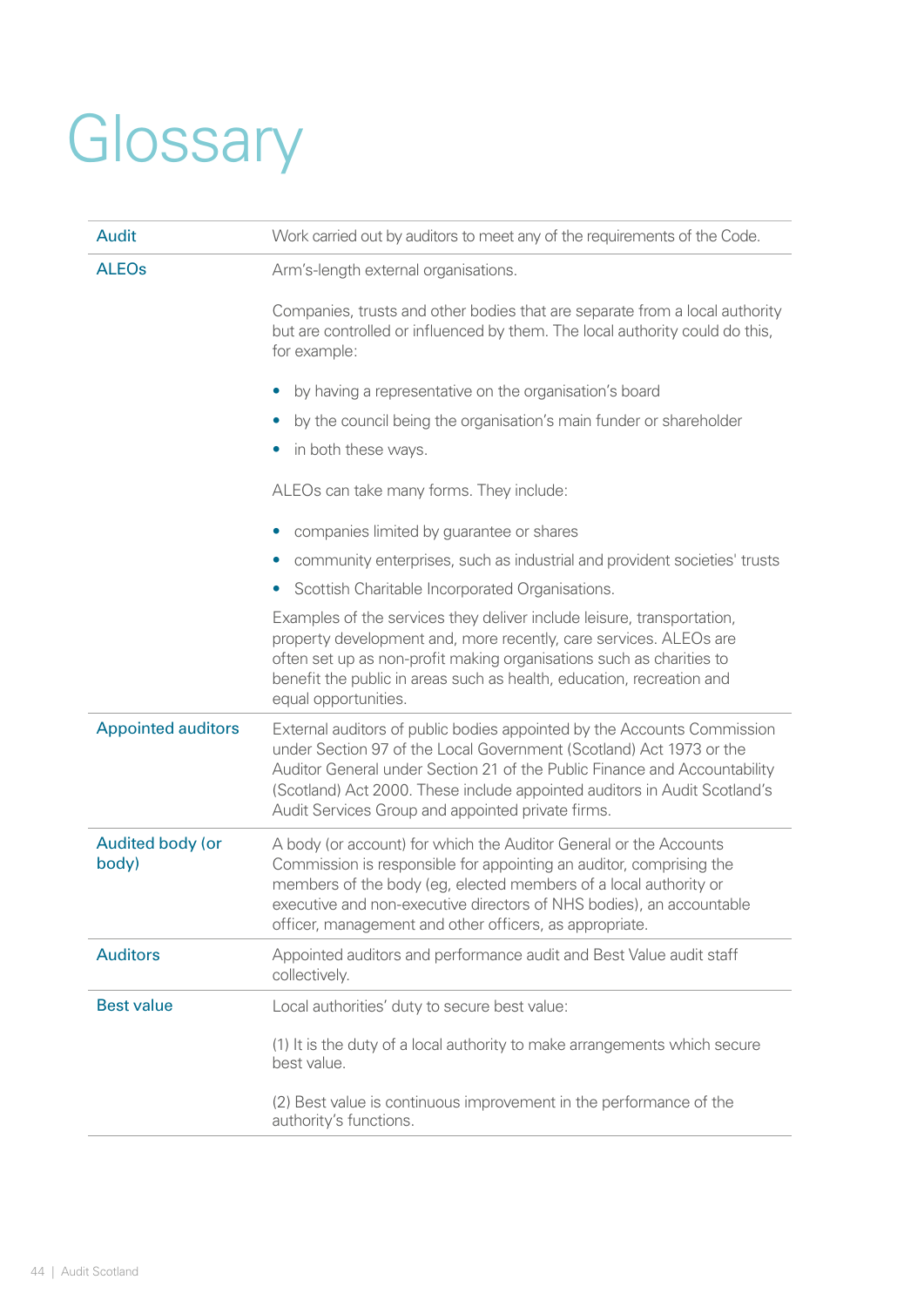| <b>Best value</b><br>(continued)                   | (3) In securing best value, the local authority shall maintain an appropriate<br>balance among:                                                                                                                                                                                                         |
|----------------------------------------------------|---------------------------------------------------------------------------------------------------------------------------------------------------------------------------------------------------------------------------------------------------------------------------------------------------------|
|                                                    | (a) the quality of its performance of its functions                                                                                                                                                                                                                                                     |
|                                                    | (b) the cost to the authority of that performance                                                                                                                                                                                                                                                       |
|                                                    | (c) the cost to persons of any service provided by it for them on a<br>wholly or partly rechargeable basis.                                                                                                                                                                                             |
|                                                    | (4) In maintaining that balance, the local authority shall have regard to:                                                                                                                                                                                                                              |
|                                                    | (a) efficiency                                                                                                                                                                                                                                                                                          |
|                                                    | (b) effectiveness                                                                                                                                                                                                                                                                                       |
|                                                    | (c) economy                                                                                                                                                                                                                                                                                             |
|                                                    | (d) the need to meet the equal opportunity requirements.                                                                                                                                                                                                                                                |
|                                                    | (5) The local authority shall discharge its duties under this section in a way<br>which contributes to the achievement of sustainable development.                                                                                                                                                      |
|                                                    | (6) In measuring the improvement of the performance of a local authority's<br>functions for the purposes of this section, regard shall be had to the extent<br>to which the outcomes of that performance have improved.                                                                                 |
| <b>Best Value audit</b>                            | Auditors have responsibility under legislation to provide public assurance<br>on the extent to which local government bodies are meeting their statutory<br>duties. New audit approach is detailed in the relevant supplementary guidance.                                                              |
| Code (the)                                         | The Code of Audit Practice issued by Audit Scotland and approved by the<br>Auditor General and the Accounts Commission.                                                                                                                                                                                 |
| <b>Controller of Audit</b>                         | The officer appointed by the Accounts Commission under Section 97(4)<br>of the Local Government (Scotland) Act 1973. The Controller of Audit has<br>statutory reporting functions, in particular those referred to in Appendix 3<br>(page 39) of the Code.                                              |
| <b>Ethical Standards</b>                           | Ethical Standards issued by the FRC.                                                                                                                                                                                                                                                                    |
| <b>Financial Reporting</b><br><b>Council (FRC)</b> | The body responsible in the UK for issuing auditing and ethical standards and<br>other guidance to auditors. Its objectives are to establish high standards of<br>auditing that meet the developing needs of users of financial information and<br>to ensure public confidence in the auditing process. |
| <b>Financial statements</b>                        | Annual or periodic financial statements, abstract(s) of accounts or the<br>account in the prescribed form on which the auditor expresses an opinion.                                                                                                                                                    |
| <b>Following the Public</b><br><b>Pound Code</b>   | In 1996, the Accounts Commission and COSLA published a joint Code<br>of Guidance on Funding External Bodies and Following the Public Pound.<br>This Code is still relevant and local government auditors are required to<br>review the guidance for auditors when carrying out their work in this area. |
| <b>FReM</b>                                        | Government Financial Reporting Manual published by HM Treasury.                                                                                                                                                                                                                                         |
| <b>Fraud</b>                                       | Intentional distortion of financial statements and accounting records and/<br>or misappropriation of assets involving deception to obtain an unjust and<br>illegal financial advantage.                                                                                                                 |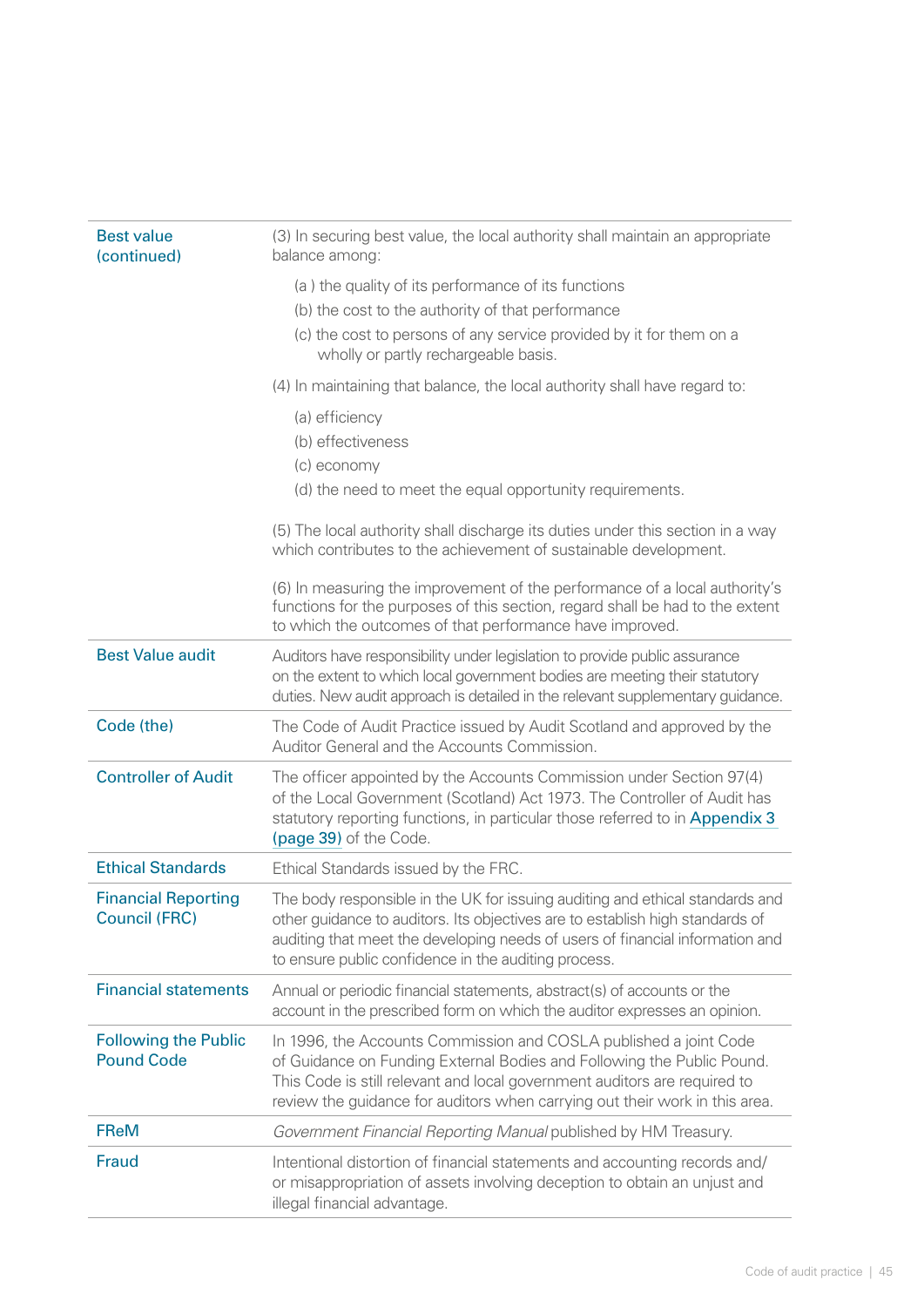| <b>ISAs</b>                                                                 | International Standards on Auditing (UK and Ireland). The following ISAs<br>are referenced in this Code:                                                                                                                                                                                                                                                                                                                                                                                                                                                                                                                                                                                                                                          |
|-----------------------------------------------------------------------------|---------------------------------------------------------------------------------------------------------------------------------------------------------------------------------------------------------------------------------------------------------------------------------------------------------------------------------------------------------------------------------------------------------------------------------------------------------------------------------------------------------------------------------------------------------------------------------------------------------------------------------------------------------------------------------------------------------------------------------------------------|
|                                                                             | • 240 – The auditor's responsibilities relating to fraud in an audit of<br>financial statements<br>260 – Communication with those charged with governance<br>$\bullet$<br>320 – Materiality in planning and performing an audit<br>330 – The auditors responses to assessed risk<br>570 - Going concern<br>0<br>700 – The auditors report on financial statements.<br>0                                                                                                                                                                                                                                                                                                                                                                           |
| <b>Local government</b><br>bodies                                           | Councils, joint boards, committees, integration joint boards and other<br>associated bodies, established under the Local Government (Scotland) Act<br>1973, as amended or replaced by the Local Government (Scotland) Act 1994.                                                                                                                                                                                                                                                                                                                                                                                                                                                                                                                   |
| Other (joint) scrutiny<br>bodies                                            | Inspectorates and other public sector organisations that have a role<br>in assessing aspects of organisational performance, compliance with<br>professional standards and the competence of professional staff.                                                                                                                                                                                                                                                                                                                                                                                                                                                                                                                                   |
|                                                                             | In local government, the relevant organisations are listed in Schedule 14 of<br>the Public Services Reform (Scotland) Act 2010 alongside the Accounts<br>Commission. They have a duty to cooperate with each other and, where<br>appropriate, with the Scottish ministers, under the Act.                                                                                                                                                                                                                                                                                                                                                                                                                                                         |
| <b>Regularity (of</b><br>expenditure and<br>income)                         | Whether, subject to the concept of materiality, expenditure and income has<br>been incurred or applied in accordance with (i) any applicable enactment<br>by virtue of which the expenditure was incurred or the income received<br>and guidance issued by the Scottish ministers; (ii) the Budget Act or Acts<br>for the financial year, or any part of the financial year, to which the financial<br>statements relate, and (iii) Sections 4 to 7 of the Public Finance and<br>Accountability (Scotland) Act 2000. Strictly, the legislation refers to receipts<br>rather than income. Where the accounting framework requires audited bodies<br>to account for income this is the term more commonly used in independent<br>auditors' reports. |
| <b>Shared risk</b><br>assessment (SRA)<br>Local government<br>auditors only | A process involving a joint approach using key information about a body<br>to plan scrutiny activity that is proportionate and based on risk. SRA is<br>undertaken by a joint scrutiny network and leads to the preparation of an<br>assurance and improvement plan, part of which may be the conduct of a<br>Best Value audit.                                                                                                                                                                                                                                                                                                                                                                                                                   |
| Those charged with<br>governance                                            | Those charged with governance are defined in auditing standards as<br>'those persons entrusted with the supervision, control and direction of an<br>entity'. In most cases, for example, this might be a full council or board of<br>management, an audit committee (where established) or another committee<br>with delegated responsibility for receiving the financial statements.                                                                                                                                                                                                                                                                                                                                                             |
| Whole of<br>Government<br><b>Accounts (WGA)</b>                             | The WGA initiative is to produce a set of consolidated financial statements<br>for the entire UK public sector on commercial accounting principles.<br>The larger public sector bodies in Scotland are required to submit a<br>consolidation pack to the relevant Scottish Government directorate which<br>is based on, but separate from, their statutory accounts.                                                                                                                                                                                                                                                                                                                                                                              |